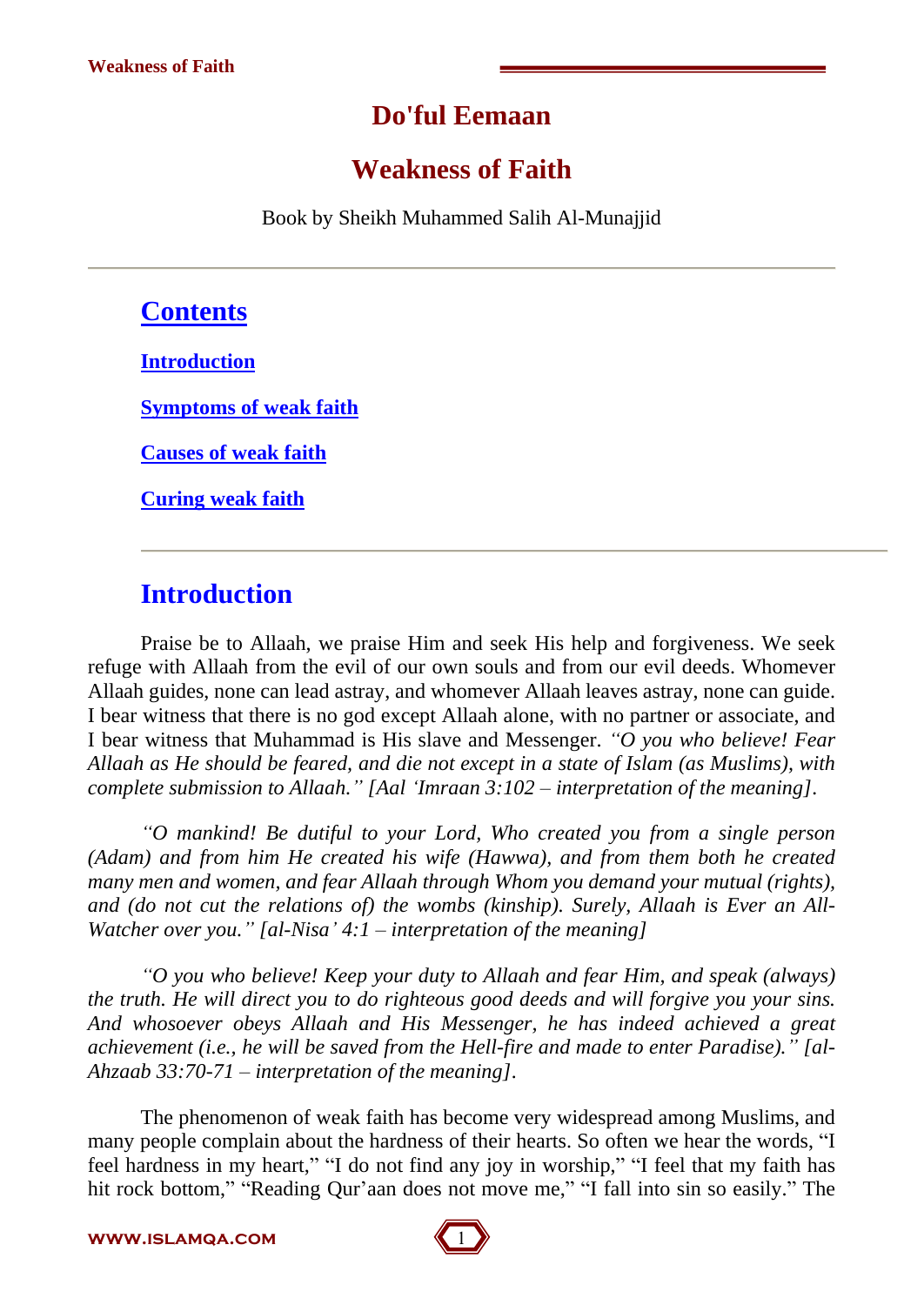effects of this affliction can be seen in many people, and this problem is the cause of every disaster and adversity.

The issue of people's hearts is an important and sensitive issue. The heart is called *qalb* in Arabic because it changes so quickly and frequently (*taqallub* – alteration, variation, ups and downs). The Prophet (peace and blessings of Allaah be upon him) said: "The heart (*qalb*) takes its name from its constant changes (*taqallub*). The likeness of the heart is that of a feather at the root of a tree, being turned over and over by the wind." (Reported by Ahmad, 4/408; *Saheeh al-Jaami*<sup>'</sup>, 2364). According to another report: ìThe likeness of the heart is that of a feather in an empty plot of land, being blown over and over by the wind." (Reported by Ibn Abi 'Aasim in *Kitaab al-Sunnah*. No. 227. Its isnaad is saheeh, see *Zilaal al-Jannah fi Takhreej al-Sunnah* by al-Albaani, 1/102).

Man's heart changes constantly, as the Prophet (peace and blessings of Allaah be upon him) described: "The heart of the son of Adam changes more quickly than a pan of rapidly boiling water.î (Ibid., no. 226. Its isnaad is saheeh: *Zilaal al-Jannah*, 1/102), According to another report: "It changes more than a pot of rapidly boiling water." (Reported by Ahmad, 6/4; *Saheeh al-Jaamií*, no. 5147).

Allaah is the One Who turns hearts around and controls them. ëAbd-Allaah ibn ëAmr ibn al-ëAas reported that he heard the Messenger of Allaah (peace and blessings of Allaah be upon him) say: "The hearts of the children of Adam are as one between the fingers of the Most Merciful, and He turns them in whatever way He wills." Then he said: "O Allaah, Controller of the hearts, direct our hearts to obey You." (Reported by Muslim, no. 2654).

Allaah tells us that:

*ìÖ Allaah comes in between a person and his heart (i.e., He prevents an evil person from deciding anything* $)$ *... "* [al-Anfaal 8:24 – *interpretation of the meaning*]

no one will be saved on the Day of Resurrection *ìexcept him who brings to Allaah a clean heart [free from shirk and hypocrisy].î [al-Shuíaraí 26:89 ñ interpretation of the meaning]*

*ìthose whose hearts are hardenedî [al-Hajj 22:53 ñ interpretation of the meaning]* are doomed

and the promise of Paradise is for those *ìwho feared the Most Beneficent (Allaah) in the Unseen, (i.e., in the worldly life, before seeing and meeting Him), and brought a heart turned in repentance (to Him).î [Qaaf 50:33 ñ interpretation of the meaning].*

So the believer must check his heart, find out the nature and cause of the problem, and start treating it straight away, before it overwhelms him and destroys him. The matter is of the utmost seriousness, for Allaah has warned us against the heart that is hardened, closed, sick, blind and sealed.

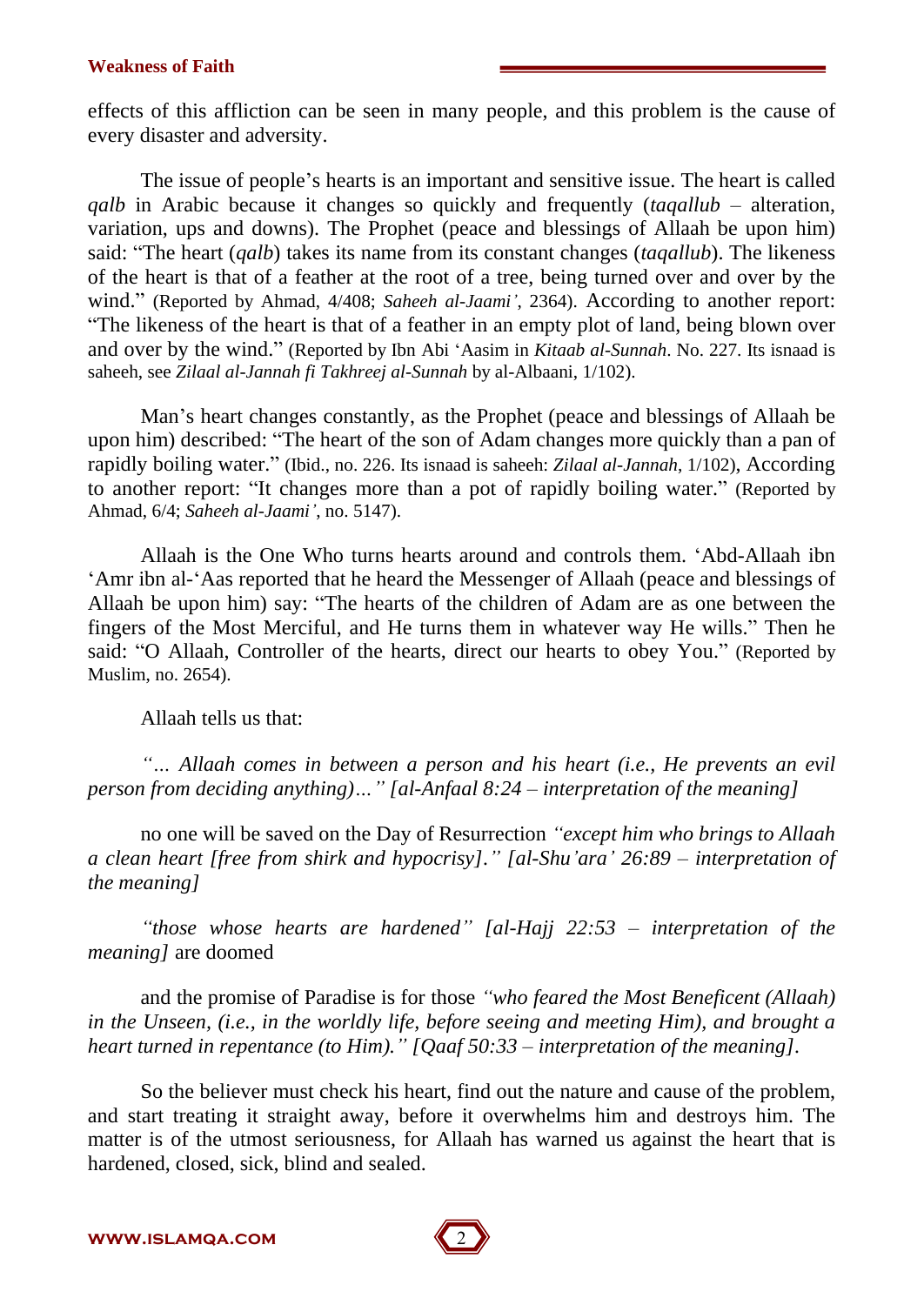There follows a discussion of the symptoms of weak faith, what causes it and how it may be treated. I ask Allaah to benefit me and my Muslim brothers through this work, and to richly reward all those who have played a part in producing this book, for He is the One Whom we ask to soften our hearts and guide us. He is our Protector, He is sufficient for us and He is the Best Disposer of affairs.

# **Symptoms of weak faith**

There are a number of symptoms of the sickness of weak faith, including the following:

Falling into sin and committing haraam deeds: there are some sinners who commit a sin and persist in it, and some who commit many kinds of sin. When a person commits many sins, sin becomes a habit which he gets used to, and then he no longer feels that it is abhorrent. He gradually reaches a stage where he commits the sin openly, and thus becomes one of those referred to in the hadeeth: "All of my ummah will be fine except for those who commit sin openly, an example of which is a man who does something at night, and when morning comes and Allaah has concealed his sin, he says, ëO So-and-so, I did such and such yesterday.' His Lord had covered his sin all night, but he has uncovered what Allaah had concealed." (Reported by al-Bukhaari, *Fath* 10/486).

Feeling that one's heart is hard and rough. A man may feel that his heart has turned to stone which nothing can penetrate or reach. Allaah says (interpretation of the meaning): *ìThen, after that, your hearts were hardened and became as stones or even worse in hardness*..." [al-Baqarah 2:74]. The person whose heart is hard will not be moved by reminders of death or by seeing deceased persons or funerals. He may even carry a dead person to his grave and throw earth into the grave, but when he walks between the graves it is as if he is merely walking between rocks.

Not doing acts of worship properly. His mind wanders and he fails to concentrate properly when praying, reading Qur'aan, making du'aa', etc. He does not think about what he is saying, and he recites the words as the matter of boring habit, if he does these regularly at all. If he has the habit of praying a certain du'aa' at certain times, according to the sunnah, he does not think about the meaning ofwhat he is saying, and Allaah "does not accept the du'aa' of one whose heart is heedless of Him." (Reported by al-Tirmidhi, no. 3479; *al-Silsilah al-Saheehah*, 594).

Laziness and carelessness in performing acts of worship. If he does them at all, they are just empty movements, devoid of any real feeling. Allaah has described the hypocrites thus (interpretation of the meaning): "... and when they stand up for prayer, *they stand up with laziness*  $\ldots$  *'' [al-Nisa' 4:142]*. This also includes neglecting to make the most of special occasions and times for worship. This indicates that a person has no interest in earning reward, so he may delay going for Hajj although he is able to do so, or fail to go for jihaad when he has the strength to do so, or fail to attend prayers in congregation, or even Salat al-Jumu'ah. The Messenger of Allaah (peace and blessings

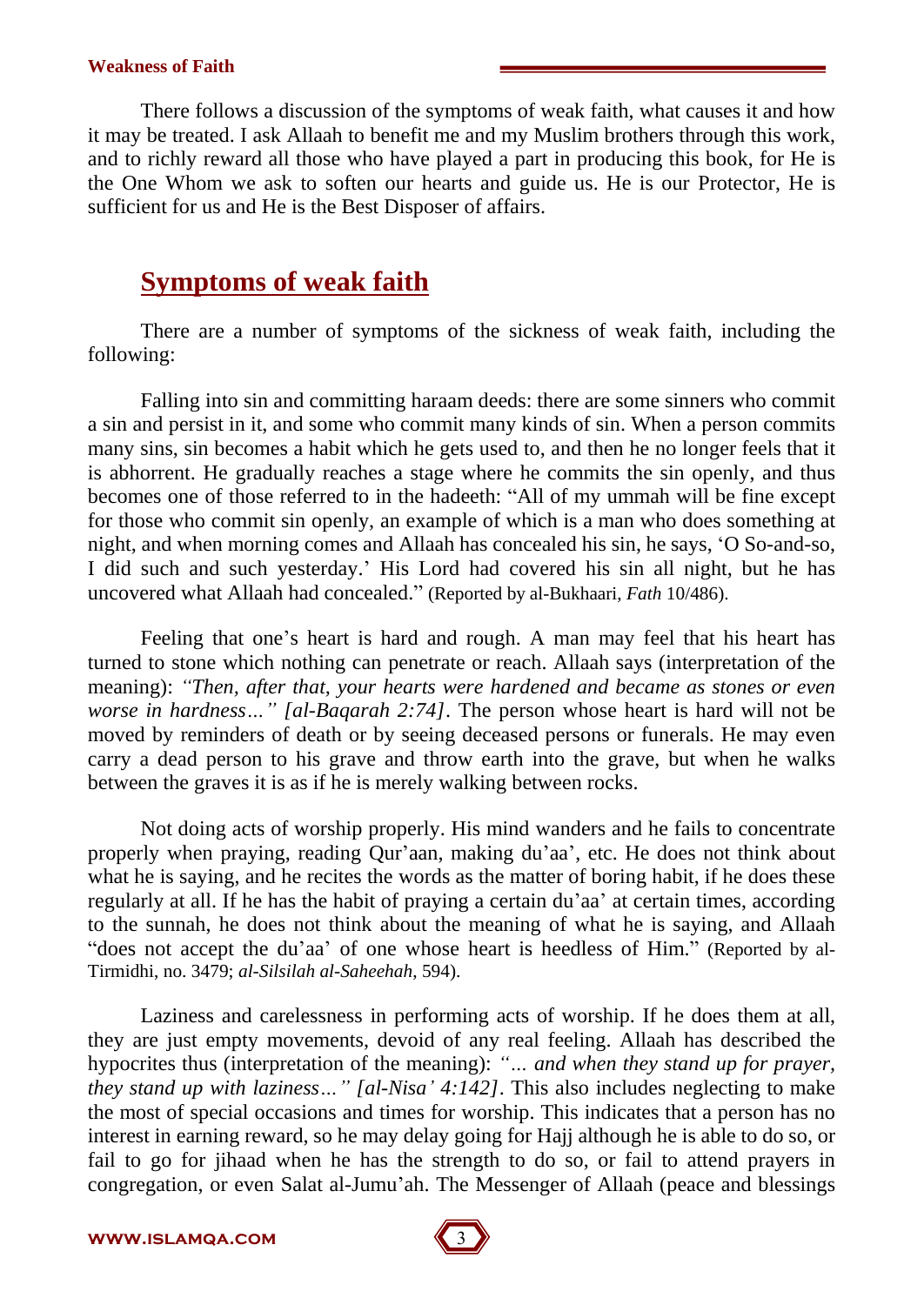of Allaah be upon him) said: "People will keep holding back from being in the first row (of congregational prayers), until Allaah throws them into the Fire." (Reported by Abu Dawood, no. 679; *Saheeh al-Targheeb*, no. 510). This kind of person does not feel any remorse or guilt if he sleeps and misses one of the obligatory prayers, or a sunnah prayer that is strongly encouraged, or a *wird* [regular du'aa' and dhikr]. He does not want to make it up later, and he deliberately omits doing anything that is sunnah or *fard kifaayah* (a duty which, if carried out by some of the people, is no longer obligatory on all, but if no-one does it, all are held accountable). So he may not attend Eid prayers (although some scholars say that they are obligatory), or offer the prayers to be said at the time of lunar and solar eclipses, or attend funerals. He does not care about reward at all, which is the opposite of the ideal described by Allaah in the Our'aan (interpretation of the meaning): *ìÖ they used to hasten on to do good deeds, and they used to call on Us with hope and fear, and used to humble themselves before Us.î [al-Anbiyaí 21:90]*

Another example of laziness in performing acts of worship is the neglect of sunnah actions which the Prophet (peace and blessings of Allaah be upon him) performed regularly, and praying at night *(giyaam al-layl)*, setting out early to go to the mosque, and other naafil prayers, such as duhaa, never even occur to him, let alone the two-rak'ahs of tawbah (repentance) and istikhaarah.

Tightness in the chest, mood swings and depression, which weigh a man down and make him quick to complain about the slightest thing. He easily gets upset with the people around him, and no longer has any tolerance. The Prophet (peace and blessings of Allaah be upon him) described faith when he said, "Eemaan is patience and tolerance" (*Al-Silsilah al-Saheehah*, no. 554, 2/86), and he described the believer as being "one who makes friends and with whom others feel comfortable. There is no goodness in one who does not make friends and with whom others do not feel comfortable.î (*Al-Silsilah al- Saheehah*, no. 427).

Not being moved by the aayaat of the Qur'aan, by its promises of Paradise or its warnings of Hell, by its commands and prohibitions, or by its descriptions of the Day of Resurrection. The one who is weak in faith gets bored when he hears the Qur'aan being recited, and cannot continue reading it. Whenever he opens the *mus-haf*, he soon closes it again.

Not focusing on Allaah when remembering Him *(dhikr)* or making du'aa', so dhikr becomes difficult for him, and when he raises his hands to make du'aa', he quickly lowers them again. Allaah has described the hypocrites (interpretation of the meaning): *ìÖ and they do not remember Allaah but little.î [al-Nisaí 4:142]*

Not feeling angry when the limits set by Allaah are violated, because the flame of zeal has been extinguished in his heart, so he no longer takes action to stop evil, or enjoins evildoers to do good, or denounces wrongdoing. He never gets angry for the sake of Allaah. The Messenger of Allaah (peace and blessings of Allaah be upon him) described this heart ravaged by weakness in the saheeh hadeeth: "The heart will be subjected to trial after trial, and there will appear a black stain on any heart that is affected, which will spread until the heart is completely black and sealed, as itwere, so

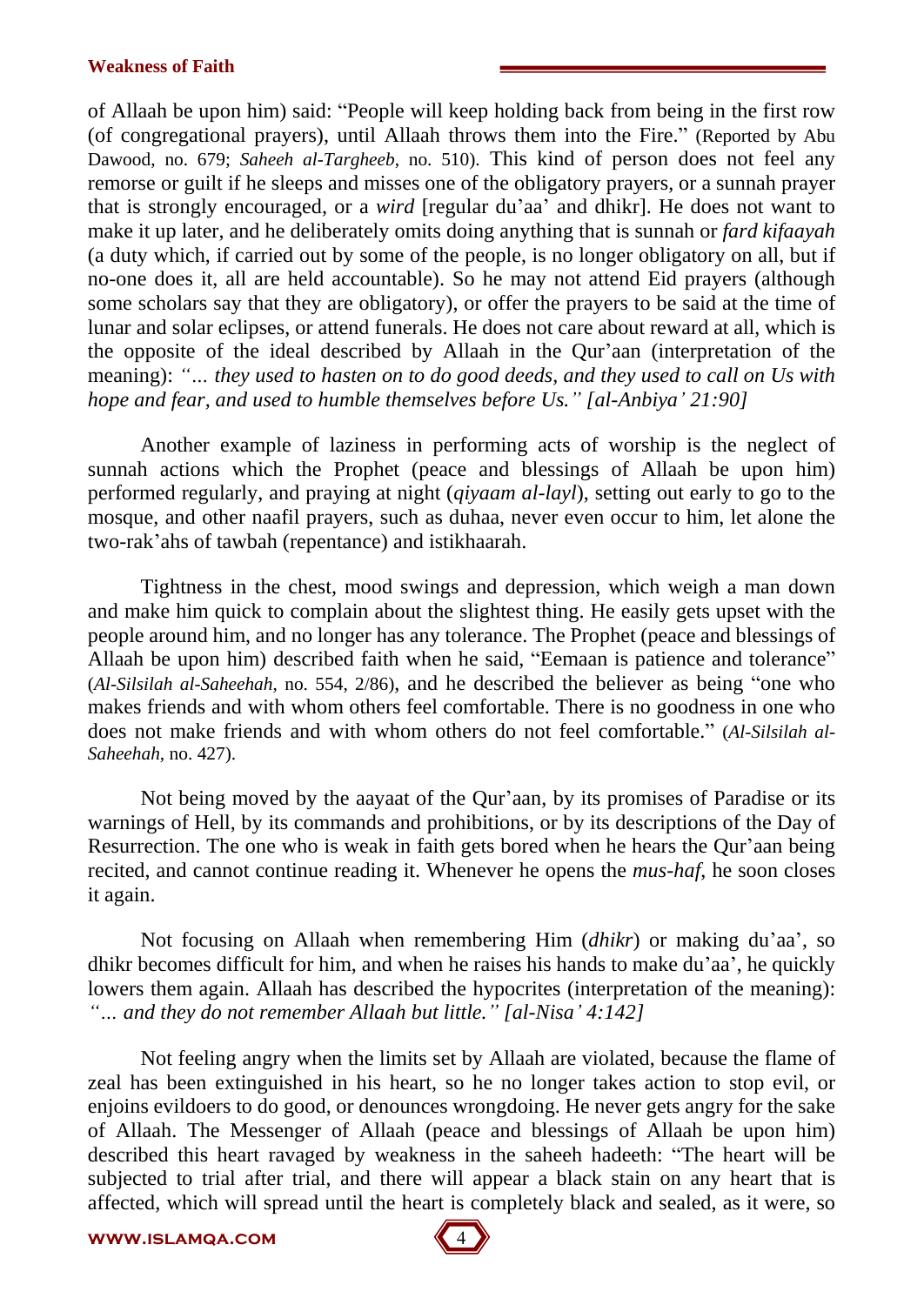that it will not recognize any good deed or denounce any evil, except whatever suits its own desires." (Reported by Muslim, no. 144). Love of good and hatred of evil have disappeared from a heart like this; all things are equal to such a person, and he has no motive to enjoin good or forbid evil. He may hear of some evil that is being done on earth, and may accept it; in this case he carries the same burden of sin as one who witnesses evil and approves of it, as the Prophet (peace and blessings of Allaah be upon him) said in the saheeh hadeeth: "If sin is committed on earth, the one who witnesses it and hates it [one time he said, 'denounces it'] will be like one who knew nothing of it. Whoever does not witness it but approves of it will be like one who witnesses it." (Reported by Abu Dawood, no. 4345; *Saheeh al-Jaamií*, 689). This approval, which is an action of the heart, makes him like one who witnessed the sin.

Love of fame and prominence, which may take many forms, including the following:

Desire for leadership without understanding the serious responsibility involved. This is what the Messenger of Allaah (peace and blessings of Allaah be upon him) warned us against when he said, "You will be very keen to be leaders, but you will regret it on the Day of Resurrection, for although it seems easy in the beginning, it becomes a hardship later on [literally: the breastfeeding is a luxury but weaning is miserable]." (The meaning is that at the beginning, leadership brings wealth, power and enjoyment, but later it brings the risk of being assassinated or deposed, and one will be brought to account on the Day of Resurrection). (Reported by al-Bukhaari, no. 6729). The Prophet (peace and blessings of Allaah be upon him) also said: "If you wish, I could tell you about leadership and what it is. Firstly, it is blame; secondly, it is regret; and thirdly, it is punishment on the Day of Resurrection  $-$  except for one who is just." (Reported by al-Tabaraani in *al-Kabeer*, 18/72; *Saheeh al-Jaamií*, 1420). If it were the case that a man wanted to carry out duties and responsibilities, where there is no one better for the job than him, with the intention of doing his best and being sincere and just, as Yusuf (peace be upon him) did, then we could say that this is fair enough. But in most cases it is the matter of a strong desire to lead and put oneself forward although there is a better person, denying the opportunity of leadership to those who are qualified and wanting to be the only one to issue instructions and prohibitions.

Loving to sit at the head of gatherings, to monopolize the discussion, to make others listen to one's words, and to have power. The head of a gathering is the "slaughterhouse" about which the Prophet (peace and blessings of Allaah be upon him) warned us when he said, "Beware of these slaughterhouses." (Reported by al-Bayhaqi, 2/439; *Saheeh al-Jaamií*, 120).

Loving to have people stand up when one comes into the room, because this makes the one whose heart is diseased feel great. The Prophet (peace and blessings of Allaah be upon him) said: "Whoever feels happy to have the slaves of Allaah stand up for him, let him occupy his house in Hellfire.î (Reported by al-Bukhaari in *al-Adab al- Mufrad*, 977; see also *Silsilah al-Saheeh*, 357). Once when Mu'aawiyah went out to see Ibn al-Zubayr and Ibn ëAamir, Ibn ëAamir stood up whilst Ibn al-Zubayr remained sitting

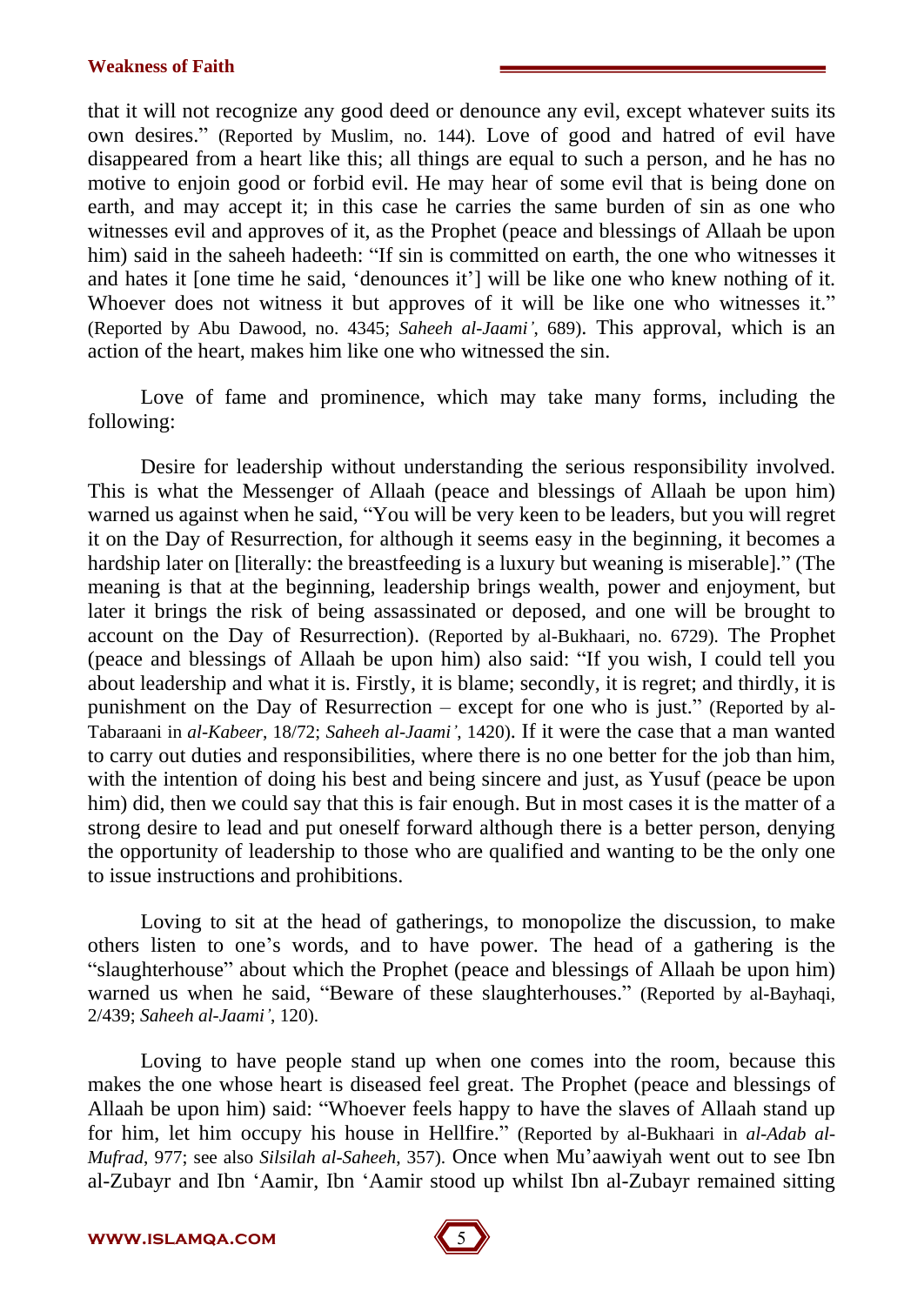(according to one report: and he [Ibn al-Zubayr] was wiser and more stable in character). Mu'aawiyah said to Ibn 'Aamir, "Sit down, for I heard the Messenger of Allaah (peace and blessings of Allaah be upon him) say, ëWhoever likes to have men stand up for him, let him take his place in Hellfire.<sup>77</sup> (Reported by Abu Dawood, no. 5229, and by al-Bukhaari in *al-Adab al-Mufrad*, 977; *al-Silsilah al-Saheehah*, 357). This kind of person will get angry if the sunnah is followed and people start from the right(and notwith him, when passing out refreshments, etc.); when such a person enters a gathering, he will not be happy until someone gets up and gives him his seat, even though the Prophet (peace and blessings of Allaah be upon him) forbade this when he said, "No man should make another get up from his place so that he can sit in it." (Reported by al-Bukhaari, *al-Fath*, 11/62).

Stinginess and miserliness. Allaah praised the Ansaar in His Book by saying (interpretation of the meaning): "... and [they] gave them [the muhaajiroon] preference *over themselves, even though they were in need of that* ... " [al-Hashr 59:9]. The Prophet (peace and blessings of Allaah be upon him) explained that the successful are those who avoid miserliness, and that weakness of faith generates stinginess: "Stinginess and faith never exist together in the heart of the believer." (Reported by al-Nisaa'i, *al-Mujtaba*, 6/13; *Saheeh al-Jaamií*, 2678). The Prophet (peace and blessings of Allaah be upon him) also described the serious nature of stinginess and its consequences: "Beware of stinginess, for those who came before you were destroyed because of stinginess. It commanded them to be miserly, so they were miserly; it commanded them to cut family ties, so they cut them; and it commanded them to be immoral, so they were immoral." (Reported by Abu Dawood, 2/324; *Saheeh al-Jaami*, no. 2678). When it comes to miserliness, the person whose faith is weak can hardly give anything for the sake of Allaah, even when there is an honest appeal and it is quite obvious that his brothers in Islam are suffering the impact of poverty and are stricken by disaster. There is no more eloquent statement on the matter of miserliness than the words of Allaah (interpretation of the meaning): *ìBehold! You are those who are called to spend in the Cause of Allaah, yet among you are some who are niggardly. And whoever is niggardly, it is only at the expense of his own self. But Allaah is Rich (Free of all wants), and you (mankind) are poor. And if you turn away (from Islam and the obedience of Allaah), He will exchange for you some other people, and they will not be your likes.î [Muhammad 47:38].*

Not practising what one preaches. Allaah says (interpretation of the meaning): *ìO you who believe! Why do you say that which you do not do? Most hateful is it with Allaah that you say that which you do not do.î [al-Saf 61:2-3].* No doubt this is a kind of hypocrisy, and the person whose deeds do not match his words is blameworthy before Allaah and despicable in the eyes of his fellow man. The people of Hellfire will soon discover the reality of the one who enjoins good but does not do it, and forbids evil, but does it himself.

Malicious enjoyment of the failures, losses or disasters suffered by one's brothers in Islam, when the blessings that they had enjoyed are taken away, or when the thing that made another person appear more distinguished than him is gone.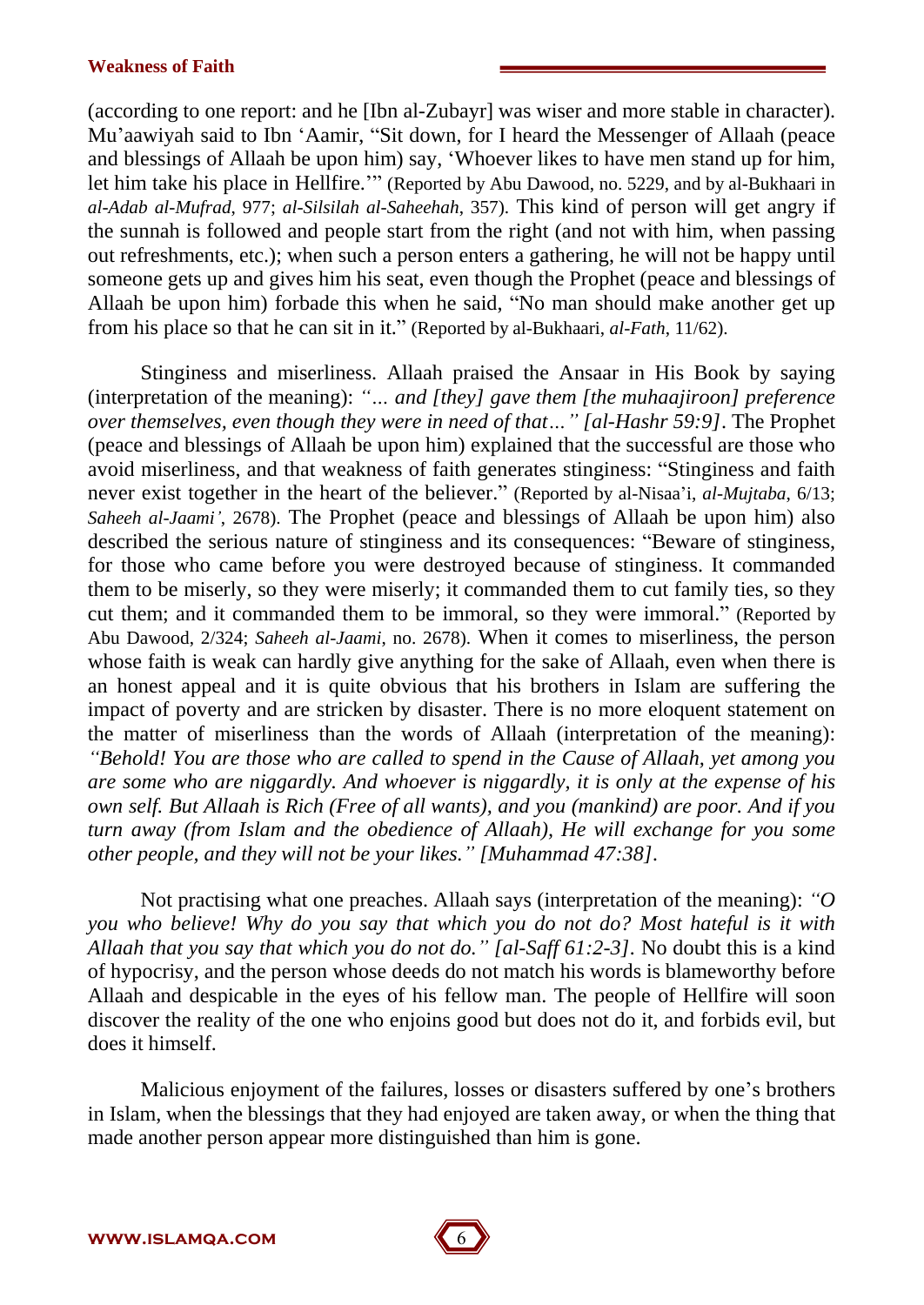Looking at matters in black-or-white terms of whether they are sinful or not, and taking the matter of makrooh lightly. Some people, when they want to do something, do not ask about what good deeds they could do, instead they ask, "Will this be counted as a sin, or is it 'only' makrooh?" This way of thinking leads them into the trap of issues that are not clear-cut and deeds that are makrooh, and eventually ensnares them in haraam deeds. The person who thinks like this has nothing to stop him from committing makrooh or doubtful deeds so long as they are not actually haraam. This is exactly what the Prophet (peace and blessings of Allaah be upon him) was talking about what he said , ìWhoever falls into doubtful matters falls into haraam, like a shepherd who grazes his flock around a place where he is not allowed – he will soon enter it..." (Reported by al-Bukhaari and Muslim; this version narrated by Muslim, no. 1599). When some people ask for a fatwa about something and are told that it is haraam, they ask, "Is it very haraam or not? How much sin is involved?" People like this have no interest in avoiding bad deeds; indeed, they are prepared to commit the first level of haraam and they take small sins lightly, with the results that they they have the guts to transgress even further and violate the limits set by Allaah. For this reason the Messenger (peace and blessings of Allaah be upon him) said: "I will certainly recognize people who will come on the Day of Resurrection bringing good deeds as great as the white mountain of Tuhaamah, and Allaah, may He be glorified, will make it like dust in the air." Thawbaan said, "O Messenger of Allaah, describe them to us and explain this so that we will not unwittingly be among them." He said, "They are your brothers and they look like you. They pray at night as you do, but if they had the opportunity to violate the limits set by Allaah, they would do so." (Reported by Ibn Maajah, no. 4245. He said in *al-Zawaa<sup>'</sup>id*: its isnaad is saheeh and its men are thiqaat. See also *Saheeh al-Jaamií*, 5028).

So you will find such a person committing haraam deeds without any hesitation or reservation, which makes him worse than the one who does so after pausing and hesitating. Both are in danger, but the former is worse than the latter. This kind of person takes sins lightly as a result of his weakness of faith, and does not think that he has done anything wrong. For this reason, Ibn Mas'ood (may Allaah be pleased with him) described the attitude of the believer and of the hypocrite as follows: "The believer sees his sins as if he were sitting beneath a mountain which he fears will fall on him, whilst the sinner sees his sins as if it were a fly passing his nose and he says such-and-such to it" $-$  i.e., he shoos it away with his hand. (Reported by al-Bukhaari, *al-Fath*, 11/102; See also *Taghleeq al-Taíleeq*, 5/136, publ. by al-Maktab al-Islami).

Thinking little of good deeds, and having no interest in doing small hasanaat. The Prophet (peace and blessings of Allaah be upon him) taught us to pay attention to small acts of goodness. Imaam Ahmad (may Allaah have mercy on him) reported from Abu Juray al-Hujaymi who said, "I came to the Messenger of Allaah (peace and blessings of Allaah be upon him) and said, ëO Messenger of Allaah, we are a desert people. Teach us something by which Allaah, may He be blessed and exalted, will benefit us.' He said, ëDo not look down on any act of goodness, even if it is just emptying your bucket into the vessel of one who wants to drink, or speaking to your brother with a cheerful expression.<sup>77</sup> (*Musnad Ahmad*, 5/63; *al-Silsilat al-Saheehah*, 1352). If someone comes wanting to drink from the well, and you lift up your bucket and empty it for him, this is a

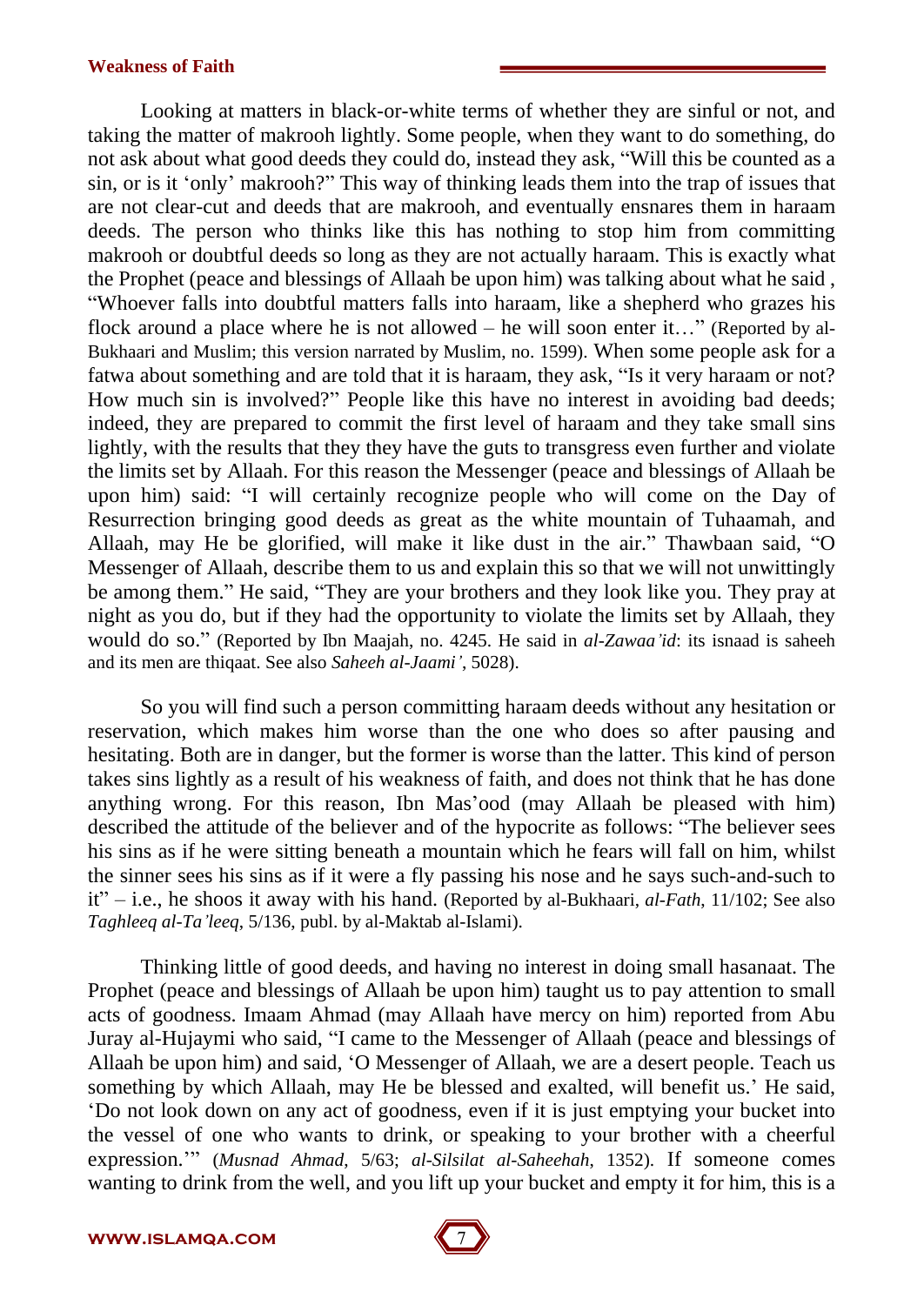good deed; even though it appears insignificant, you should not think little of it. The same applies to greeting your brother with a cheerful expression, and cleaning dirt and garbage from the mosque, even if it is as small as a straw. This deed may be the cause of your sins being forgiven, for Allaah will appreciate good deeds of this nature and will forgive sins because of them. The Prophet (peace and blessings of Allaah be upon him) said: "A man passed a branch of a tree lying in the road and said, 'By Allaah, I want to remove this out of the way of the Muslims so that it will not hurt them,' and he was admitted to Paradise." (Reported by Muslim, no. 1914).

There is something wrong with the person who thinks little of simple acts of goodness. It is sufficient punishment for this attitude that he is denied the great advantage described by the Prophet (peace and blessings of Allaah be upon him): ìWhoever removes something harmful from the path of the Muslims, one hasanah will be recorded for him, and whoever has a hasanah accepted, will enter Paradise." (Reported by al-Bukhaari in *al-Adab al-Mufrad*, no. 593; see also *al-Silsilat al-Saheehah*, 5/387). Muíaadh was walking with another man, and he picked up a stone from the road. The man asked him, "What is this?" He said, "I heard the Messenger of Allaah (peace and blessings of Allaah be upon him) say, ëWhoever removes a stone from the road, one hasanah will be recorded for him, and whoever has a hasanah, will enter Paradise.<sup>77</sup> (*al-Mu'jam al-Kabeer* by al-Tabaraani, 20/101; *al-Silsilat al-Saheeh*, 5/387).

Lack of concern about the Muslims' affairs and lack of any involvement whether it be by making duíaaí, giving charity or helping them. Such a person has a cool attitude towards the oppression, suppression and disasters suffered by his Muslim brothers in other parts of the world, and is content merely with his own safety. This is the result of weak faith, because the believer is the opposite of that. The Prophet (peace and blessings of Allaah be upon him) said: "The believer's position in relation to his fellow believers is like that of the head to the body; the believer feels the pain of his fellow believers as the body reacts to the pain suffered by the head.î (*Musnad Ahmad*, 5/340; *al-Silsilat al- Saheehah*, 1137).

Breaking the ties of brotherhood between two who used to be close. The Prophet (peace and blessings of Allaah be upon him) said: "No two people are friends for the sake of Allaah or in Islam, but they will be split apart by the first sin (according to another report: they will only be split apart by the first sin) committed by either of them.î (al-Bukhaari, *al-Adab al-Mufrad*, no. 401; Ahmad, *al-Musnad*, 2/68; see also *al-Silsilat al- Saheehah*, 637). This indicates the bad effects which may impact upon and even destroy the bonds of brotherhood. This alienation which a man may feel between himself and his brother is a result of the lowering of faith caused by committing a sin, because Allaah causes him to lose his standing in the eyes of His slaves, and so he is in the miserable position of having no respect and misses out on the fellowship of the believers and the protection of Allaah, for Allaah protects those who believe.

Not feeling any responsibility to work for Islam and spread this religion, which is unlike the attitude of the Companions of the Prophet (peace and blessings of Allaah be upon him), who as soon as they entered this religion felt this responsibility straight away, for example, al-Tufayl ibn 'Amr (may Allaah be pleased with him), who became

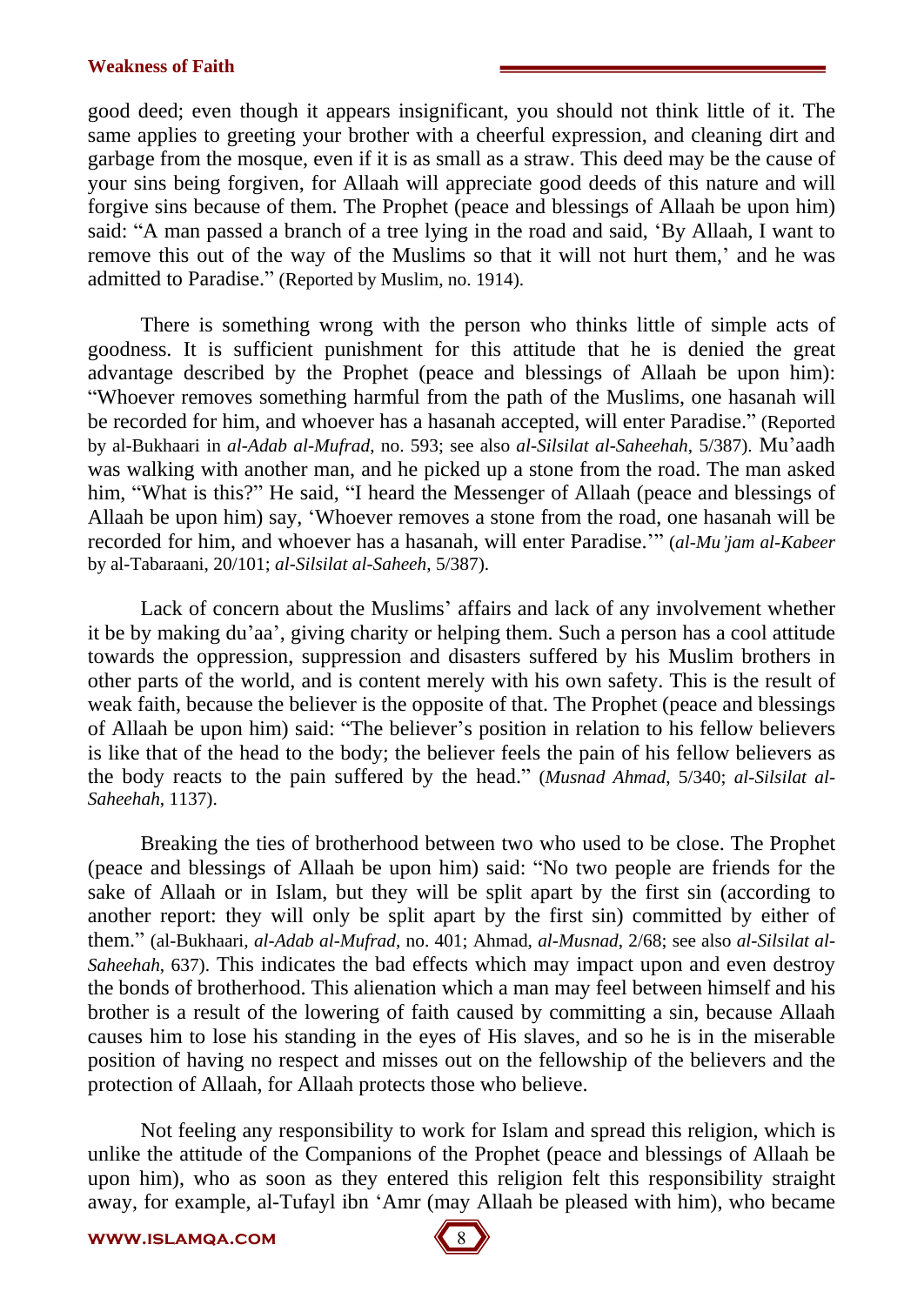Muslim and went to call his people to Islam straight away. He was only a new Muslim but he felt that he had to go back and call his people to Islam, and he went and did this, yet nowadays many people wait for a long time after they become committed to Islam before they reach the stage of calling others to Allaah, may He be glorified.

The Companions of Muhammad (peace and blessings of Allaah be upon him), as a result of entering Islam, used to feel enmity towards the kuffaar, and they would disavow themselves of them and draw a clear line. When Thamaamah ibn Athaal (may Allaah be pleased with him), the chief of the people of al-Yamaamah, was taken prisoner, he was held in the mosque, and the Messenger of Allaah (peace and blessings of Allaah be upon him) told him about Islam. Then Allaah caused the light of Islam to shine in his heart, and he became Muslim. He went for ëUmrah, and when he reached Makkah, he told the kuffaar of Quraysh, "Not one grain of wheat will reach you from al-Yamaamah except with the permission of the Messenger of Allaah (peace and blessings of Allaah be upon him).î (Reported by al-Bukhaari, *Fath*, 8/78). This declaration of opposition to the kuffaar, imposition of economic sanctions and offer of all resources at his disposal to serve the cause of da'wah all took place immediately, because strong faith demands action.

Fear and panic when disaster strikes or problems arise. So you will see such a person shaking and losing his equilibrium, with no focus, staring wild-eyed and having no idea what to do when faced with calamity. He is ruled by his fears and can see no way out; he cannot face reality with a strong and steady heart. All of this is the result of weak faith, for if his faith was strong he would be steadfast and he would face the worst disasters with calmness and strength.

Excessive arguing and disputing. The Prophet (peace and blessings of Allaah be upon him) said in a saheeh hadeeth: "No people will go astray after having being guided except that they become argumentative." (Reported by Ahmad in *al-Musnad*, 5/252; *Saheeh al-Jaamií*, 5633). Arguing with no proof and for no good reason leads one far away from the Straight Path, and most of people's futile arguments nowadays are conducted without knowledge or guidance or (reference to) a Book giving light (i.e., the Qur'aan). We have sufficient motive to avoid futile arguments in the words of the Prophet (peace and blessings of Allaah be upon him): "I guarantee a house in the outskirts of Paradise to the one who forsakes argument even when he is in the right." (Reported by Abu Dawood,  $5/150$ ; *Saheeh al-Jaamií*, 1464).

Attachment to this world and rejoicing in it. A person may be so attached to this world that he feels pain if he misses out on some share of it, such as money, power, authority, or housing. He feels that he is unfairly treated because he has not got what others have. He feels more stress when he sees a brother in Islam who has something of this world that he does not have, so he envies him (*hasad*) and wishes that he will lose that blessing. This goes against eemaan, as the Prophet (peace and blessings of Allaah be upon him) said: "Eeman and hasad do not exist together in the heart of the true slave." (Reported by Abu Dawood, 5/150; *Saheeh al-Jaamií*, 1464).

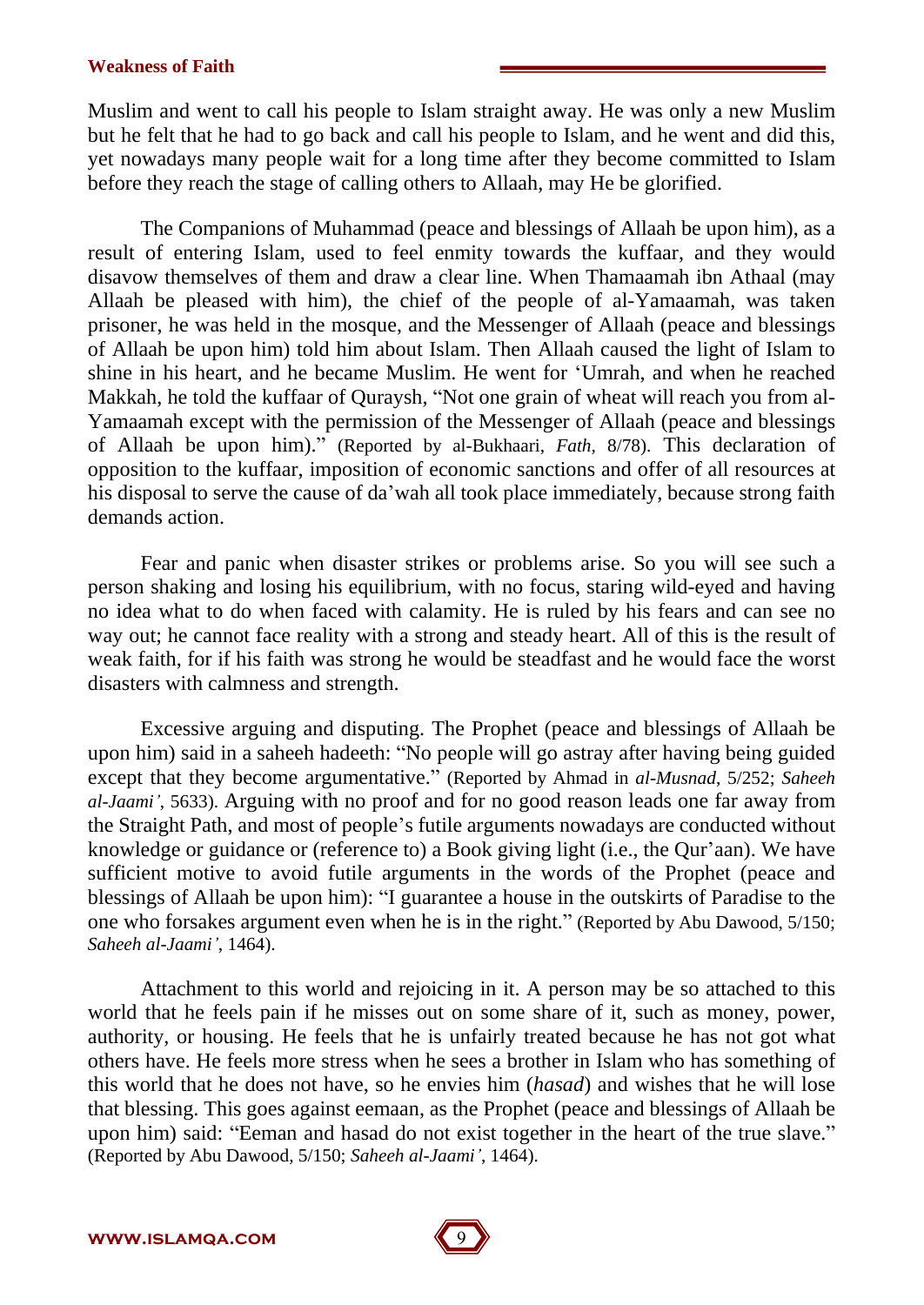He talks and thinks in a purely rational manner, devoid of the characteristics of faith. There is hardly any trace of a reference to the Qur'aan and Sunnah, or the words of the salaf (the early generations of Islam  $-$  may Allaah have mercy on them), in the way such a person speaks.

Going to extremes in the way one cares for oneself, in food, drink, clothing, housing and means of transportation. So you see these people showing excessive interest in luxuries, trying to be sophisticated, buying only the finest clothes, spending extravagant amounts on their choice of housing and spending too much time and money on such unnecessary adornments whilst their Muslim brothers are in the greatest need of that money. This carries on until they sink into the soft life of luxury which is forbidden, as is reported in the hadeeth of Muíaadh ibn Jabal (may Allaah be pleased with him): when the Prophet (peace and blessings of Allaah be upon him) sent him to Yemen, he advised him: "Beware of luxury, for the slaves of Allaah do not live a life of luxury." (Reported by Abu Naíeem in *al-Hilyah*, 5/155; *Silsilat al-Saheehah*, 353. A similar version was also reported by Ahmad in *al-Musnad*, 5/243).

## **Causes of weak faith**

There are many causes of weak faith, some of which are the same as the symptoms, such as committing sin or being preoccupied with this world. There follows a list of some additional causes:

Keeping away from a faith-filled environment for too long. This causes weak faith in a person. Allaah says (interpretation of the meaning): *ìHas not the time come for the* hearts of those who believe to be affected by Allaah's Reminder (this Qur'aan), and that *which has been revealed of the truth, lest they become as those who received the Scripture before (i.e., Jews and Christians), and the term was prolonged for them and so their hearts were hardened? And many of them were faasiqoon (rebellious, disobedient to Allaah).î [al-Hadeed 57:16]*. This aayah indicates that spending too much time away from a faith-filled environment leads to weakness of faith in the heart. For example, a person who stays away from his brothers in Islam for a long period, because of travel or work, etc., is going to miss the atmosphere of faith in which he was living and from which his heart gained its strength. The believer is weak on his own but strong with his brothers. Al-Hasan al-Basri (may Allaah have mercy on him) said: "Our brothers are dearer to us than our families, for our families remind us of this world, but our brothers remind us of the Hereafter." If this absence goes on for too long, it creates alienation in the heart, which eventually changes into disdain for that faith-filled atmosphere, which in turn hardens the heart and fills it with darkness, extinguishing the light of eemaan. This explains the complete change of heart on the part of some who travel to other lands on vacation or who relocate for purposes of work or study.

Keeping away from the good example of righteous leaders. The person who learns from a righteous man gains beneficial knowledge, does a righteous deed and strengthens

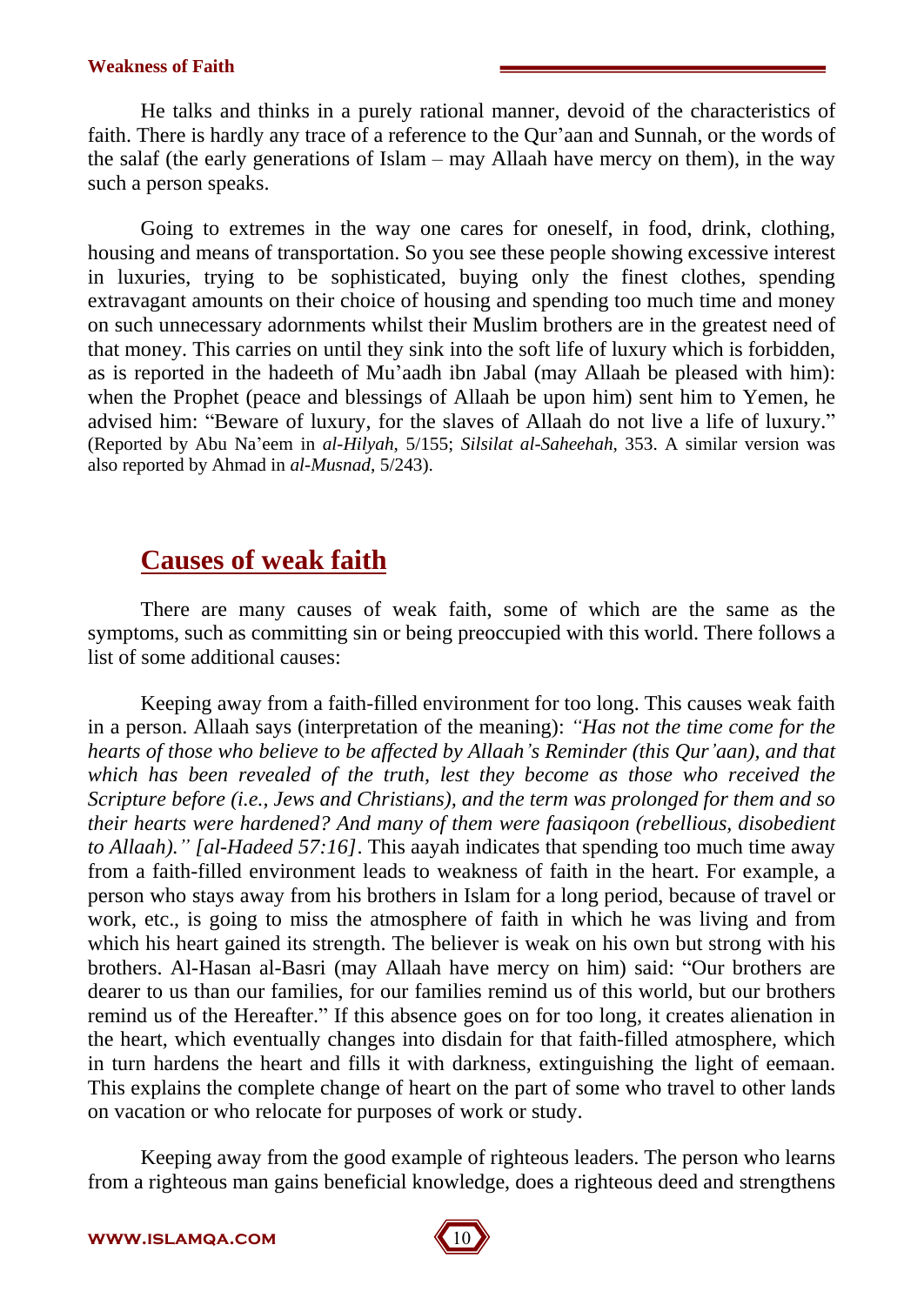his eemaan at the same time; (that leader) takes care of him and passes on to him the knowledge, good morals and virtues that he has. If he keeps away from that teacher for some time, he begins to feel hardness in his heart. For this reason when the Prophet (peace and blessings of Allaah be upon him) died and was buried, his Sahaabah said, "We looked at our hearts and felt that there had been a deep change." They felt alienated and lost because their teacher and example (peace and blessings of Allaah be upon him) had died. According to some reports, they were described as being "like sheep on a rainy winter's night." But the Prophet (peace and blessings of Allaah be upon him) left behind great leaders, giants among men, all of whom were qualified to take up the reins of leadership, and some of them became examples to the others. But nowadays the Muslims are in desperate need of examples close at hand to them.

Failing to seek knowledge and to be acquainted with the books of the salaf (early generation) and religious books which will uplift and revive the heart. There are many kinds of books which the reader will feel stir up faith in his heart and motivate him to fulfil his spiritual potential, foremost among which is the Book of Allaah, may He be exalted, and the books of hadeeth, followed by the books of scholars who are good at writing about issues that soften the heart and who explain ëaqeedah (correct belief) in a manner that moves the soul and uplifts the heart, such as Ibn al-Qayyim and Ibn Rajab and others. By ignoring these books and reading only intellectual works, or books of fiqh rulings which do notquote their daleel (evidence), or books of grammar rules and *usool* (bases of ëaqeedah), is something that may have the effect of hardening the heart. This is not a criticism of those books per se, it is only a warning to the person who keeps away from books of Tafseer and hadeeth and hardly ever reads them, even though they are the books that bring one closer to Allaah. For example, when one reads *al-Saheehayn* (al- Bukhaari and Muslim), you feel the atmosphere of the age of the Prophet (peace and blessings of Allaah be upon him) and the Sahaabah, and you feel the breeze of eemaan by sharing the events that happened in their time.

The people of hadeeth are the people of the Messenger; even if they did not have the chance to be with him, they are with his words.

This problem  $-$  keeping away from religious books  $-$  clearly has an effect on those who study disciplines which have no connection with Islam, such as philosophy, psychology, social science, etc., disciplines which have been developed far away from Islamic teachings. The same applies to those who love to read fiction and love stories, or who follow worthless news stories in newspapers, magazines and so on.

Living in an environment that is filled with sin, so you see one boasting about his latest misdemeanour, another humming popular songs to himself, a third smoking, a fourth reading a pornographic magazine, a fifth cursing and swearing, and so on. As for talk about who said what to whom, gossip, backbiting and discussion about the latest football match, there is no end to it.

Some environments remind one only of this world, as is the case in most gatherings and work-places nowadays. Discussions about business, work, money,

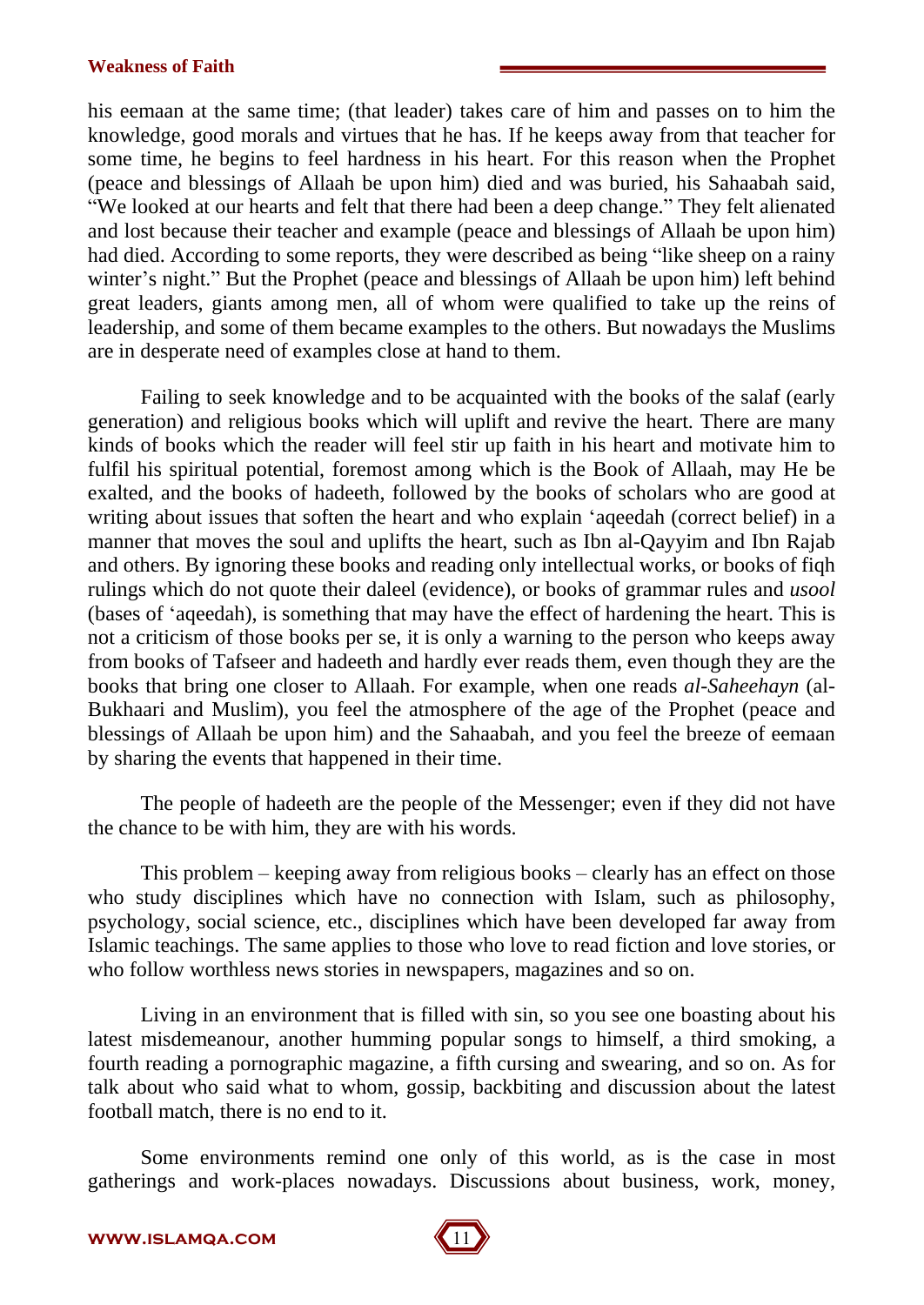investments, work-related problems, raises, promotions, assignments and so on take precedence in the minds and speech of most people nowadays.

As for what goes on in the home  $-$  there is a lot we can say about the disasters and evil deeds that cause the Muslim shame and hurt him deeply. Muslim homes are filled with shameless songs, vile movies, forbidden mixing of the sexes and so on. No doubt in such an environment hearts are stricken with the disease of hardness.

Preoccupation with this world, so that the heart is enslaved by it. The Messenger of Allaah (peace and blessings of Allaah be upon him) said: "He is doomed, the slave of the dinar and the slave of the dirham<sup>"</sup> (Reported by al-Bukhaari, no. 2730), and, "All that is sufficient for any one of you in this world is the supply of the traveller" (reported by al-Tabaraani in *al-Kabeer*, 4/78; *Saheeh al-Jaami*<sup>'</sup>, 2384) – meaning a little of something that will help him to reach his destination. This phenomenon (preoccupation with this world) is very apparent in our own times, when material greed and the desire to acquire more worthless worldly goods have become widespread, and people are now running after trade, manufacturing and shares. This confirms what the Prophet (peace and blessings of Allaah be upon him) said: "Allaah, may He be glorified, says: 'We have sent down wealth for the establishment of prayer and the payment of zakaat, but if the son of Adam has one valley, he will wish that he had a second, and if he had two valleys, he would wish that he had a third. The stomach of the son of Adam will be filled only with dust (i.e., he is never satisfied) then Allaah will accept the repentance of the one who repents.î (Reported by Ahmad, 5/219; *Saheeh al-Jaamií*, 1781).

Being preoccupied with one's wealth, wife and children. Allaah says (interpretation of the meanings): *ìAnd know that your possessions and children are but a trial and that surely with Allaah is a mighty reward.î [al-Anfaal 8:28]* and, *ìBeautified for men is the love of things they covet: women, children, much of gold and silver (wealth), branded beautiful horses, cattle and well-tilled land. This is the pleasure of the present worldís life, but Allaah has the excellent return (Paradise).î [AalëImraan 3:14]*. The meaning of these aayat is that if the love of these things, especially women and children, is given precedence over obedience to Allaah and His Messenger, then it is regarded as being bad, but if the love of these things is within the bounds of sharee'ah, it helps a man to obey Allaah and in this case it is praiseworthy. The Prophet (peace and blessings of Allaah be upon him) said: "In this world, women and good scents have been made dear to me, but dearest of all to me is prayer." (Reported by Ahmad,  $3/128$ ; *Saheeh al-Jaamií*, 3124). Many men follow their wives in doing haraam deeds, and allow their children to distract them from worshipping Allaah. The Prophet (peace and blessings of Allaah be upon him) said: "Children are the cause of grief, cowardice, ignorance and miserliness.î (Reported by al-Tabaraani in *al-Kabeer*, 24/241; *Saheeh al-Jaamií*, 1990). When he said that they are the cause of miserliness, he meant that if a man wants to spend for the sake of Allaah, the Shaytaan reminds him of his children, so he thinks, "My children deserve the money, I will leave it for them when I die, so he is miserly in the sense that he refrains from spending it for the sake of Allaah. When he said that children are the cause of cowardliness, he meant that when a man wants to fight in jihaad for the sake of Allaah, the Shaytaan comes to him and says, "You will be killed and will die, and your

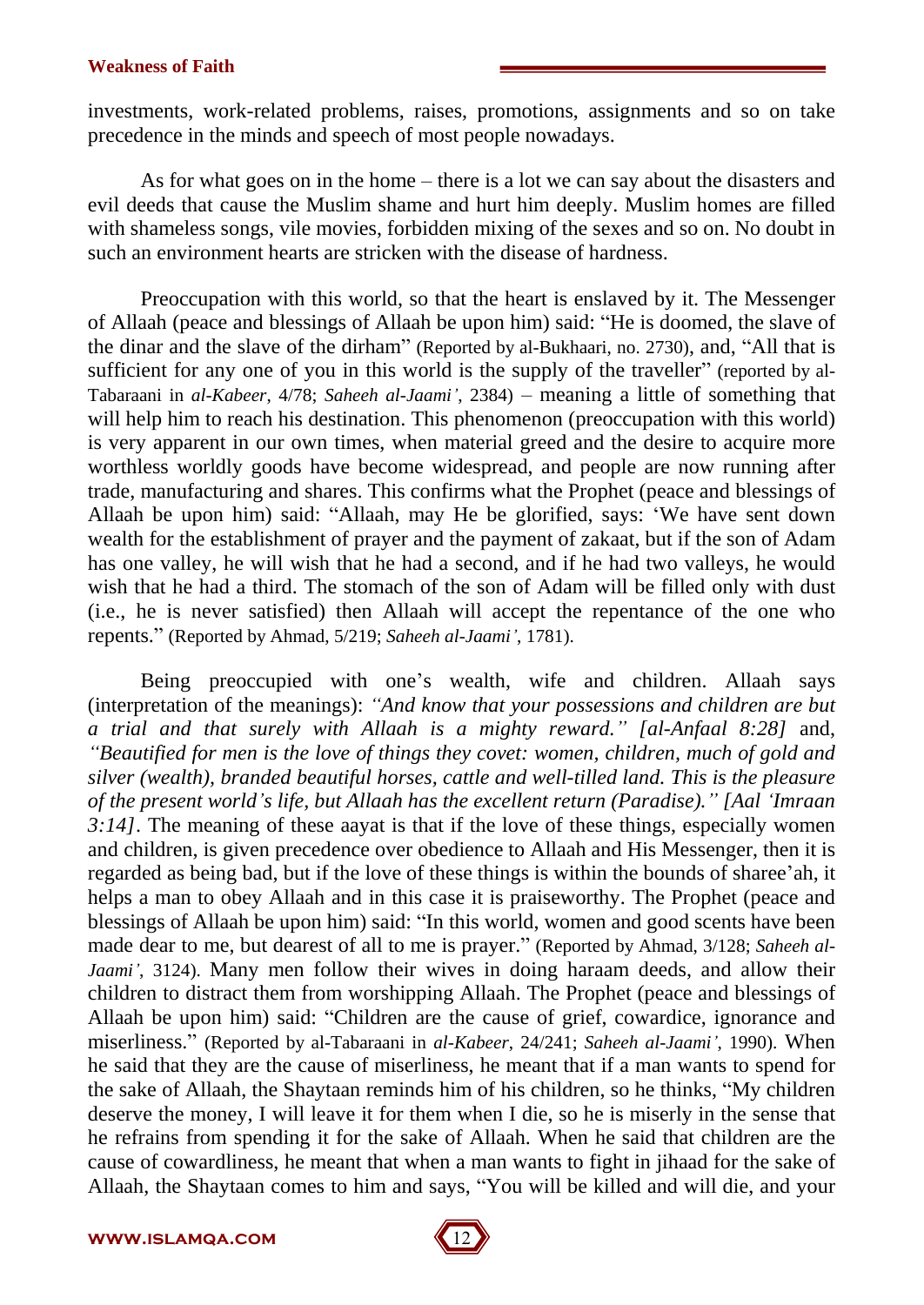children will become orphans, lost and alone," so he stays home and does not go out for jihaad. When he said that children are the cause of ignorance, he meant that they distract a father from seeking knowledge and trying to acquire learning by attending gatherings and reading books. When he said that children are the cause of grief, he meant that when a child gets sick, the parent feels grief; if the child asks for something that the father cannot provide, this grieves the father; and if the child grows up and rebels against his father, this is a cause of ongoing grief and distress.

This is not to say that one should forego marrying and having children; what is meant is that one should beware of becoming preoccupied with them and letting that lead one to commit haraam deeds.

Concerning the temptation of wealth, the Prophet (peace and blessings of Allaah be upon him) said: "Every nation has its fitnah (trial or temptation), and the fitnah of my ummah is wealth." (Reported by al-Tirmidhi, 2336; *Saheeh al-Jaami*<sup>'</sup>, 2148). Eagerness to acquire wealth is more damaging to a person's religion than the wolf who attacks the sheepfold. This is what the Prophet (peace and blessings of Allaah be upon him) meant when he said: "Two hungry wolves sent against the sheep do not do more damage to them than a man's eagerness for wealth and standing does to his religion." (Reported by al-Tirmidhi, no. 2376; *Saheeh al-Jaamií*, 5620). For this reason the Prophet (peace and blessings of Allaah be upon him) urged Muslims to take just what is sufficient, without hoping for more, which could distract him from remembering Allaah. The Messenger of Allaah (peace and blessings of Allaah be upon him) said: "All that you need of wealth is a servant and a means of transportation to go out for the sake of Allaah." (Reported by Ahmad, 5/290; *Saheeh al-Jaamií*, 2386). The Prophet (peace and blessings of Allaah be upon him) issued a warning to those who want to accumulate wealth, except for those who give in charity: "Woe to those who want to accumulate wealth, except for the one who says with his wealth, 'Here! Here! Here!' (i.e., giving it away) to one on his right, one on his left, one in front of him and one behind him," (reported by Ibn Maajah, no. 4129; *Saheeh al-Jaami'*, 7137) – meaning all forms of charity.

Hoping for a long life.Allaah says (interpretation of the meaning): *ìLeave them to eat and enjoy, and let them be preoccupied with (false) hope. They will come to know!î [al-Hijr 15:3]*. Ali (may Allaah be pleased with him) said: "What I fear for you is following your desires and hoping for a long life, for following one's desires makes a man ignore the truth, and hoping for a long life makes him forget the Hereafter. (*Fath al- Baari*, 11/236). Another report says: "Four things are causes of doom: dry eyes (i.e., never weeping), a hard heart, hope for a long life and eagerness for this world." Hoping for a long life generates laziness in worship, procrastination, desire for the things of this world, neglect of the Hereafter and hardness of heart, because softness of heart and clarity of vision can only be achieved by remembering death, the grave, reward and punishment, and the horrors of the Day of Judgement, as Allaah says (interpretation of the meaning): *ìÖ and the term was prolonged for them and their hearts were hardened...*" [al-Hadeed 57:16]. It was said: "Whoever does not hope for a long life will have less worries and his heart will be filled with light, because he calls death to mind and strives to obey Allaah..." (*Fath al-Baari*, 11/237)

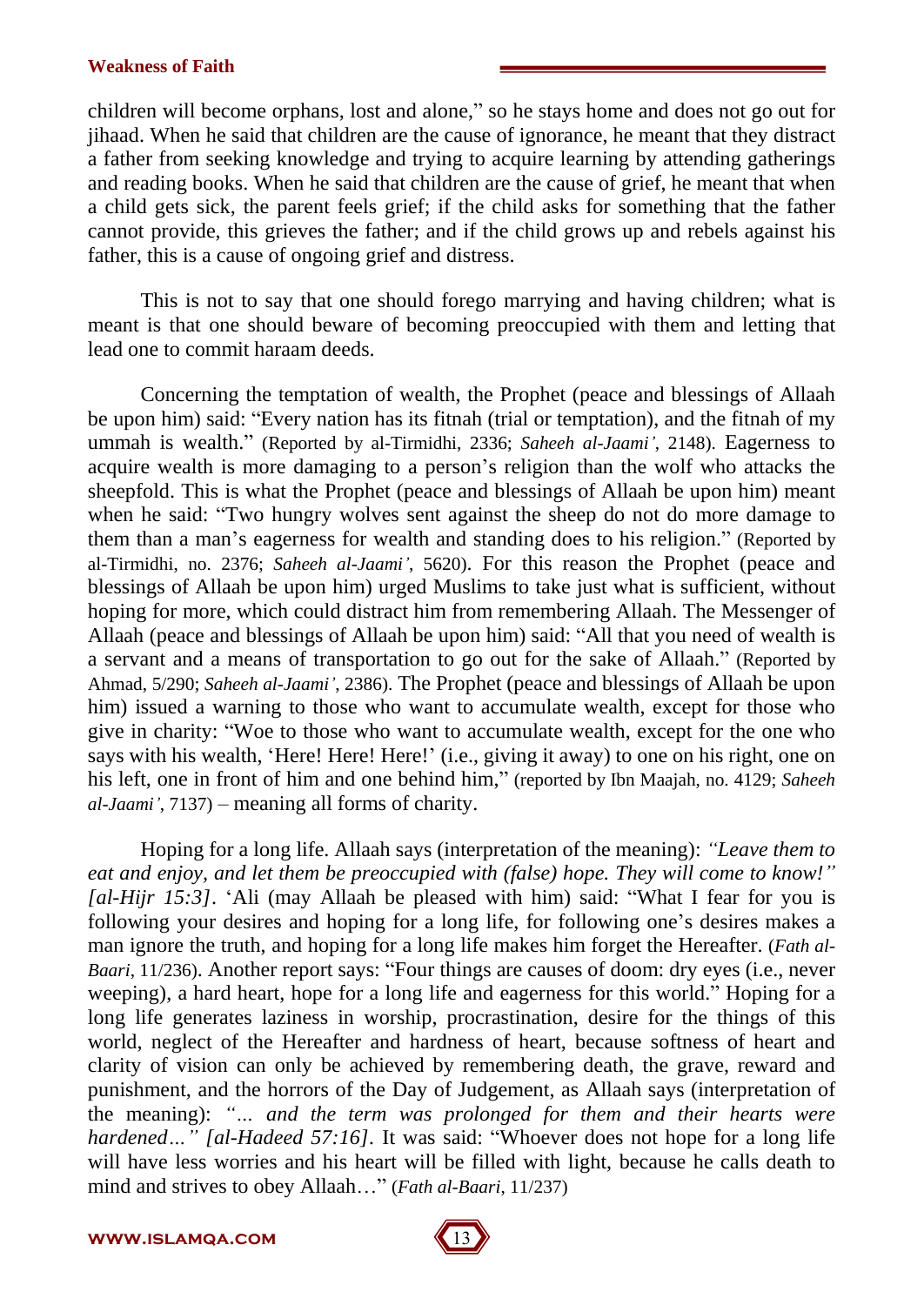Another cause of weak faith and hard-heartedness is eating too much, sleeping too much, staying up too late, talking too much and mixing with people too much. Eating too much makes the brain slow and the body heavy, which prevents a person from worshipping Allaah and makes it easy for Shaytaan to tempt him, as it was said: "Whoever eats too much, drinks too much and sleeps too much, loses a great reward." Talking too much hardens the heart, and mixing too much with people stops a person from having time to be alone and reflect on his own state. Laughing too much drains life from the heart. The Prophet (peace and blessings of Allaah be upon him) said in a saheeh hadeeth: "Do not laugh too much, for excessive laughter deadens the heart." (Reported by Ibn Maajah, 4193; see also *Saheeh al-Jaamií*). Time that is not filled with worship of Allaah also leads to hard-heartedness, as a person pays heed to neither the rebukes of the Qur'aan nor the advice of faith.

The causes of weak faith are many indeed, and it is impossible to list them all, but what we have listed above will give the reader an impression of others which we have not mentioned here. The wise person understands this innately. We ask Allaah to purify our hearts and protect us from the evil of our own selves.

## **Curing weak faith**

Al-Haakim reported in *al-Mustadrak*, and al-Tabaraani reported in *al-Muíjam*, that the Prophet (peace and blessings of Allaah be upon him) said: "Faith wears out in the heart of any one of you just as clothes wear out, so ask Allaah to renew the faith in your hearts.î (Reported by al-Haakim in *al-Mustadrak*, 1/4; see also *al-Silsilat al-Saheehah*, 1585. Al-Haythami said in *Majma' al-Zawaa'id*, 1/52, "It was reported by al-Tabaraani in *al-Kabeer* and its isnaad is saheeh.") What he meant is that faith wears out in the heart just as clothes wear out and become old. The heart of the believer is sometimes overwhelmed by clouds of sin, and so it goes dark. This is the picture drawn for us by the Messenger of Allaah (peace and blessings of Allaah be upon him) in the saheeh hadeeth: "There is no heart that is not covered by a cloud like the cloud covering the moon when it is shining, and so it suddenly goes dark, but when it (the cloud) goes away, it shines again." (Reported by Abu Naíeem in *al-Hilyah*, 2/196; al-Silsilat al-Saheehah, 2268). Sometimes the moon is covered by clouds, which conceal its light, but after a little while they go away, and the light of the moon comes back to light up the sky. In the same way, the heart of the believer is sometimes covered with dark clouds of sin, so its light is veiled, and the person finds himself lost in darkness, but when he strives to increase his eemaan and seeks the help of Allaah, that cloud goes away, and the light comes back to shine in his heart as before.

One of the most important principles which must be understood in order to treat the problem of weak faith is that faith increases and decreases, or waxes and wanes. This is one of the basic principles of the 'aqeedah of Ahl al-Sunnah wa'l-Jamaa'ah, who say that faith is something to be spoken in words, to be believed in in the heart, and to be put into action. Faith increases with obedience and decreases with disobedience. There is evidence for this in the Qur'aan and Sunnah, for example, Allaah says (interpretation of the meanings): "... *that they may grow more in Faith along with their (present) Faith...*"

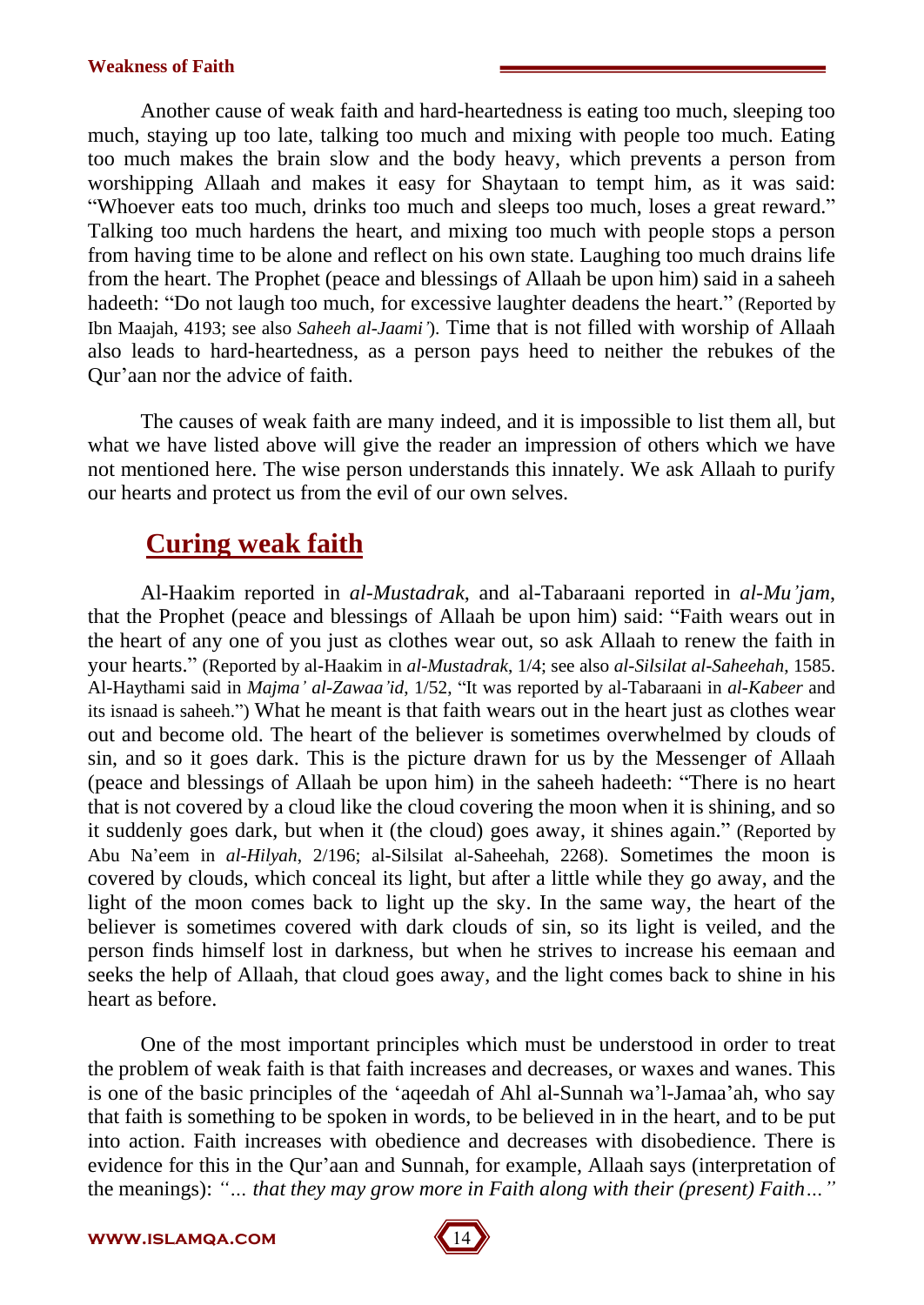*[al-Fath* 48:4] and " $\ldots$  *Which of you has had his faith increased by it?*  $\ldots$  " *[al-Tawbah 9:124]*. The Prophet (peace and blessings of Allaah be upon him) said: "Whoever among you sees an evil action, let him change it by his hand (by action), and if he cannot, then by his tongue (by speaking out), and if he cannot, then by his heart (by feeling that it is wrong), and that is the weakest of faith." (Al-Bukhaari, *Fath*, 1/51).

The effects of obedience and sin, which increase and decrease faith respectively, are well known from observation and experience. If a person goes out walking in the market-place, where he looks at uncovered women wearing make-up, and hears the shouting and idle talk of the people, then he goes to the graveyard and stops to think and let his heart soften, he will see the difference between the two environments and how quickly his heart changes.

Another factor in this discussion is the words of one of the salaf: "One of the signs of proper understanding is when a slave takes care of his eemaan, and pays attention to what decreases it, and knows when it increases and when it decreases, and recognizes the temptation of Shaytaan when he comes to him.î (*Sharh Nooniyah Ibn al-Qayyim* by *Ibn ëEesa*, 2/140).

It is important to know that if a decrease in faith leads to one neglecting one's duties or doing haraam deeds, this slackening is very serious and one must repent to Allaah and start to do something about it at once. If it does not lead to neglect of duties and doing haraam deeds, but just makes a person fall short in doing mustahabb (recommended) deeds, for example, then a person still needs to know how to sort himself out and correct himself until he returns to the proper level of energy and strength in worship. This is what we learn from the words of the Prophet (peace and blessings of Allaah be upon him), "Every deed has energy and strength, and then this energy and strength is followed by a slackening, so who's slackening is in accordance to my Sunnah he will be fine, and who's slackening is to other than that [i.e., doing unlawful or forebidden deeds] he will be doomed." (Reported by Ahmad, 2/210; *Saheeh al-Targheeb*, no. 55).

Before we discuss how to treat the problem of weak faith, there is something we should note: many of those who feel that their hearts are hard look for an external solution, hoping that they can rely on others, even though it is within their reach  $-$  if they want  $-$  to take care of themselves by themselves. This is how it should be done, because eemaan is the relationship between the slave and his Lord. Below, we will discuss a number of ways prescribed by Islam by means of which the Muslim can deal with his weakness of faith and hardness of heart, after he puts his trust in Allaah and resigns himself to the fact that he faces a struggle to achieve his goal:

Pondering the meanings of the Qur'aan, which Allaah has revealed to explain everything and as a Light by which He guides whomever He wills of His slaves. There is no doubt that it contains a powerful and effective cure. Allaah says (interpretation of the meaning): *ìAnd We send down from the Quríaan that which is a healing and a mercy to those who believe...*" [al-Isra' 17:82]. The method of treatment is to think and ponder its meanings.

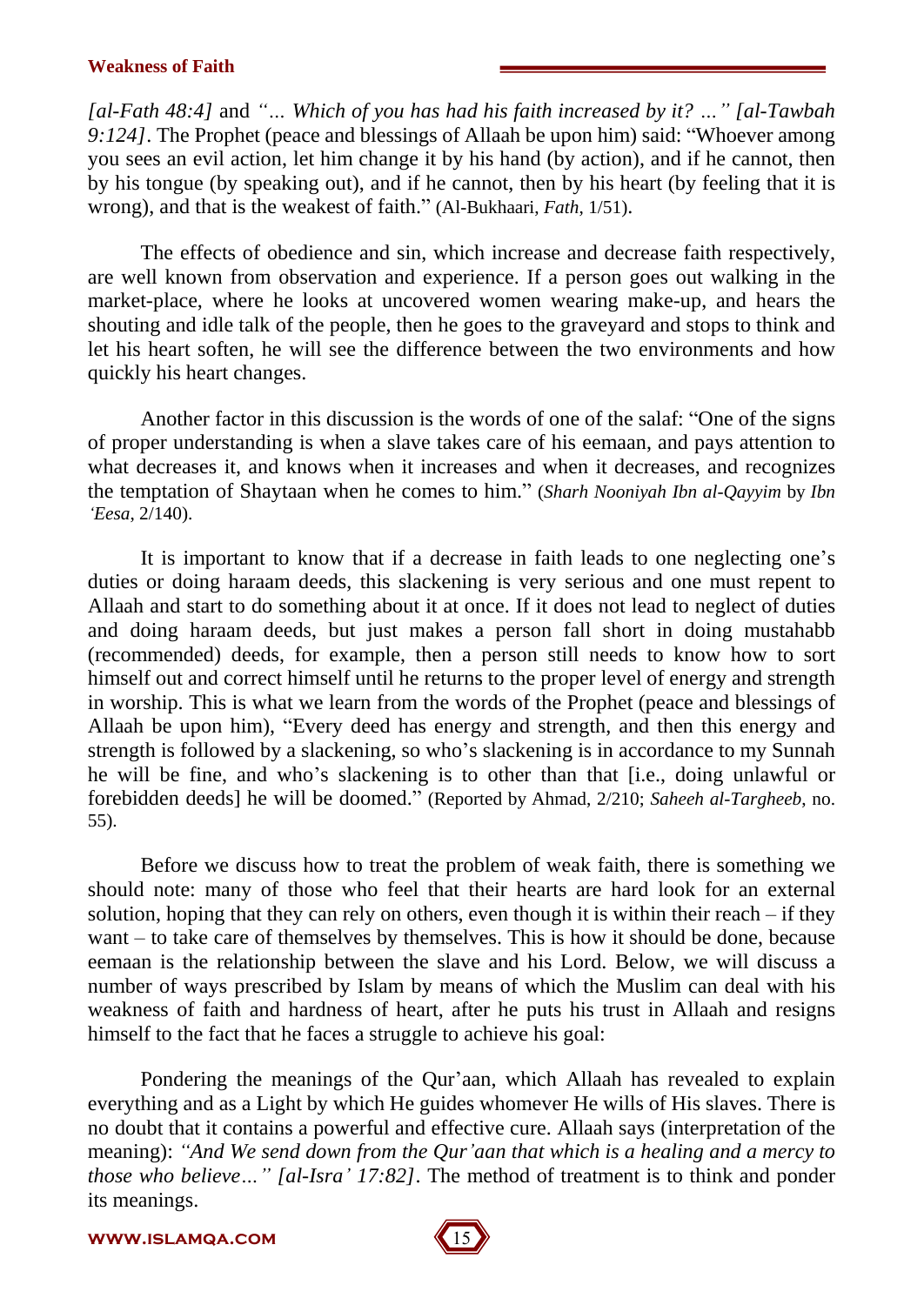The Messenger of Allaah (peace and blessings of Allaah be upon him) used to ponder the meanings of the Book of Allaah and recite it when he stood in prayer at night (*qiyaam al-layl*). On one occasion, he stood in prayer at night and recited one single aayah from the Book of Allaah whilst he was praying, and he did not go any further than that (one aayah) until morning. The aayah in question was (interpretation of the meaning): *ìIf You punish them, they are Your slaves, and if You forgive them, verily You, only You, are the All-Mighty, the All-Wise.î [al-Maaíidah 5:118].* (Reported by Ahmad, 4/149; see also *Sifat al-Salaah* by al-Albaani, p. 102).

He (peace and blessings of Allaah be upon him) used to ponder the meaning of the Quríaan, to the greatest extent. Ibn Hibbaan reported in his *Saheeh* with a jayyid isnaad from 'Ataarah, who said: "'Ubayd-Allaah ibn 'Umayr and I entered upon 'Aa'ishah (may Allaah be pleased with her) and ëUbayd-Allaah ibn ëUmayr said: ëTell us of the most wonderful thing you saw on the part of the Messenger of Allaah (peace and blessings of Allaah be upon him). She wept and said, 'He got up one night (to pray) and said, "O 'Aa'ishah, leave me to worship my Lord." I said, "By Allaah, I love to be near you, and I love what makes you happy." He got up, purified himself and stood up to pray, and he kept weeping until his lap got wet, then he wept and kept weeping until the ground got wet. Bilaal came to call the adhaan for him, and when he saw him weeping, he said, "O Messenger of Allaah, are you weeping when Allaah has forgiven all of your sins, past and future?" He said, "Should I not be a thankful slave? This night some aayaat have been revealed to me, woe to the one who reads them and does not think (about their meaning). Among them is (interpretation of the meaning): *Verily! In the creation of the heavens and the earth, and in the alternation of night and day, there are indeed signs for men of understanding, those who remember Allaah (always, and in prayers) standing, sitting, and lying down on their sides, and think deeply about the creation of the heavens and the earth III.* [Aal *'Imraan* 3:190-191]."<sup>*m*</sup> (Al-Silsilat al-*Saheehah*, 1/106). This indicates that it is obligatory to ponder the meaning of these aayaat.<br>The Qur'aan speaks of Tawheed, and contains promises of reward, threats of

punishment, rules and regulations, reports, stories, etiquette and good morals, and its effects on the heart are various. Some soorahs fill the heart with fear more than others, as is indicated by the hadeeth of the Prophet (peace and blessings of Allaah be upon him), ì(Soorat) Hood and its sisters made me grey before my time.î (*al-Silsilat al-Saheehah*, 2/679). According to another report: "Hood and al-Waaqi'ah and al-Mursalaat and *ëamma yatasaaíaloon* and *Idhaíl-shamsu kuwwirat*î (Reported by al-Tirmidhi, 3297; *al- Silsilat al-Saheehah*, no. 955). The Prophet's hair turned grey because of what these soorahs contain of the realities of faith and great responsibilities, which filled his heart and had a visible effect on his hair and body. *ìSo stand (ask Allaah to make) you firm and straight (on the religion of Islamic Monotheism) as you are commanded and those (your companions*) who *turn* in *repentance* (*unto Allaah*) with *you*..." [Hood 11:112 – *interpretation of the meaning].*

The Companions of the Prophet (peace and blessings of Allaah be upon him) recited the Qur'aan and pondered its meaning and were moved by it. Abu Bakr (may

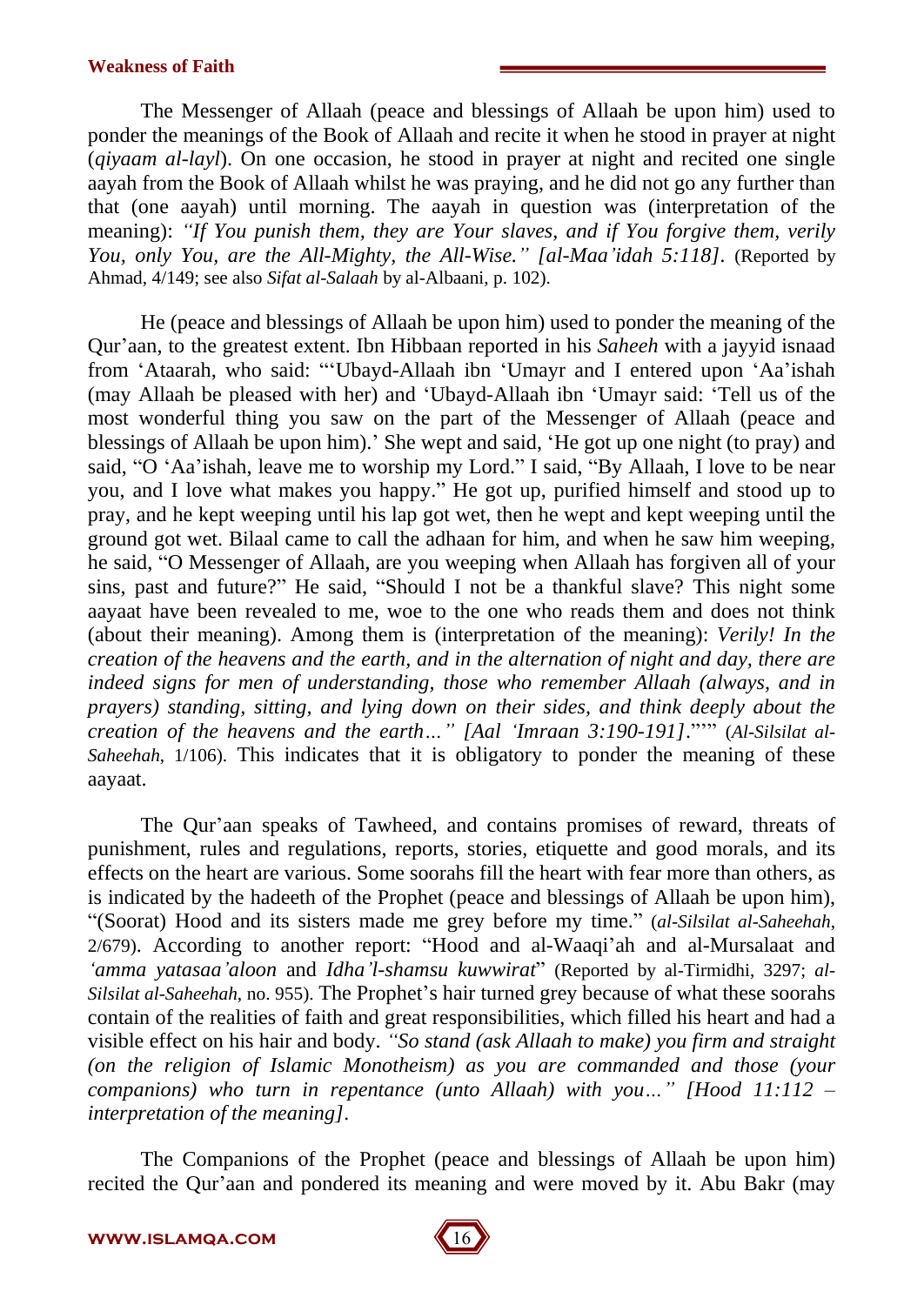Allaah be pleased with him) was a gentle, soft-hearted man, and when he led the people in prayer and recited the words of Allaah, he could not stop himself from weeping. ëUmar became ill after reciting the words of Allaah (interpretation of the meaning): *ìVerily, the Torment of your Lord will surely come to pass, - there is none that can avert itî [al-Toor 52:7-8]*. (This report and its isnaad are in *Tafseer Ibn Katheer*, 7/406). His sobs could be heard from the back of the congregation when he recited Allaah's words about Ya'qoob (peace be upon him) (interpretation of the meaning): *'He said*, *T only complain of my grief and my sorrow to Allaah*<sup>*m*</sup> *[Yoosuf 12:86]*. (*Manaaqib 'Umar* by Ibn al-Jawzi, 167). 'Uthmaan (may Allaah be pleased with him) said: "If our hearts were pure and clean, we would never have enough of the Word of Allaah." He was killed unjustly as a martyr and his blood fell on his mus-haf  $-$  the reports from the Sahaabah concerning this are many. Ayyoob said: "I heard Sa'eed (ibn Jubayr) reciting this aayah twenty-odd times: *ìAnd be afraid of the Day when you shall be brought back to AllaahÖî [al-Baqarah 2:281 ñ interpretation of the meaning].* (*Siyar Aílaam al-Nubalaí*,  $4/324$ ). This was the last aayah to be revealed of the Qur'aan, and the ending of it is (interpretation of the meaning): "... Then every person shall be paid what he earned, *and they shall not be dealt with unjustly.î [al-Baqarah 2:281]*. Ibraaheem ibn Bashshaar said: "The aayah which 'Ali ibn Fudayl was reading when he died was (interpretation of the meaning): *ëIf you could but see when they will be held over the (Hell) Fire! They will say:* "Would that we were but sent back (to the world)!..."' [al-An'aam 6:27]. When he reached that point, he died, and I was one of those who prayed for him [at his funeral], may Allaah have mercy on him.î (*Siyar Aílaam al-Nubalaí*, 4/446). Even when they prostrated as required when reading Qur'aan (*sajadaat al-tilaawah* – prostrations required when reciting certain aayaat of the Qur'aan), they reacted in different ways. One of them was the man – may Allaah have mercy on him – who, when he read the aayah (interpretation of the meaning), *ìAnd they fall down on their faces weeping and it adds to their humilityî [al-Israí 17:109]*, prostrated as required, then he rebuked himself by saying: "This is the prostration, but where is the weeping?"

Among the features of the Qur'aan which are most deserving of contemplation are the examples and parables which Allaah sets forth and urges us to ponder and think about. He tells us (interpretation of the meanings): *"* ... Allaah sets forth parables for *mankind in order that they may remember*<sup>*n*</sup> [Ibraaheem 14:25] and "... Such are the *parables which We put forward to mankind that they may reflect.î [al-Hashr 59:21]*.

One of the salaf once read one of these parables of Allaah and could not grasp the meaning, so he began to weep. He was asked, "What makes you weep?" He said: ìAllaah says (interpretation of the meaning): *ëAnd these similitudes We put forward for mankind, but none will understand them except those who have knowledge (of Allaah and His Signs, etc.)í [al-ëAnkaboot 29:43],* and I do not understand the parable. I am not one who has knowledge, and I am weeping for all the time I have wasted and not gained knowledge."

Allaah sets forth many parables for us in the Qur'aan, such as the following (interpretation of the meanings): the one who kindled a fire [al-Baqarah 2:17], the one who shouts to the (flock of sheep) that hears nothing [al-Baqarah 2:171], the likeness of

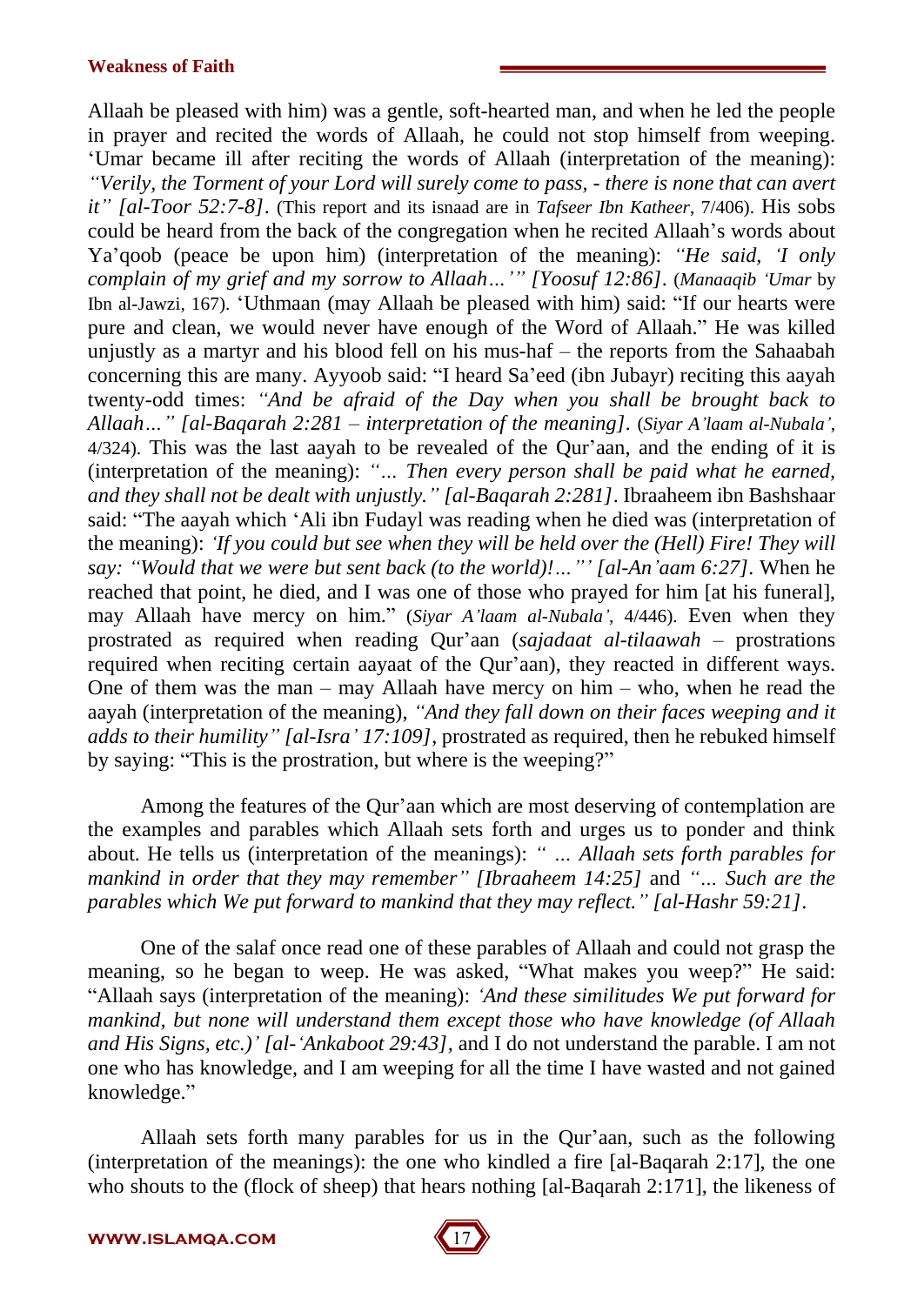a grain (of corn) that grows seven ears [al-Baqarah 2:261], the dog who lolls his tongue out [al-Aíraaf 7:176], the donkey who carries huge burdens of books (but learns nothing from them) [al-Jumu'ah 62:5], the fly (which none but Allaah can create, even if they join together for that purpose) [al-Hajj 22:73], the spider (which builds a house for itself, but it is the frailest of houses) [al-ëAnkaboot 29:41], the blind and the deaf and the seer and the hearer [Hood 11:24], the ashes on which the wind blows furiously on a stormy day [Ibraaheem 14:18], the goodly tree [Ibraaheem 14:24], the evil tree [Ibraaheem 14:26], the water which is sent down from the sky [al-Aníaam 6:99], the niche within which is a lamp [al-Noor 24:35], the slave under the possession of another who has no power of any sort [al-Nahl 16:75], the (slave) man belonging to many partners [al-Zumar 39:29], and others. The point here is that we should refer to these aayat and pay special attention to them, pondering their meanings.

Ibn al-Qayyim (may Allaah have mercy on him) summed up what the Muslim has to do to remedy the hardness of his heart with the Qur'aan. He said: "There are two main things you have to do. The first is to move your heart from dwelling on the things of this world and move it to dwell on the Hereafter, then focus all your heart on the Our'aan and ponder its meanings and why it was revealed. Try to understand something from every aayah and apply it to the disease of your heart. These aayaat were revealed (to treat) the disease of the heart, so you will be healed, by the permission of Allaah.<sup>"</sup>

Trying to feel an awareness of the might of Allaah, learning His names and attributes, pondering their meanings, trying to understand them and to establish these feelings in the heart so that they may have an effect on one's actions. The heart is the controller of the faculties, which are like soldiers and followers; if it is sound, they will be sound, and if it is corrupt, they will be corrupt.

The texts of the Qur'aan and Sunnah which speak of the greatness and might of Allaah are many. When the Muslim reads them, he is shaken and becomes humble before the Most High, the Most Great, the All-Hearing, the All-Seeing, and his fear and submission to the Lord of the first and the last increases. Many of His names and attributes are mentioned in the Our'aan. He is the Most Great (*al-'Azeem*), the Watcher over His creatures (*al-Muhaymin*), the Compeller (*al-Jabbaar*), the Majestic (*al- Mutakabbir*), the Most Strong (*al-Qawi*), the Subduer (*al-Qahhaar*), the Great (*al- Kabeer*), the Most Exalted (*al-Mutaíaal*). He is the Living Who does not die, although jinn and men die. He is the One Who has irresistable power over His slaves. The thunder glorifies and praises Him, and so do the angels because of His awe. He is All-Mighty, All-Able of retribution. He is the Self-Sustaining who does not sleep. He has full knowledge of all things. He knows the fraud of the eyes, and all that the breasts conceal. He has described His vast knowledge in the following terms (interpretation of the meaning): *ìAnd with Him are the keys of the ghayb (allthat is hidden), none knows them* but He. And He knows whatever there is in (or on) the earth and in the sea; not a leaf *falls, but He knows it. There is not a grain in the darkness of the earth nor anything fresh or dry but is written in a Clear Record.î [al-Aníaam 6:59]*. One of the aspects of His greatness about which He has told us is (interpretation of the meaning): *"*... And on *the Day of Resurrection the whole of the earth will be grasped by His Hand and the*

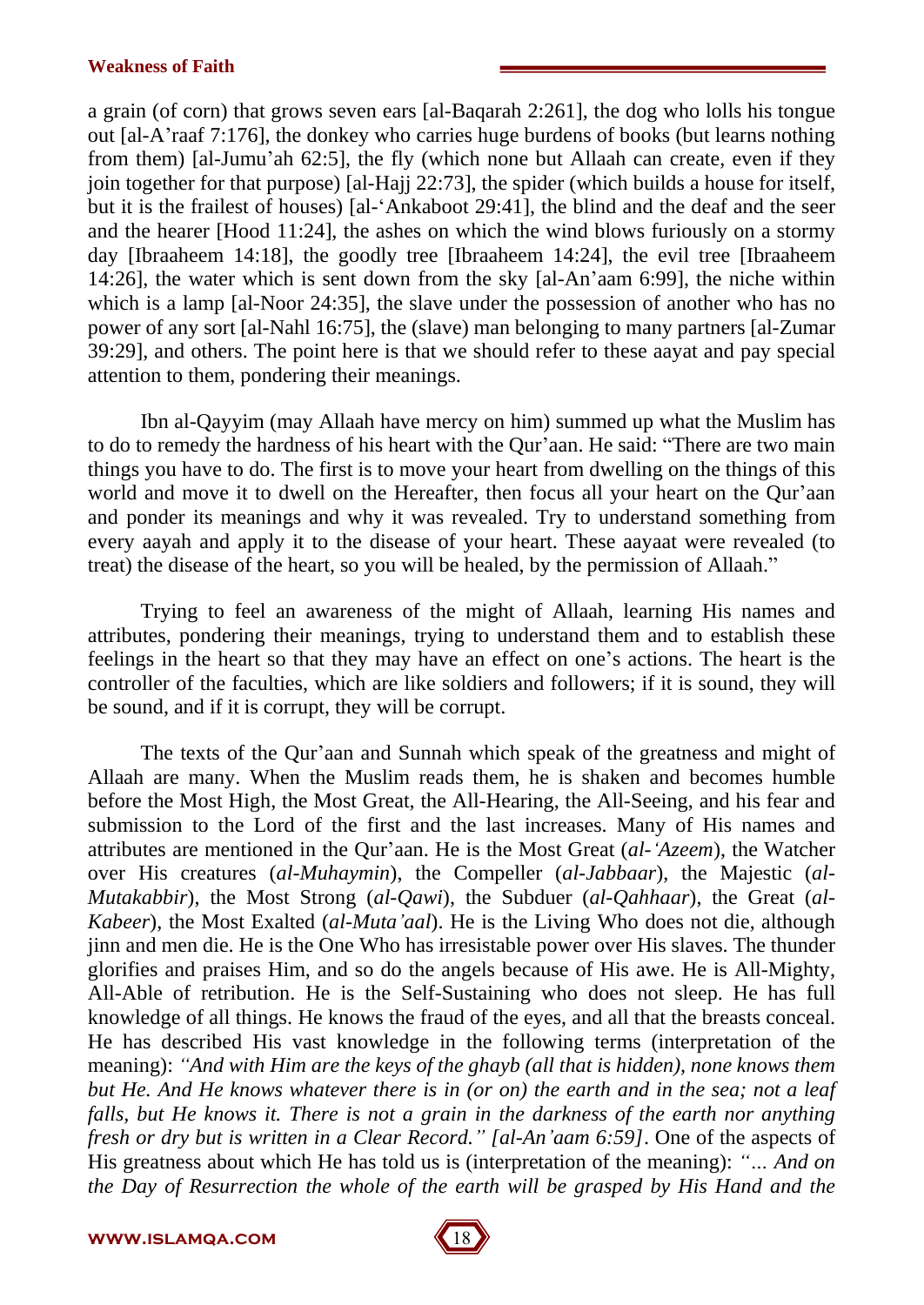*heavens will be rolled up in His Right HandÖî [al-Zumar 39:67]*. The Messenger of Allaah (peace and blessings of Allaah be upon him) said: "Allaah will seize the earth on the Day of Resurrection and will roll up the heavens in His right hand, then He will say, ëI am the King, where are the kings of the earth?î (Reported by al-Bukhaari, 6947). The heart trembles when one reads the story of Moosa and how he said (interpretation of the meaning): *ì ëO my Lord! Show me (Yourself), that I may look upon You.í Allaah said, ëYou cannot see Me, but look upon the mountain, if it stands still in its place, then you shall see Me.í So when his Lord appeared to the mountain, He made it collapse to dust, and Moosa fell down unconscious II [al-A 'raaf* 7:143]. When the Prophet (peace and blessings of Allaah be upon him) explained this aayah, he said, "Like this," and gestured with his thumb on the highest knuckle of his little finger, then he said, "and the mountain trembled and collapsed." (Reported by al-Tirmidhi, no. 3074; Ahmad, 3/125, 209. Ibn Katheer quoted its isnaads in his *Tafseer*, 3/466. Ibn al-Qayyim said: Its isnaad is saheeh according to the conditions of Muslim. Al-Albaani quoted it and classed it as saheeh in *Takhreej al-Sunnah* by Ibn Abi 'Aasim, hadeeth 480). Allaah, may He be glorified and exalted, has "a veil of light, and if He lifted it, the glory of His countenance would burn all of His creation as far as he could see." (Reported by Muslim, no. 197). Another aspect of Allaah's might was described by His Messenger (peace and blessings of Allaah be upon him): "When Allaah settles a matter in heaven, the angels beat their wings in humility and submission to His words, (with a sound) like a chain (beating) on a rock. When they settle down, they say, 'What did your Lord say?' They say, 'What He says is the Truth, and He is the Most High, the Most Great.<sup>77</sup> (Reported by al-Bukhaari, 7043). There are many such texts, which indicate that feeling the greatness of Allaah by pondering the meaning of these texts and others is one of the best ways of dealing with the problem of weak faith. Ibn al-Qayyim (may Allaah have mercy on him) described the greatness of Allaah in the most beautiful way: ìHe is controlling the affairs of all the kingdoms. He commands and prohibits, creates and gives provision, and gives death and gives life. He raises and lowers people's status, alternates night and day, gives days (good and not so good) to men by turns, and causes nations to rise and fall, so that one nation vanishes and another emerges. His command and decree are carried out throughout the heavens and on earth, above it and below it, in the oceans and in the air. He has knowledge of all things and knows the number of all things. He hears all voices, and does not mistake one for another; He hears them all, in all the different languages and with all their varied requests and pleas. No voice distracts Him from hearing another, He does not confuse their requests, and He never tires of hearing the pleas of those in need. He sees all that is visible, even the walk of a black ant across a solid rock in the darkest night. The unseen is visible to Him, and secrets are known to HimÖ *ëWhosoever is in the heavens and on earth begs of Him (its needs from Him). Every day He has a matter to bring forth (such as giving honour to some, disgrace to some, life to some, death to some, etc.)!í [al-Rahmaan 55:29 ñ interpretation of the meaning]*. He forgives sins, eases worries, relieves distress, helps the defeated person back on his feet, makes the poor rich, guides the one who is astray and confused, fulfils the needs of the desperate, feeds the hungry, clothes the naked, conceals faults, and calms fears. He raises the status of some and lowers the status of others... Even if all the inhabitants of heaven and earth, the first and the last of them, mankind and jinn alike, were to be as pious as the most pious among them, this would not increase His sovereignty in the slightest; if they all, the first and the last of them, mankind and jinn

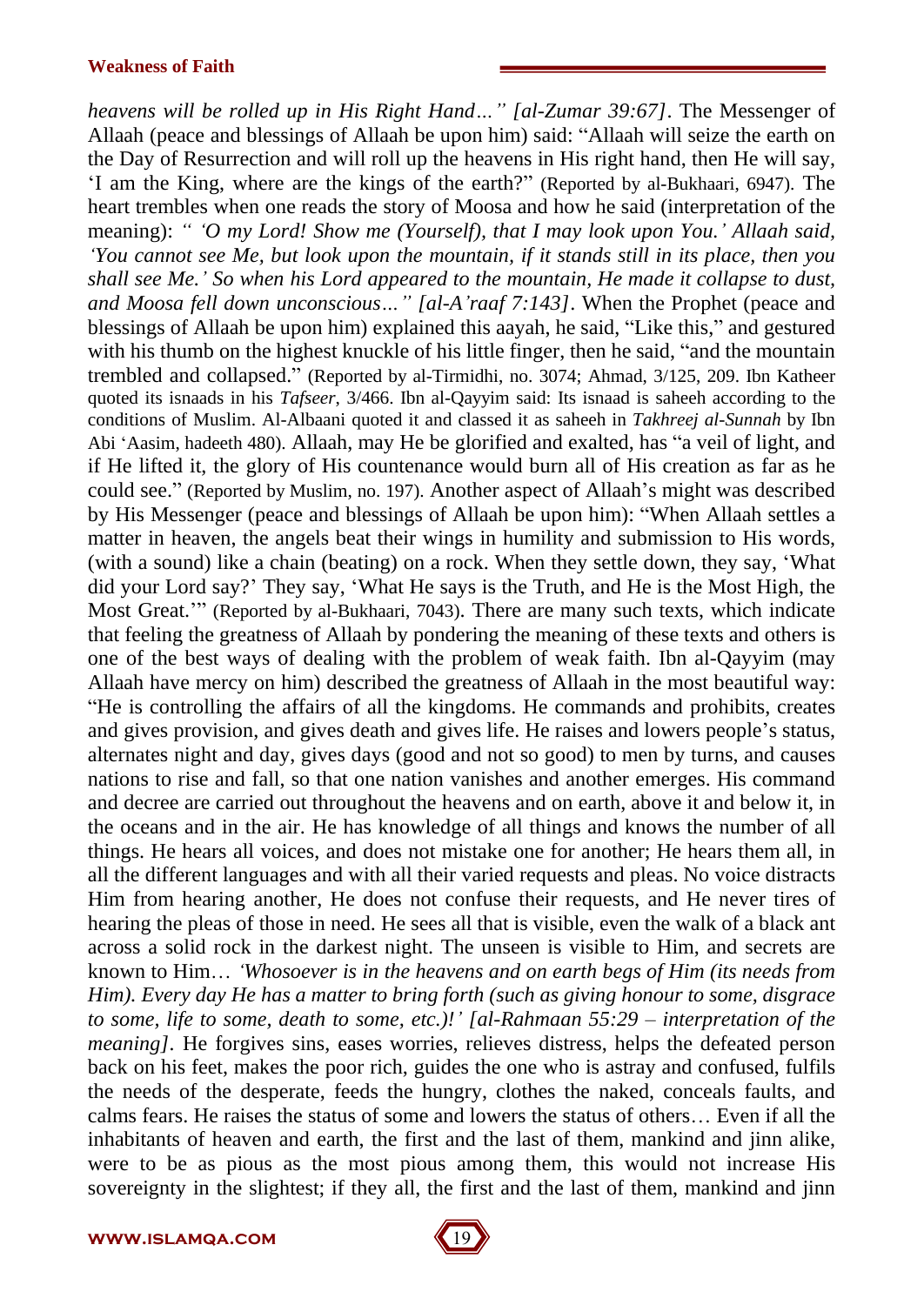alike, were to be as rebellious as the most rebellious among them, this would not decrease His sovereignty in the slightest. If everything in heaven and on earth, the first and the last of them, mankind and jinn, living and dead, animate and inanimate, were to stand in one place and ask of Him, and He were to give them everything that they asked for, this would not decrease what He has by even an atom's weight... He is the First, before Whom there is nothing, and the Last, after Whom there is nothing, may He be blessed and exalted. He is the Most deserving of being remembered, the Most deserving of being worshipped, the Most deserving of being thanked. He is the Most Compassionate of kings, the Most Generous of those who are asked... He is the King Who has no partner or associate, the One who has no rival, the Self-Sufficient Master, Who has no son, the Most High, and there is none like unto Him. *<i><del>Everything will*</del> *perish save His faceî [al-Qasas 28:88 ñ interpretation of the meaning]*, and everything will vanish except His sovereignty... He will not be obeyed except by His permission, and He will not be disobeyed except with His knowledge. He is obeyed, so He shows His appreciation, and He is disobeyed, so he forgives. Every punishment on His part is justice, and every blessing from Him is a favour. He is the closest of witnesses and the nearest of protectors. He seizes people by their forelocks, records their deeds and decrees the appointed time for all things. Hearts conceal nothing from Him, for secrets are known to Him. His gift is a word and His punishment is a word: *ëVerily, His Command,* when He intends a thing, is only that He says to it, "Be!" – and it is.' [Yaa-Seen  $36:82$  – *interpretation of the meaning].*î (Adapted from *al-Waabil al-Sayib*, p. 125)

Seeking Islamic knowledge, which is knowledge that leads one to fear Allaah and which increases one's faith in Him, may He be glorified. Allaah says (interpretation of the meaning): *ìÖ It is only those who have knowledge among His slaves that fear Allaah*<sup>*m*</sup> *[Faatir 35:28]*. Those who have knowledge and those who do not are not equal in faith. How can one who knows the details of sharee'ah, the meaning and implications of the Shahaadatayn, the things that will happen after death  $-$  such as the torment of the grave, the horrors of the final gathering, the stages of the Day of Resurrection, the delights of Paradise and the punishments of Hell, the wisdom of sharee'ah in prescribing halaal and haraam, the details of the Prophet's seerah, and other kinds of knowledge... How can one who knows all this be equal in faith with one who is ignorant of the religion and its rulings and what Islam says about matters of the Unseen. All the latter knows about his religion is mere imitation, and the little knowledge he has is of poor quality. "...Say: Are those who know equal to those who do not know? ..." *[al-Zumar* 39:9 – *interpretation of the meaning*].

Regular attendance at gatherings of dhikr (remembrance of Allaah). This leads to an increase in faith for a number of reasons, such as the mentioning of Allaah, the descent of mercy and tranquillity, the angels surrounding the people present, and Allaah mentioning them to the chiefs (angels) on high, showing His pride in them to the angels and forgiving their sins. This was mentioned in saheeh ahaadeeth, for example, when the Prophet (peace and blessings of Allaah be upon him) said: "No people sit together remembering Allaah, but the angels surround them, mercy envelops them, tranquillity descends upon them, and Allaah mentions them to those who are in His presence.<sup>"</sup> (*Saheeh Muslim*, no. 2700). Sahl ibn al-Hanzaliyyah (may Allaah be pleased with him)

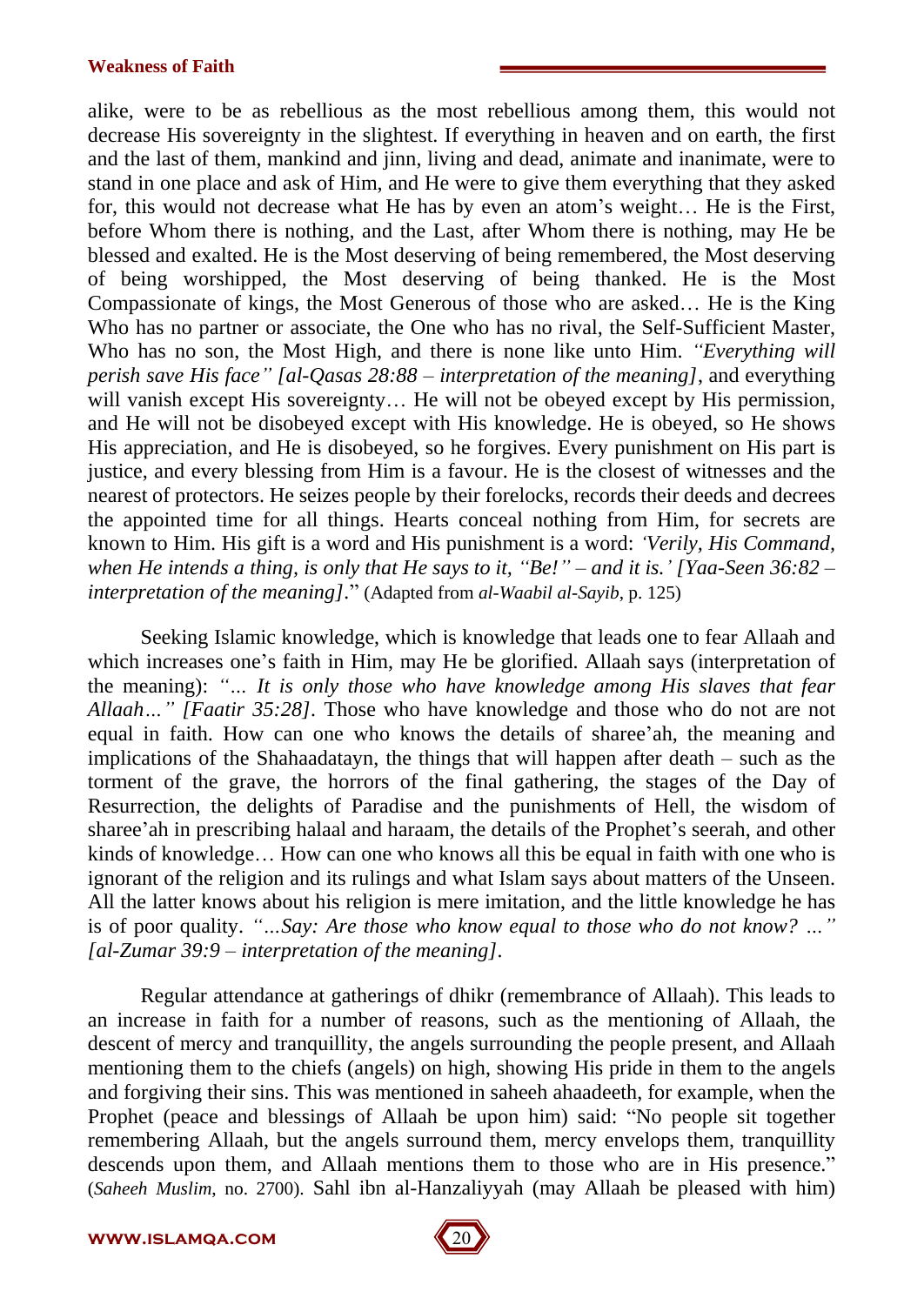said: "The Messenger of Allaah (peace and blessings of Allaah be upon him) said: 'No people gather together to remember (Allaah) and then disperse, but it will be said to them: "Get up, you are forgiven.""" (Saheeh al-Jaami', 5507). Ibn Hajar (may Allaah have mercy on him) said: "When he spoke of remembering Allaah (dhikr), he meant doing it regularly and persistently, by doing acts that are obligatory or encouraged, such as reciting Our'aan, reading hadeeth, and studying with other people.<sup>"</sup> (*Fath al-Baari*,  $11/209$ ). Another indication that gatherings of dhikr increase one's eemaan is the report narrated by Imaam Muslim in his *Saheeh* from Hanzalah al-Usaydi, who said: "I met Abu Bakr, and he asked me, 'How are you, O Hanzalah?' I said, 'Hanzalah has become a munaafiq (hypocrite).' He said, 'Subhaan-Allaah! What are you saying?' I said, 'We sit with the Messenger of Allaah (peace and blessings of Allaah be upon him) and he tells us about Hell and Paradise until it is as if we can see them, then when we leave the Messenger of Allaah (peace and blessings of Allaah be upon him), we get involved with our wives and children and earning a living, and we forget a lot.' Abu Bakr said, 'I feel the same way.' So Abu Bakr and I went to the Messenger of Allaah (peace and blessings of Allaah be upon him), and I said, ëHanzalah has become a hypocrite, O Messenger of Allaah.<sup>†</sup> The Messenger of Allaah (peace and blessings of Allaah be upon him) said: ëWhy is that?í I said, ëO Messenger of Allaah, we sitwith you and you tell us about Hell and Paradise until it is as if we can see them, then when we leave you, we get involved with our wives and children and earning a living, and we forget a lot. The Messenger of Allaah (peace and blessings of Allaah be upon him said, 'By the One in Whose hand is my soul, if you continued to be as you are when you are with me, and to make dhikr, the angels would shake your hands in your beds and on the road. But, O Hanzalah, there is a time for this and a time for that  $\dot{\ }$  – and he said this three times." (*Saheeh Muslim*, no. 2750).

The Sahaabah, may Allaah be pleased with them, were keen to sit toegther for the purpose of dhikr, which they used to call eemaan (faith or belief). Mu'aadh (may Allaah be pleased with him) said to a man: "Let us sit and believe for a while." (Its isnaad is saheeh; *Arbaí Masaaíil fiíl-Eemaan*, revised by al-Albaani, p. 72).

Doing a lot of righteous deeds and filling one's time with them. This is one of the best ways of dealing with weak faith, and is clearly very effective in strengthening faith. Abu Bakr al-Siddeeq (may Allaah be pleased with him) set the best example of this, when the Messenger (peace and blessings of Allaah be upon him) asked his Sahaabah: "Who among you got up fasting this morning?" Abu Bakr said, "I did." He asked, "Who among you has attended a funeral today?" Abu Bakr said, "I have." He asked, "Who among you has fed a needy person today?" Abu Bakr said, "I have." He asked, "Who among you has visited a sick person today?" Abu Bakr said, "I have." The Messenger of Allaah (peace and blessings of Allaah be upon him) said, "No man does all of that but he will enter Paradise.î (Reported by Muslim, *Kitaab Fadaaíil al-Sahaabah, Baab 1, Hadeeth 12*).

This story demonstrates that Abu Bakr al-Siddeeq (may Allaah be pleased with him) was keen to make the most of every opportunity and to do a variety of acts of worship. Because this was an unexpected question on the part of the Prophet (peace and blessings of Allaah be upon him), this indicates that Abu Bakr's days were filled with acts of obedience and worship. The salaf (may Allaah have mercy on them) reached the

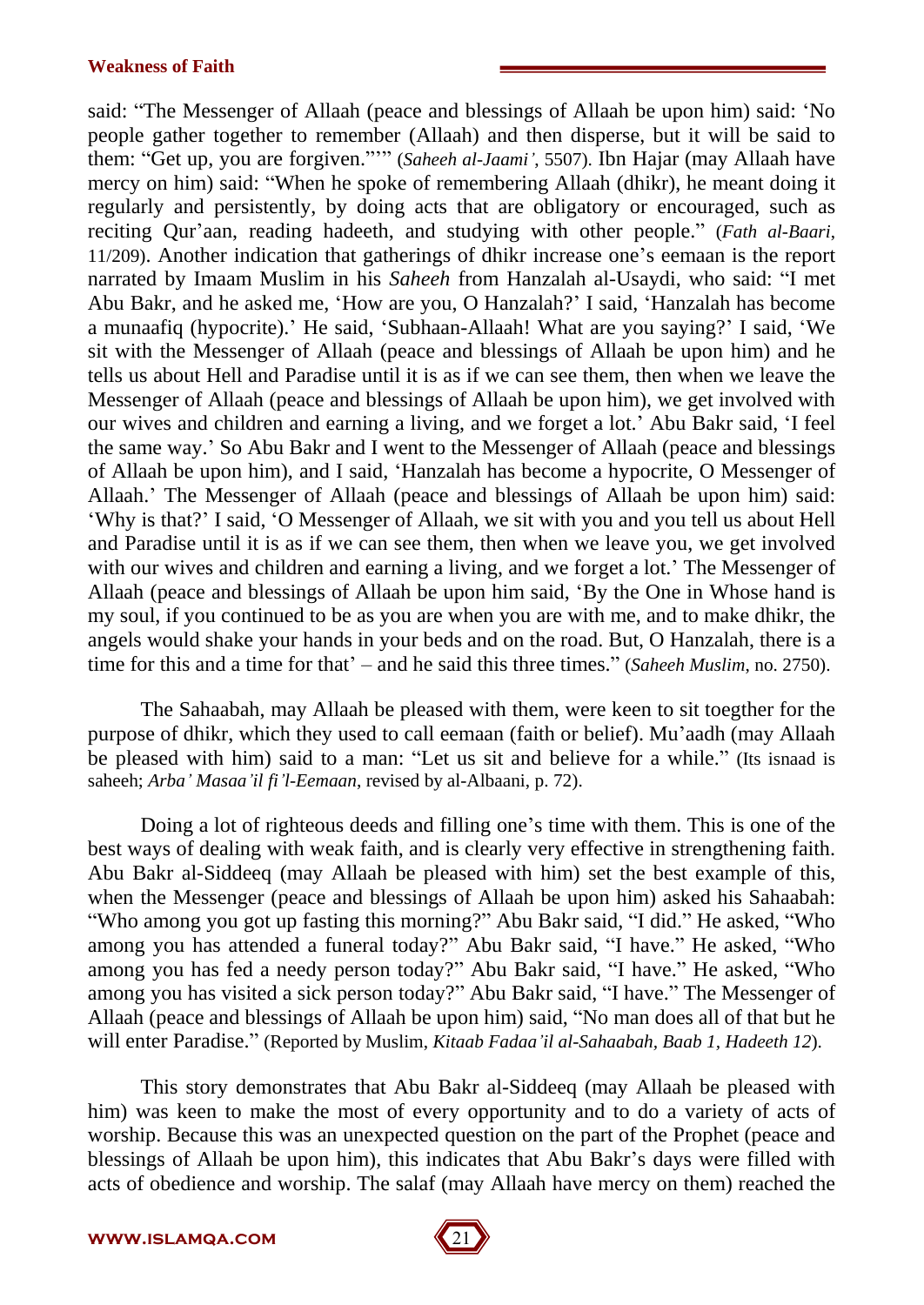highest levels in their efforts to do righteous deeds and fill their time in this manner. An example of this is what was said about a group of the salaf among whom was Hammaad ibn Salamah. Imaam 'Abd al-Rahmaan ibn Mahdi said: "If it were said to Hammaad ibn Salamah, 'You will die tomorrow,' he would not be able to do more good deeds (than he was already doing).î (*Siyar Aílaam al-Nubalaí*, 7/447).

The Muslim should pay attention to the following when doing good deeds:

He should hasten to do good deeds, because Allaah says (interpretation of the meanings): *ìAnd march forth in the way (which leads to) forgiveness from your Lord, and* for Paradise as wide as are the heavens and the earth..." [Aal 'Imraan 3:133] and *ìRace one with another in hastening towards Forgiveness from your Lord (Allaah), and towards* Paradise, the width whereof is as the width of heaven and earth..." [al-Hadeed *57:21]*. The meaning of these aayaat motived the Companions of the Prophet (peace and blessings of Allaah be upon him) and stirred them to action. Imaam Muslim (may Allaah have mercy on him) reported in his *Saheeh* from Anas ibn Maalik that at the Battle of Badr, when the mushrikeen approached, the Prophet (peace and blessings of Allaah be upon him) said, "Get up to Paradise the width of the heavens and the earth!" 'Umayr ibn al-Himaam al-Ansaari said, "O Messenger of Allaah, Paradise the width of the heavens and the earth?" He said, "Yes." He said, "That's great!" The Messenger of Allaah (peace and blessings of Allaah be upon him) said, "What makes you say, 'That's great!'?" He said, "Nothing, by Allaah, O Messenger of Allaah, except that I hope I will be one of its people." He said, "You will be one of its people." He took some dates out of his pocket and started to eat them, then he said, "If I live to finish eating these dates it will be too long." He threw aside the dates then fought them until he was killed. *(Saheeh Muslim*, 1901). Long before that, Moosa had hastened to meet his Lord, and said, "...*I hastened to You, O my Lord, that You might be pleased.î [Ta-Ha 20:84 ñ interpretation of the meaning*]. Allaah praised Zakariyah and his wife by saying (interpretation of the meaning): *ìÖVerily, they used to hasten on to do good deeds, and they used to call on Us with hope and fear, and used to humble themselves before Us.î [al-Anbiyaí 21:90]*. The Prophet (peace and blessings of Allaah be upon him) said: "Deliberation in all things," but according to another report, he added, "except in deeds that pertain to the Hereafter [i.e., good deeds].î (Reported by Abu Dawood in his *Sunan*, 5/175; *Saheeh al-Jaamií*, 3009).

Continuing to do good deeds, because the Prophet (peace and blessings of Allaah be upon him) said, transmitting the words of his Lord in a hadeeth qudsi: "... 'My slave keeps drawing nearer to me with naafil (supererogatory) deeds until I love him." (*Saheeh al-Bukhaari*, 6137). The phrase *maa yazaalu* ("keeps [drawing near]") gives the impression of continuity. The Prophet (peace and blessings of Allaah be upon him) said: ìContinue doing Hajj and ëUmrah.î (Reported by al-Tirmidhi, no. 810; *al-Silsilat al-Saheehah*, 1200). This is an important principle when it comes to strengthening one's eemaan and not neglecting oneself to the point of stagnation. A small deed that is continuous is better than a big deed that is not done regularly. Continuity in righteous deeds strengthens eemaan. The Prophet (peace and blessings of Allaah be upon him) was asked: "Which deed is most beloved to Allaah?" He said, "The one that is continuous, even if it is

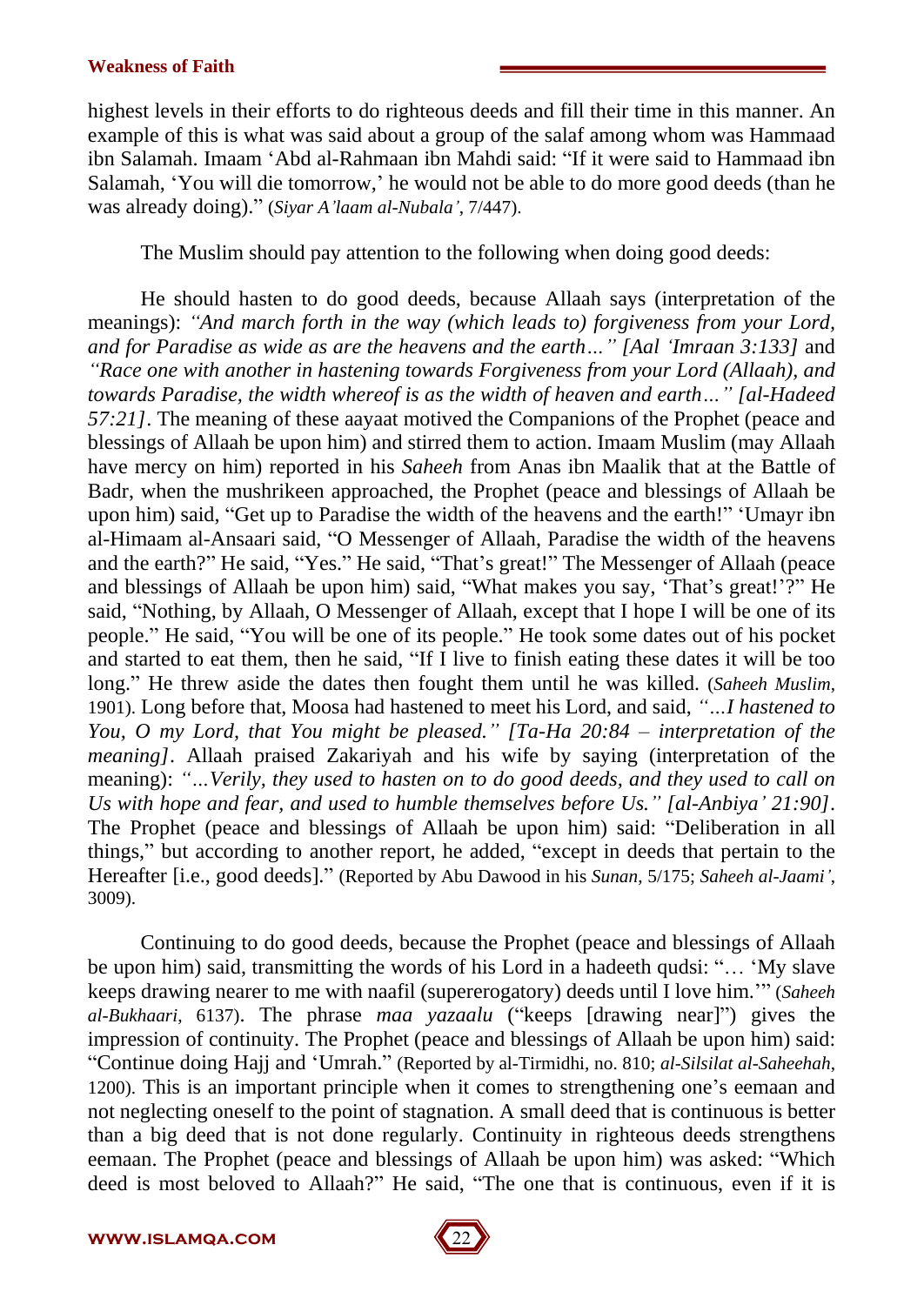little." (Reported by al-Bukhaari, *Fath*, 11/194). When the Prophet (peace and blessings of Allaah be upon him) did something, he kept it up.î (Reported by Muslim, *Kitaab Salaat al- Musaafir, Baab* 18, *Hadeeth* 141).

Striving one's utmost to do good deeds. Dealing with a hard heart should not be the matter of a temporary solution, where eemaan strengthens for a period of time then becomes weak again; rather, it should be an ongoing effort, which can only be achieved by striving one's utmost in worship. Allaah has mentioned the efforts of His slaves in their worship in several places in the Qur'aan, such as (interpretation of the meanings): *ìOnly those believe in Our aayaat (signs, etc.) who, when they are reminded of them, fall down prostrate, and glorify the Praises of their Lord, and they are not proud. Their sides forsake their beds, to invoke their Lord in fear and hope, and they spend (charity, in Allaahís Cause) out of what We have bestowed on them.î [al-Sajdah 32:15-16]* and: *<sup><i>°*</sup>They used to sleep but little by night *[invoking their Lord and praying, with fear and hope]. And in the hours before dawn, they were (found) asking (Allaah) for forgiveness, and in their properties there was the right of the beggar and the mahroom (the poor who does not ask from others).î [al-Dhaariyaat 51:17-19]*. Reading about how the salaf achieved the qualities of true worshippers is something that fills one with admiration and makes one try to follow their example. For example, they used to complete the recitation of one-seventh of the Qur'aan every day; they used to pray at night (qiyaam al-layl) even when they were fighting on military campaigns; they used to remember Allaah and pray tahajjud even in prison, standing on their feet with tears streaming down their cheeks, thinking about the creation of heaven and earth. One of them would lie down next to his wife until she slept, just as a mother lies down next to her child to get him to sleep, then he would slip away from the bed to pray qiyaam al-layl. They divided their nights between themselves and their wives, and their days between fasting, studying, teaching, attending funerals, visiting the sick and attending to people's needs. In some cases, years passed and they never missed the *takbeerat al-ihraam* (beginning of the prayer) with the imaam; they would wait for prayer after prayer. One of them would check on his brother's children after his brother died, spending on them for years. In this way their faith would increase.

Not exhausting oneself (avoiding "burnout"). Doing acts of worship continually or striving one's utmost does not mean that we have to fall into the trap of becoming bored and fed up. The idea is that we should not give up striving in worship when we have the energy and inclination, and when we feel tired, we should just do as much as we can. All of these ideas are indicated in the ahaadeeth, such as when the Prophet (peace and blessings of Allaah be upon him) said: "Religion is very easy and whoever overburdens himself in his religion will not be able to continue in that way. So you should not be extremists, but try to be near to perfection..." (*Saheeh al-Bukhaari*, 39). According to another report, he said: "Be moderate, and you will reach what you want." (*Saheeh al-Bukhaari*, 6099. Al-Bukhaari (may Allaah have mercy on him) entitled the chapter *Baab ma yukrah min al-Tashdeed fiíl-ëIbaadah* (Chapter on what is disliked of extremism in worship)). Anas (may Allaah be pleased with him) said: "The Prophet (peace and blessings of Allaah be upon him) entered (the mosque) and saw a rope strung between two pillars. He said, 'What is this rope for?<sup>*'*</sup> They said, 'This rope belongs to Zaynab, when she feels tired, she holds

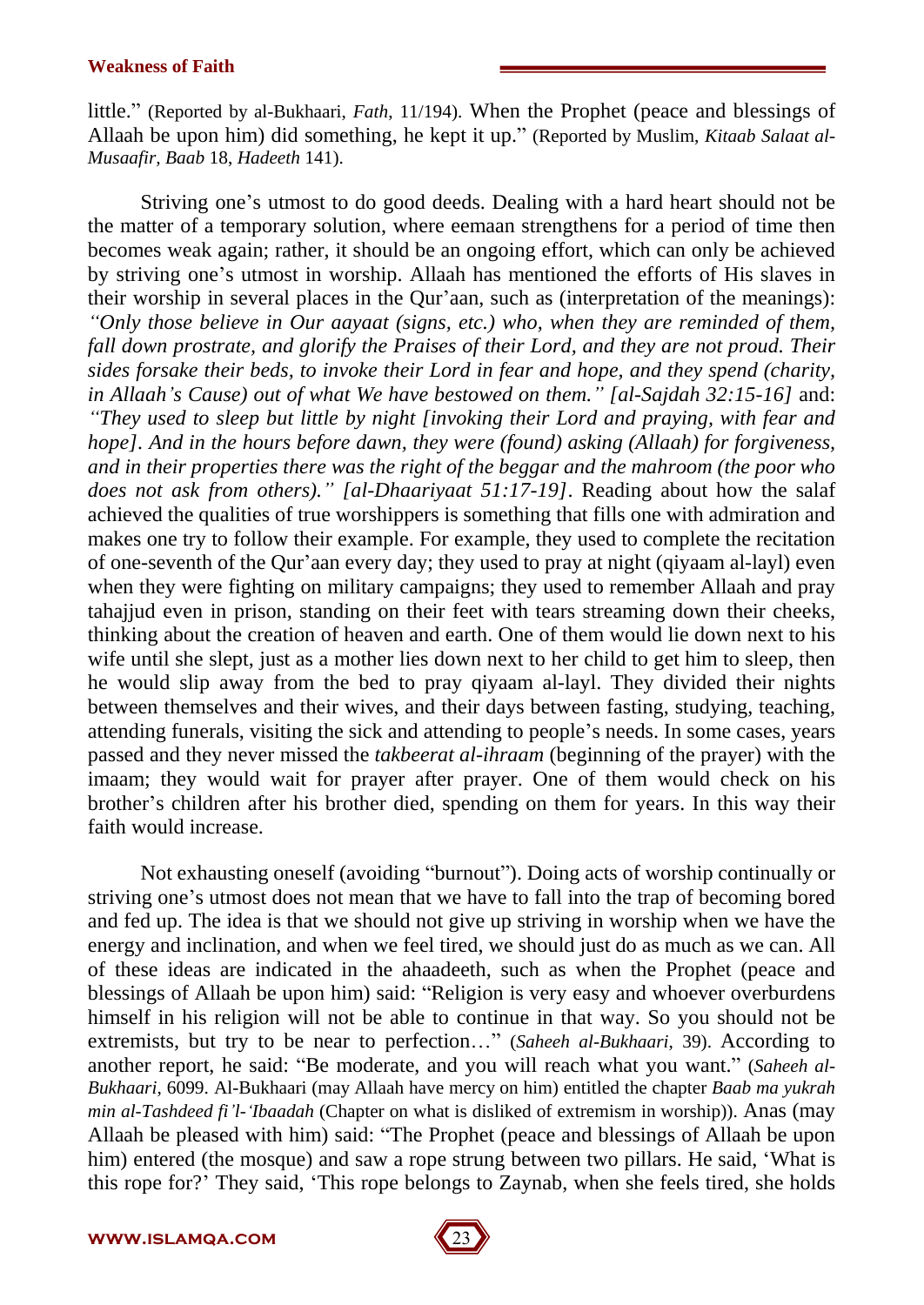on to it.<sup>7</sup> The Prophet (peace and blessings of Allaah be upon him) said, 'No, untie it. Let one of you pray so long as he has the energy, and when he feels tired, let him sit down.<sup>77</sup> (*Saheeh al-Bukhaari*, 1099). When the Prophet (peace and blessings of Allaah be upon him) learnt that 'Abd-Allaah ibn 'Amr ibn al-'Aas was staying up to pray (qiyaam al-layl) the whole night, and fasting for days on end, he told him not to do that, and explained why: "If you do that, your eyes will become weak (because of staying up late too often), and you will feel exhausted." The Messenger (peace and blessings of Allaah be upon him) said: "Do what you can of (good) deeds, for Allaah will never get tired although you get tired. The most beloved deed to Allaah is the one that is continuous, even if it is little." (Reported by al-Bukhaari, *Fath*, 3/38).

Making up for what one has missed. ëUmar ibn al-Khattaab (may Allaah be pleased with him) reported that the Prophet (peace and blessings of Allaah be upon him) said: "If a person sleeps and misses the part of the Qur'aan that he was supposed to read at night, or a part of it, and then reads itbetween Salaat al-Fajr and Salaat al-Zuhr, it will be recorded for him as if he read it at night." (Reported by al-Nisaa'i and others, *al-Mujtaba*, 2/68; *Saheeh al-Jaami'*, 1228). 'Aa'ishah (may Allaah be pleased with her) said: "The Messenger of Allaah (peace and blessings of Allaah be upon him), if he prayed a prayer, he would always do it. If he missed praying at night because sleep or pain overwhelmed him, he would pray twelve rak'ahs during the day." (Reported by Ahmad, 6/95). When Umm Salamah (may Allaah be pleased with her) saw him praying two rak'ahs after 'Asr and asked him why, he (peace and blessings of Allaah be upon him) told her:  $\degree$ O daughter of Abu Umayyah, you asked about the two rak'ahs (I prayed) after 'Asr. Some people came to me from 'Abd al-Qays, and distracted me from praying the two rak'ahs after Zuhr, so these two rak'ahs are what I prayed just now." (Reported by al-Bukhaari, *Fath*, 3/105). If he (peace and blessings of Allaah be upon him) did not pray four rak ahs before Zuhr, he would pray them afterwards. (Reported by al-Tirmidhi, no 426; *Saheeh Sunan al-Tirmidhi*, no. 727). If he missed the four rak'ahs before Zuhr, he would pray them after Zuhr. (*Saheeh al-Jaamií*, 4759). These ahaadeeth indicate that one should make up sunan rawaatib (Sunnah acts that are done regularly) when one misses them. Ibn al-Qayyim (may Allaah have mercy on him) made more than three points about the Prophet's fasting in Sha'baan, the first of which was that he used to fast three days in every month, but maybe he had been distracted from this fasting for several months, so he put them together to make up for what he had missed before the obligatory fast (i.e., Ramadaan) came. (*Tahdheeb Sunan Abi Dawood*, 3/318). He (peace and blessings of Allaah be upon him) used to remain in retreat (I'tikaaf) during the last ten days of Ramadaan, but when he missed it one year because of travelling, the following year he spent twenty days in Iítikaaf. (*Fath al-Baari*, 4/285).

Hoping that one's deeds will be accepted whilst fearing that they may not. After striving one's utmost in deeds of worship and obedience, one should fear that they may be rejected. 'Aa'ishah (may Allaah be pleased with her) said: "I asked the Messenger of Allaah (peace and blessings of Allaah be upon him) about this aayah (interpretation of the meaning): *ëAnd those who give that (their charity) which they give with their hearts full of fear (whether it has been accepted or not)*...' *[al-Mu'minoon* 23:60] – were they those who drink alcohol and steal? He said, 'No, O daughter of al-Siddeeq. They are

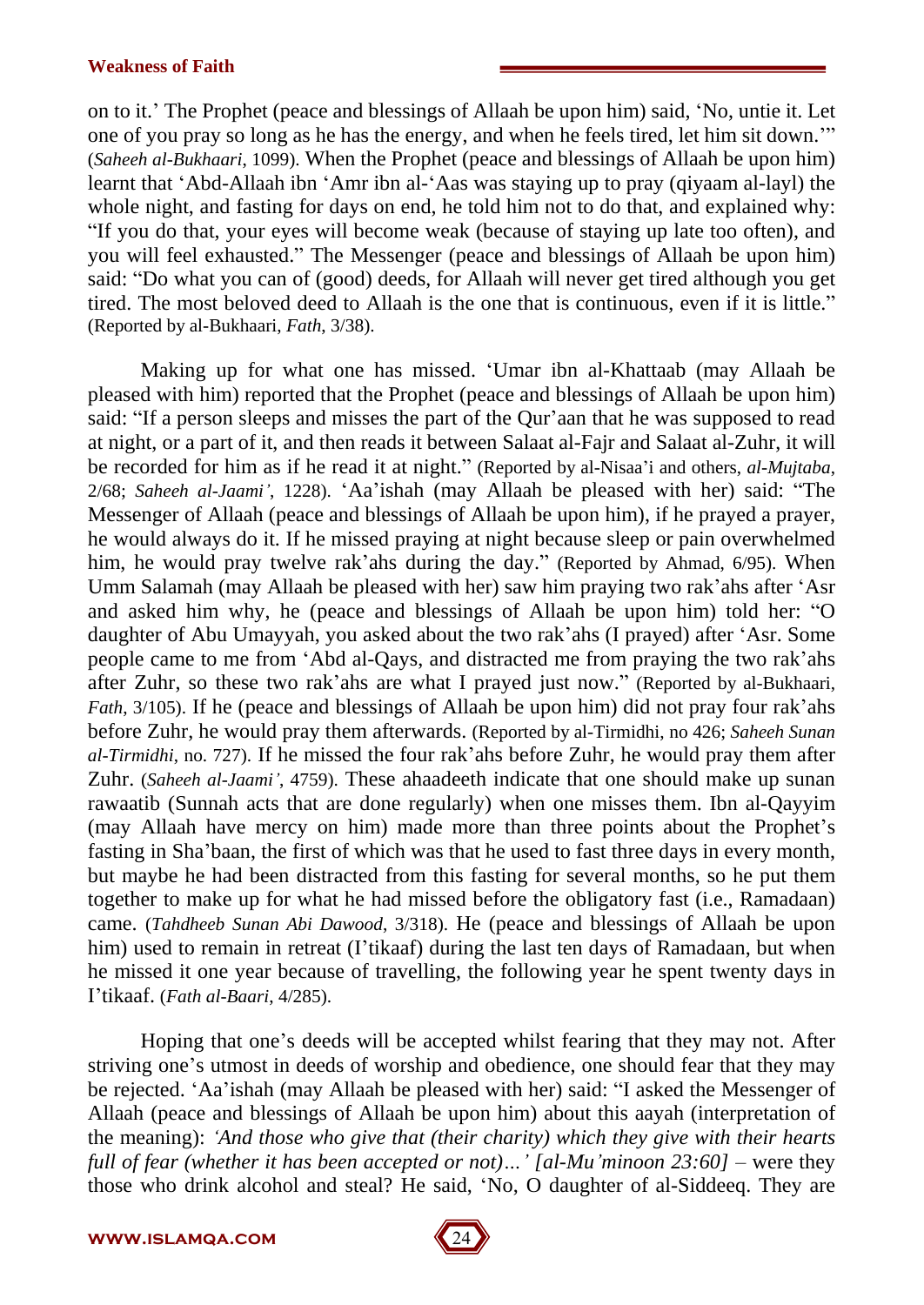those who fast and pray and give charity whilst fearing that these deeds will not be accepted from them. *IIt is these who race for the good deeds <i>l [al-Mu'minoon* 23:61 – *interpretation of the meaning*].<sup>27</sup> (Reported by al-Tirmidhi, 3175; *al-Silsilat al-Saheehah*,  $1/162$ ). Abu'l-Darda' (may Allaah be pleased with him) said: "To be certain that Allaah would accept just one prayer from me would be dearer to me than the world and everything in it, for Allaah says (interpretation of the meaning): *ëVerily, Allaah accepts only from those who are al-muttaqoon (the pious).í [al-Maaíidah 5:27]*.î (*Tafseer Ibn Katheer*, 3/67). Among the attributes of the believer is looking down on one's own self when it comes to fulfilling one's duties towards Allaah (i.e., always thinking that one has not done enough or done them properly). The Prophet (peace and blessings of Allaah be upon him) said: "If a man were to be dragged on his face from the day he was born until the day he died of old age in order to earn the pleasure of Allaah, he would think that was too little on the Day of Resurrection. (Reported by Imaam Ahmad, *al-Musnad*, 4/184; *Saheeh al-Jaamií*, 5249). Whoever knows Allaah and knows himself will see clearly that whatever good deeds he may accomplish will not be enough, even if he brought the good deeds of all of the two races (men and jinn), but Allaah, may He be glorified, accepts them by His grace and mercy, and rewards for them by His grace and mercy.

Doing a variety of acts of worship. It is a part of the mercy and wisdom of Allaah that He has given us a variety of acts of worship to do, some of which are physical, such as salaah, some financial, such as zakaah, and some combine both physical and financial aspects, such as Hajj. Some of them are spoken, such as dhikr and du'aa'. One type of worship may be divided into fard (obligatory) and sunnah mustahabbah (encouraged), both of which also vary. For example , the (sunnah) prayers number 12 rak ahs, some of which are lower in status, such as the four rak'ahs before 'Asr and Salaat al-Duhaa, and some are higher in status, such as Salaat al-Layl (praying at night). There are also different ways of doing these prayers, such as praying them two by two (as a series of two-rak'ah prayers), or four by four. Witr could be five or seven or nine rak'ahs, ending with one tashahhud. Whoever tries to do acts of worship will find a great variety in numbers, times, ways, types and rulings. Perhaps the wisdom behind this is so that no one will get bored; instead his interest will constantly be renewed. People are not all the same, and they do not have the same motivation all the time or the same abilities. Some people may enjoy some kinds of worship more than others. Glory be to the One Who has made gates of Paradise according to different types of worship, as is stated in the hadeeth narrated by Abu Hurayrah. According to this hadeeth, the Messenger of Allaah (peace and blessings of Allaah be upon him) said: "Whoever spends on a pair for the sake of Allaah will be called from the gates of Paradise, 'O slave of Allaah, this is good.' Whoever is one of the people of prayer will be called from the gate of prayer. Whoever is one of the people of jihaad will be called from the gate of jihaad. Whoever is one of the people of fasting will be called from the gate of al-Rayyaan. Whoever is one of the people of charity will be called from the gate of charity." (Reported by al-Bukhaari, no. 1798). What is meant here is those who do a lot of different types of naafil (supererogatory) deeds. As far as fard deeds are concerned, there is no option  $-$  they must be done by all. The Prophet (peace and blessings of Allaah be upon him) said: "The father is the middle gate of Paradise" (reported by al-Tirmidhi, no. 1900; *Saheeh al-Jaami*<sup>'</sup>, 7145), meaning honouring and respecting one's parents. This variety is of benefit in

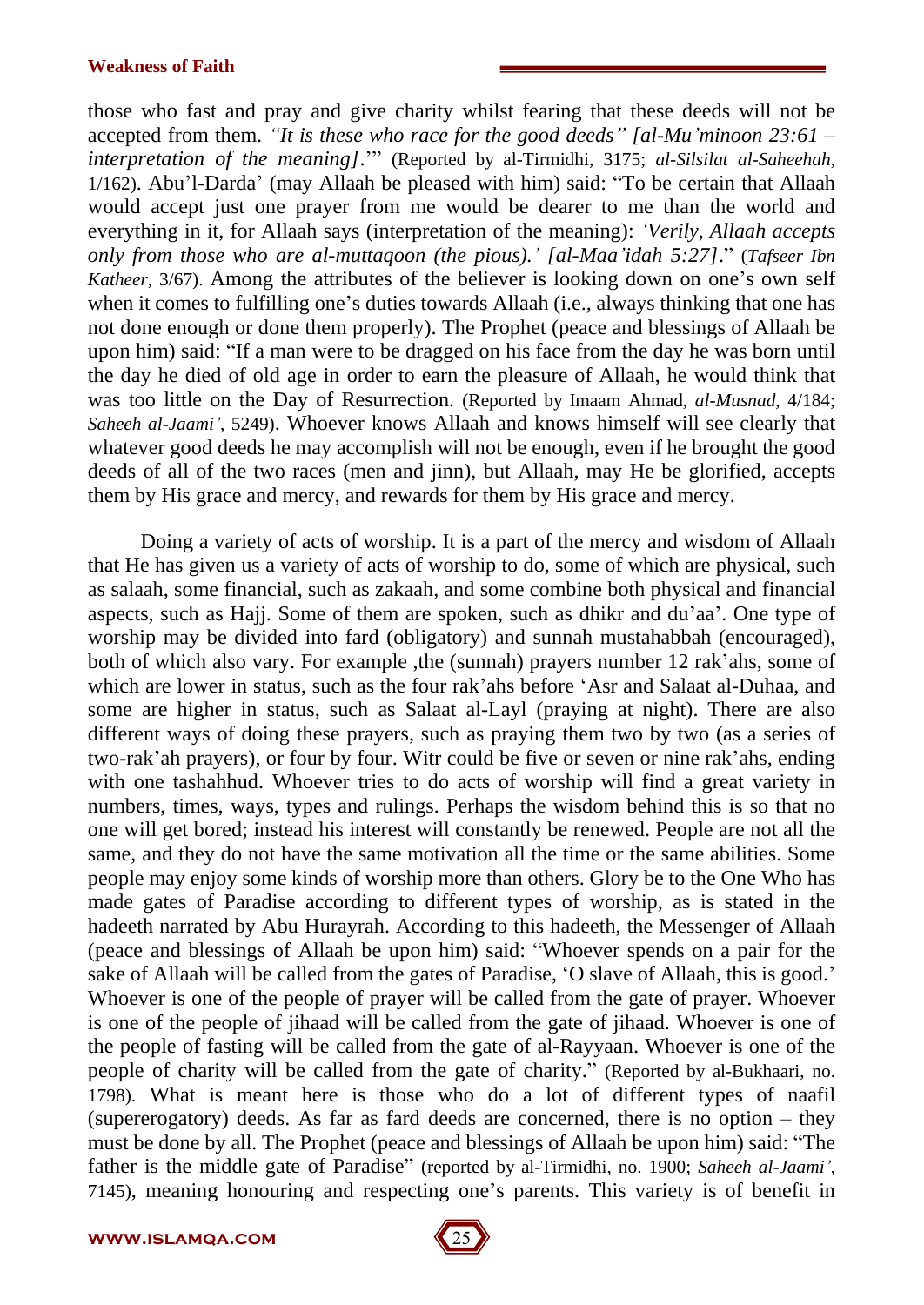dealing with weakness of faith by doing more of the acts of worship to which one has an inclination, as well as continuing to do obligatory acts which Allaah has commanded us to do. Thus when the Muslim refers to the texts which speak about acts of worship, he will find unique types of worship which will have a beautiful effect on his soul, an effect which can be found nowhere else. Two examples of this are as follows:

Abu Dharr (may Allaah be pleased with him) reported that the Prophet (peace and blessings of Allaah be upon him) said: "There are three whom Allaah loves and three whom Allaah hates. As for the three whom Allaah loves, (they are) a man who meets a group of the enemy, so he keeps fighting them until he is killed or he penetrates (the enemy lines) for his companions to follow; people whose journey at night becomes so long that they long to touch the ground, so they make camp, but one of them stays aside and prays until he wakes them up to resume their journey; and a man who has a neighbour who disturbs him but he bears the annoyance with patience until they are separated by the death or departure of one of them. (*Musnad Ahmad*, 5/151; *Saheeh al-Jaamií*, 3074).

A man came to the Prophet (peace and blessings of Allaah be upon him) complaining that his heart was hard. The Prophet (peace and blessings of Allaah be upon him) said to him, "Would you like your heart to become soft and to get what you want? Show mercy to the orphan, pat his head, feed him from your own food, and your heart will become soft and you will get what you want." (Hadeeth reported by al-Tabaraani; there are also corroborating reports. See *al-Silsilat al-Saheehah*, 2/533). This has direct relevance to the topic of dealing with weak faith.

Fearing a bad end, because this will motivate the Muslim to worship Allaah and will renew the faith in his heart. There are many causes of a bad end, including weakness of faith and indulging in sin. The Prophet (peace and blessings of Allaah be upon him) mentioned examples of this, such as: "The one who kills himself with a piece of iron will have the piece of iron in his hand, stabbing himself with it in the fire of Hell, for ever and ever, without end. Whoever drinks poison and kills himself will be sipping it  $$ drinking it and swallowing it slowly  $-$  in the fire of Hell, for ever and ever, without end. Whoever throws himself down from a mountain and kills himself, will be throwing himself down in the fire of Hell, for ever and ever, without end." *(Saheeh Muslim, no. 109).* Some such events happened during the life of the Prophet (peace and blessings of Allaah be upon him), such as the man who was with the Muslim army, fighting in a manner unlike anyone else (i.e., recklessly). The Prophet (peace and blessings of Allaah be upon him) said, "He is one of the people of Hell." One of the Muslim men followed him to see why. The man was wounded severely and he wanted to hasten his death, so he put his sword against his chest and leaned on it, killing himself. (The story is in *Saheeh al-Bukhaari*, *al-Fath*, 7/471). The stories of how people met with a bad end are many, and the scholars have explained a number of them. For example, Ibn al-Qayyim (may Allaah have mercy on him) said in his book *al-Daí waíl-Dawaí* that one of them was told, when he was dying, to say "*La ilaaha ill-Allaah*," and he said, "I cannot say it." Another was told to say *La ilaaha ill-Allaah*, and he started humming a song. A businessman whose trade had made him forget the remembrance of Allaah was told, when death was imminent, to

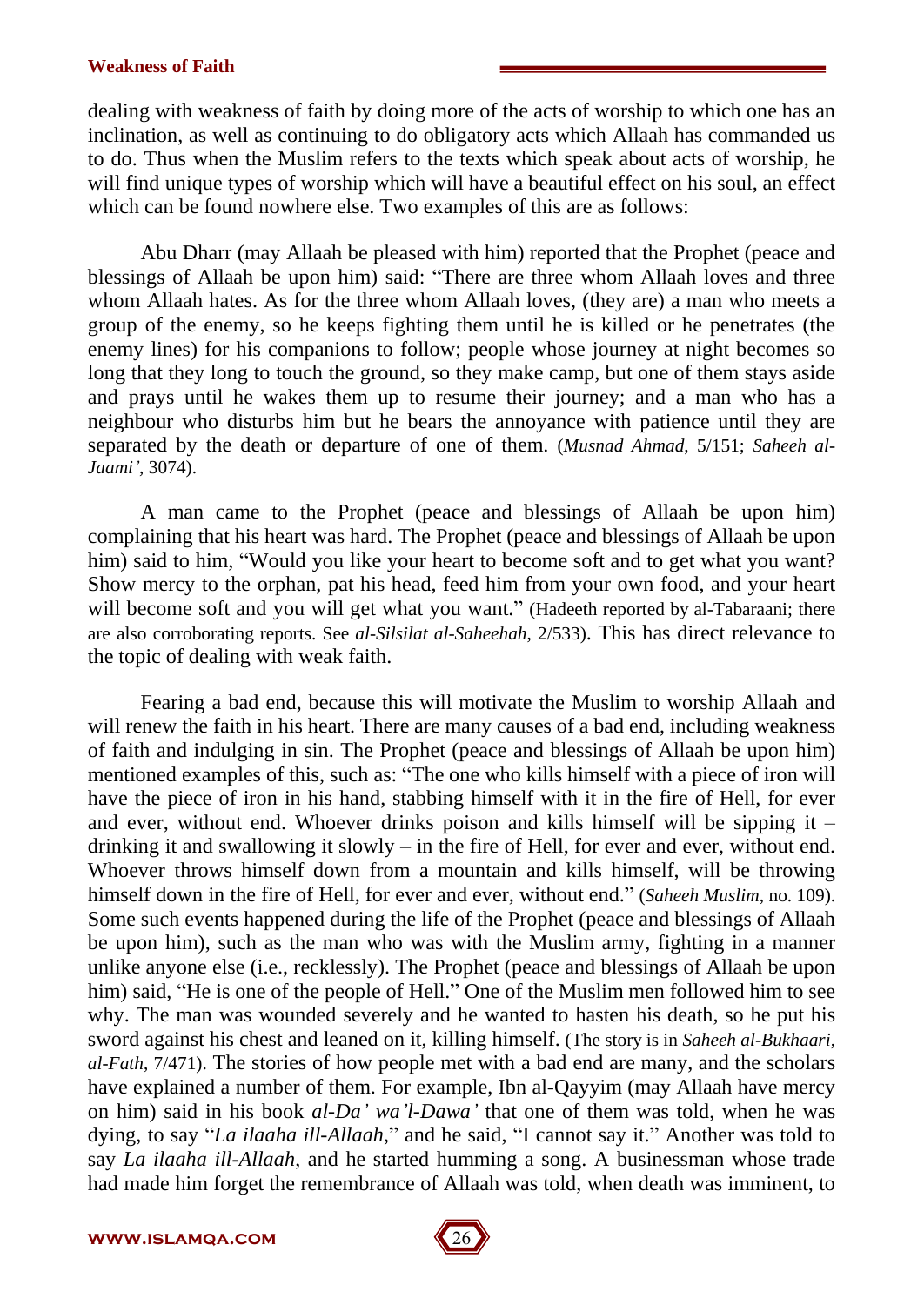say *La ilaaha ill-Allaah*, and he started to say, "This is a good piece, this fits you, this is a bargainî and so on, until he died. (*Tareeq al-Hijratayn*, p. 308). It was reported that when one of the soldiers of the king al-Naasir was dying, his son started telling him to say *La ilaaha ill-Allaah*, but he said, "Al-Naasir is my master." His son kept saying the same thing, and his father kept repeating "Al-Naasir is my master, al-Naasir is my master," then he died. Another was told to say *La ilaaha ill-Allaah*, but instead he said, "Suchand-such a house, repair this and that in it; such-and-such a garden, do this and that in it.î One of those who deal in interest was told to say *La ilaaha ill-Allaah* when he was dying, but he started to say, "Ten for eleven," repeating it until he died. (*Al-Da' wa'l-Dawaí*, pp. 170, 289). Some of them turned black, or turned away from the Qiblah. Ibn al- Jawzi (may Allaah have mercy on him) said: "I heard one of those in whom I thought there was a lot of good saying on the night of his death, ëMy Lord is treating me unjustly'  $-$  exalted be Allaah above what he said! He accused Allaah of being unjust on his deathbed." Then Ibn al-Jawzi (may Allaah have mercy on him) said: "I remained depressed and in despair of finding something that would help me when I face that day (my own death).î (*Sayd al-Khawaatir*, 137). Subhaan-Allaah, how often have people seen this, but they do not know about what really happened to those who were about to die; they do not know the half of it.î (*al-Daí wal-Dawaí*, 171)

Remember death often. The Messenger (peace and blessings of Allaah be upon him) said: "Remember often the destroyer of pleasure, meaning death." (Reported by al-Tirmidhi, no. 2307; *Saheeh al-Jaamií*, 1210). Remembering death deters one from sin and softens the hard heart. No one remembers death at the time of hardship but he will feel ease, and no one remembers death at the time of ease but he will feel constricted. One of the things that remind a person of death most is visiting graveyards, so the Prophet (peace and blessings of Allaah be upon him) commanded us to visit them. He said, "I used to forbid you to visit graves, but now (goand) visit them, for this softens the heart, makes the eyes weep and reminds one of the Hereafter, and do not speak in an obscene manner." (Reported by al-Haakim, 1/376; *Saheeh al-Jaami*<sup>'</sup>, 4584). The Muslim is even permitted to visit the graves of kuffaar in order to derive a lesson from this. The evidence for this is the report in *al-Saheeh* which says that he visited his mother's grave and wept, making those around him weep too. He said, "I asked my Lord for permission to ask for forgiveness for her, and He did notallow me to do so, then I asked Him for permission to visit her grave, and He granted me permission, so visit graves, for they remind one of death." (Reported by Muslim, 3/65). Visiting graves is one of the best means of softening the heart. The visitor benefits from remembering death, and the dead benefit from the du'aa's offered for them. An example of this reported in the Sunnah is when the Prophet (peace and blessings of Allaah be upon him) said: "Peace be upon you, O dwellers of this place, believers and Muslims. May Allaah have mercy upon those of us who have gone on before and those who will follow later. In sha Allaah we will join you soon." (Reported by Muslim, no. 974). The one who wants to visit graves should observe the correct etiquette and have the proper presence of mind when approaching them. The purpose of his visit should be to earn the pleasure of Allaah and to reform his corrupt heart, and also to learn a lesson from those who are under the ground, cut off from their families and loved ones. He should think about the condition of his brothers who have passed away, how they achieved their worldly ambitions and gathered wealth, but then

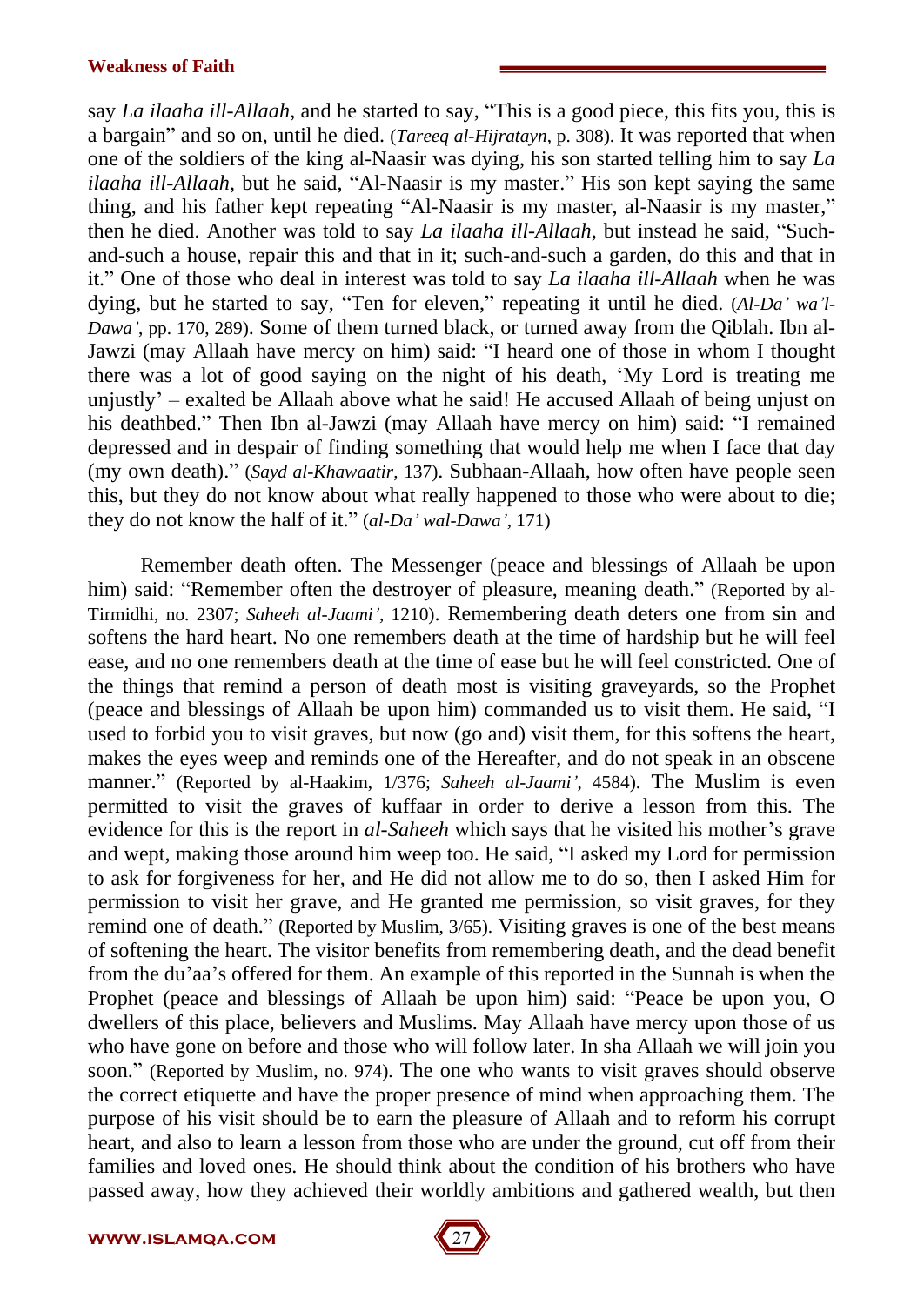were cut off from all of that and their wealth is no longer of any avail to them. The earth has wiped out the beauty of their faces, their bodies have disintegrated in the grave, their wives have become widows and their children have become orphans. Let him remember the error of being deceived by material means and of relying on good health, youth and the inclination towards leisure, for he will inevitably share their fate. Let him think of the state of the deceased, how his legs are destroyed, his eyes have become liquid, the worms have eaten his tongue, and the earth has consumed his teeth. (Adapted from *al- Tadhkirah* by al-Qurtubi, p. 16ff).

## **[Poetry omitted]**

Whoever remembers death frequently will benefit in three ways: he will hasten to repent, he will become content, and he will be active in worship. Whoever forgets death will be punished in three ways: he will delay repentance, he will no longer be content with what is sufficient, and he will be lazy in worship. One of the effective ways of reminding oneself about death is to see those who are about to die, for seeing the dead, witnessing the death throes and thinking about how a person looks after he has died will put an end to empty pleasure and keep one awake at night, and will motivate one to do good works and to strive harder. Al-Hasan al-Basri once went to visit a sick person and found him in the throes of death, so he saw the distress and anguish that had befallen him. He went back to his family with a different colour from when he had left them (i.e., he was visibly shaken by what he had seen). They said to him, "Come and eat, may Allaah have mercy on you." He said, "O my family, go ahead, eat and drink. I have seen death, and I shall never stop working hard until I meet it." (*Al-Tadhkirah*, 17).

One way of increasing awareness of death is to attend funerals, carrying the deceased on one's shoulders, going to the graveyard, participating in the burial and throwing earth into the grave. This reminds one of the Hereafter, as the Prophet (peace and blessings of Allaah be upon him) said: "Visit the sick and attend funerals; this will remind you of the Hereafter." (Reported by Ahmad, 3/48; Saheeh al-Jaami', 4109). In addition to that, attending funerals brings a great reward, as was stated by the Prophet (peace and blessings of Allaah be upon him): "Whoever attends a funeral from the house [of the deceased] {according to one report: whoever attends the funeral of a Muslim out of faith and in hope of reward} until he prays for the deceased, will have one qeeraat, and whoever attends until the person is buried will have two qeeraats of reward." It was said, "O Messenger of Allaah, what are the two qeeraats?" He said, "Like two great mountains." {According to another report: "Each qeeraat is like [Mount] Uhud."}. (Reported by the two shaykhs and others. The above is compiled from a number of reports. *Ahkaam al-Janaaíiz* by al-Albaani, p. 67).

The salaf (may Allaah have mercy on them) used to think of death when they advised a person who was committing a sin. One of the salaf (may Allaah have mercy on him), when there was a man in his presence gossiping about another, warned him by saying, "Remember the cotton which they will put on your eyes," i.e., when shrouding him for burial.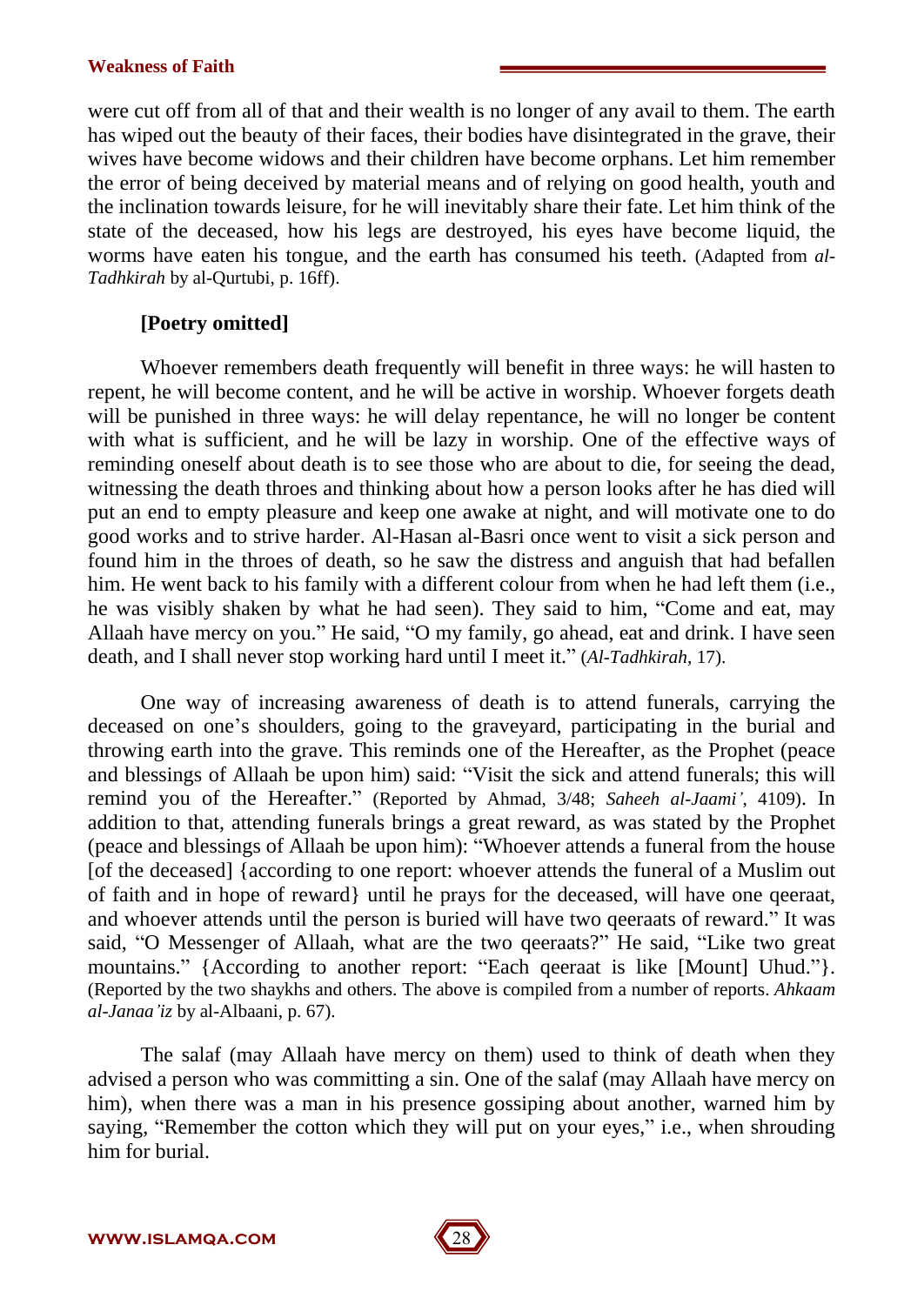Remembering the different levels of status in the Hereafter. Ibn al-Qayyim (may Allaah have mercy on him) said: "If his mind is clear, he will have insight, which is a light in the heart, with which he will see the promise and the threat, Paradise and Hell, and what Allaah has prepared in each for His friends and His enemies, respectively. He will see, in his mind's eye, the people coming forth from their graves, hastening towards the call of Truth; the angels coming down from heaven and surrounding them, and Allaah coming to His Throne which is set up for judgement; the earth filled with His light and the Book being set forth; the Prophets and martyrs being brought; the scale being set up and the records flying into their owner's hands; the disputants being brought together; every creditor hanging on to his opponent; the appearance of the hawd (cistern) and the bringing near of its cups; intense thirst, but only a few being allowed to drink; the setting up of the bridge and the jostling of the people to cross over it; the sharing out of lights because the bridge to be crossed is very dark; the Fire of Hell, parts of it consuming other parts beneath the bridge; the huge numbers of those who fallinto the Fire, many times more than the numbers of those who are saved. When his mind's eye is opened to all of this, one of the stages of the Hereafter will dwell in his heart, so he will see that the Hereafter will abide forever whereas as this world is just a transient, passing thing. (*Madaarij al-Saalikeen*, 1/123). The Qur'aan frequently describes scenes of the Last Day, in Soorahs such as *Qaaf*, *al-Waaqiíah*, *al-Qiyaamah*, *al-Mursalaat*, *al-Nabaí*, *al- Mutaffifeen* and *al-Takweer*. The books of hadeeth also mention this, in chapters such as those on *al-qiyaamah* (resurrection), *al-riqaaq* (reports that soften the heart), *al-Jannah* (Paradise), and *al-Naar* (Hell). It is also important to read the books of scholars on this subject, such as *Haadi al-Arwaah* by Ibn al-Qayyim, *al-Nihaayah fiíl-Fitan waíl- Malaahim* by Ibn Katheer, *al-Tadhkirah fi Ahwaal al-Mawtaa wa Umoor al-Aakhirah* by al-Qurtubi, *al-Qiyaamah al-Kubraa* and *al-Jannah waíl-Naar* by ëUmar al-Ashqar, and others. The point here is that one of the things that increase faith is knowledge about the events of the Day of Judgement, such as the resurrection and bringing forth from the graves, the gathering, intercession, the reckoning, reward and punishment, the scales, the cistern, the siraat (bridge over Hell), and the place of eternal abode, Paradise or Hell.

Interacting with the signs of Allaah that exist in the Universe. Al-Bukhaari, Muslim and others report that when the Messenger of Allaah (peace and blessings of Allaah be upon him) saw a cloud or noticed a wind, this would be visible in his face. Aa'ishah said, "O Messenger of Allaah, I see that when the people see a cloud they are happy, because they hope it will bring rain, but I see that when you see a cloud, it is clear from your face that you do not like it." He said, "O 'Aa'ishah, how can I be sure that there is no punishment in it, for some people were punished by the wind, and some people saw their punishment but said, *ëThis is a cloud bringing us rain!í [al-Ahqaaf 46:24 ñ interpretation of the meaning]*.î (Reported by Muslim, 899). The Prophet (peace and blessings of Allaah be upon him) used to be alarmed when he saw an eclipse, as is reported in *Saheeh al-Bukhaari* from Abu Moosa (may Allaah be pleased with him): ìThe sun was eclipsed, and the Prophet (peace and blessings of Allaah be upon him) stood up in alarm, fearing that it was the Hour." (*Fath al-Baari*, 2/545). The Prophet (peace and blessings of Allaah be upon him) commanded us, in the event of an eclipse, to hasten to pray. He told us that both solar and lunar eclipses are among the signs with which Allaah instills fear in His slaves. There is no doubt that the heart's interaction

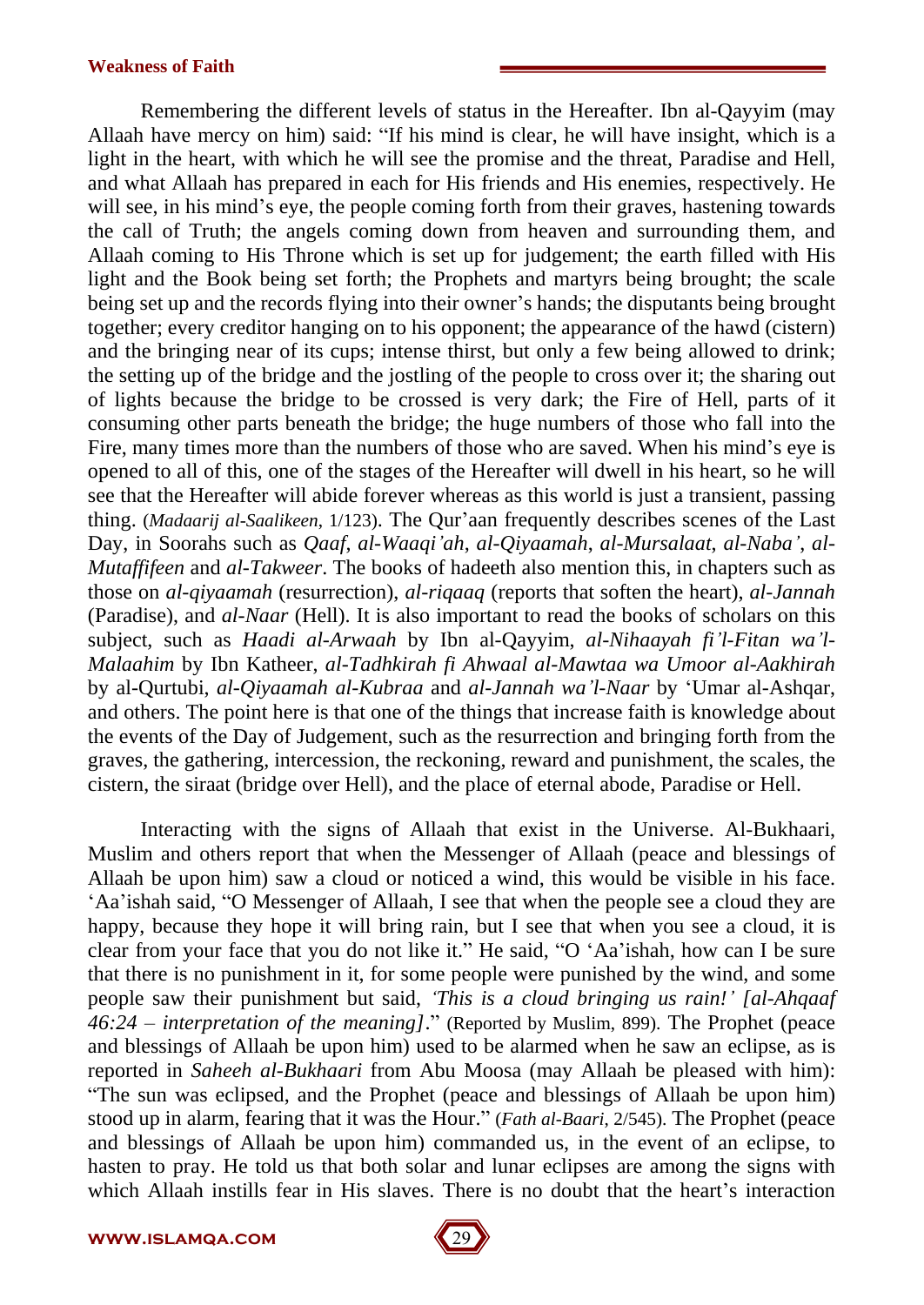with these phenomena and its alarmed reaction renew faith in the heart, and remind one of Allaah's punishment, wrath, might and power. 'Aa'ishah said: "The Messenger of Allaah (peace and blessings of Allaah be upon him) took my hand then pointed to the moon and said, 'O 'Aa'ishah, seek refuge with Allaah from the evil of this, for this is *ìthe darkening (night) as it comes with its darknessî [al-Falaq 113:3 ñ interpretation of the meaning].î*íî (Reported by Ahmad, 6/237; *al-Silsilat al-Saheehah*). Another example is being affected and moved when passing by places which were struck by the punishment of Allaah, or passing the graves of wrongdoers. Ibn ëUmar (may Allaah be pleased with him) reported that the Messenger of Allaah (peace and blessings of Allaah be upon him) said to his Companions, when they reached al-Hijr  $[?$ ?], "Do not enter upon these places which were punished by Allaah, unless you do so weeping. If you do not weep, then do not enter them, lest what befell them befall you also." (Reported by al-Bukhaari, no. 423). Yet people nowadays go to such places as tourists and take pictures there. Go figure!

Dhikr (remembrance of Allaah) is a very important method of dealing with weak faith. It brings cleansing and healing to the heart that is suffering disease, and it is the very spirit of righteous deeds. Allaah says (interpretation of the meaning): *ìO you who believe! Remember Allaah with much remembranceî [al-Ahzaab 33:41].* Allaah promises success to those who remember Him much (interpretation of the meaning): *"*... *and remember the Name ofAllaah much, so that you may be successful.î [al-Anfaal 8:45]*. The remembrance of Allaah is greater than everything else, as He says (interpretation of the meaning): "... (and the remembering (praising, etc.) of (you by) *Allaah (in front of the angels) is greater indeed [than your remembering Allaah in prayers etc.]*  $\ddots$  *[al- Ankaboot* 29:45]. This was the advice of the Prophet (peace and blessings of Allaah be upon him) to the man who thought that the duties of Islam were too much; he told him: "Keep your tongue wet with the remembrance of Allaah." (Reported by al-Tirmidhi, 3375; he said, this is a hasan ghareeb hadeeth, See also *Saheeh al-Kalim*, 3). Dhikr pleases al-Rahmaan (the Most Merciful) and keeps away the Shaytaan. It dispels worry and distress, and brings provision and opens the door to knowledge. It plants the seedlings of Paradise and helps one to avoid the evils of the tongue. It offers consolation to the poor who do not have the means to give charity; Allaah has compensated them with dhikr, which takes the place of physical and financial acts of worship. Neglecting dhikr and not remembering Allaah cause hardness in the heart.

## **[poetry omitted]**

So the person who wishes to remedy his weakness of faith must increase his remembrance of Allaah. Allaah says (interpretation of the meaning): *"*... And *remember your Lord when you forget ...* " [al-Kahf 18:24]. Allaah explains the effect that dhikr has on the heart (interpretation of the meaning): *ìÖVerily, in the remembrance of Allaah do hearts find rest.î [al-Raíd 13:28]*. Ibn al-Qayyim (may Allaah have mercy on him) said, concerning the remedy of dhikr: "In the heart there is hardness which can only be softened by remembrance of Allaah, may He be exalted. So the slave must treat the hardness of his heart with the remembrance of Allaah, may He be exalted. A man said to al-Hasan al-Basri (may Allaah have mercy on him), 'O Abu Sa'eed, I am complaining to you of the hardness of my heart.' He said, 'Soften it with dhikr.' The more forgetful the

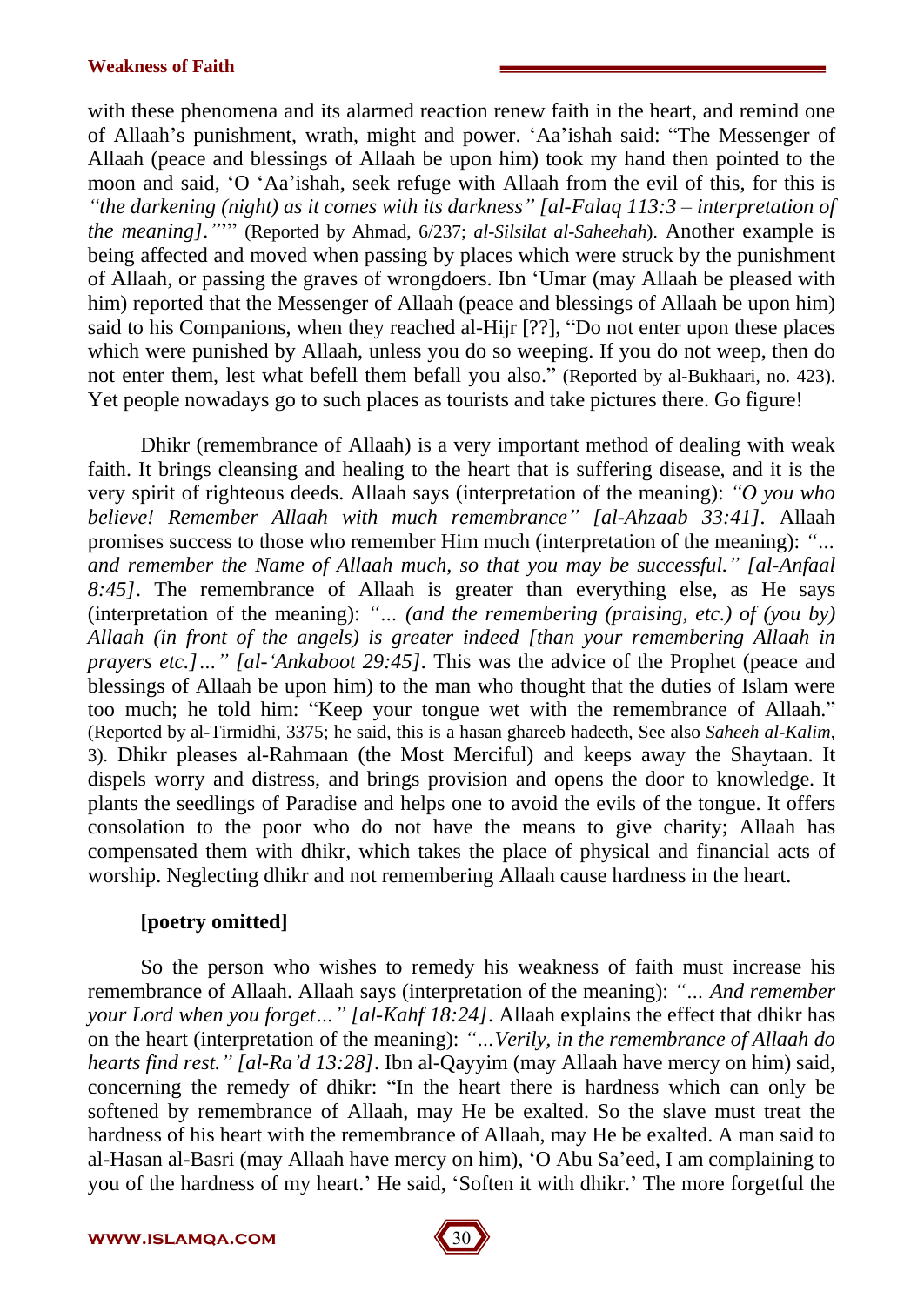heart is, the harder it becomes, but if a person remembers Allaah, that hardness softens as copper melts in the fire. Nothing can soften the hardness of the heart like the remembrance of Allaah, may He be glorified and exalted. Dhikr is healing and medicine for the heart. Forgetfulness is a disease, the cure for which is remembrance of Allaah. Makhool said: 'Remembrance of Allaah is a cure and remembrance of people is a disease.íî (*Al-Waabil al-Sayib wa Raafií al-Kalim al-Tayyib*, 142).

By means of dhikr, the slave can overcome the Shaytaan, just as the Shaytaan overcomes those who are neglectful and forgetful. One of the salaf said: "When dhikr becomes well-established in the heart, if the Shaytaan gets too close, a person can defeat him. Then the shayateen gather around him (the shaytaan who tried to get close to the heart of the believer) and say, 'What is wrong with this one?' and it is said, 'He was harmed by a human!' (*Madaarij al-Saalikeen*, 2/424). Most of the people who are harmed by the shayaateen are neglectful people who do not protect themselves with awraad and adhkaar (du'aa's and prayers), so it is easy for the shayaateen to overwhelm them.

For some of those who complain of weakness of faith, it is difficult for them to do some of the things that can cure it, such as praying qiyaam al-layl or observing naafil acts of worship. It is appropriate for them to begin with this kind of treatment (i.e., dhikr) and be eager to do it. They should learn some general adhkar which they can recite continually, such as ì*Laa ilaaha ill-Allaah la shareeka lah,lahuíl-mulk wa lahuíl hamd, wa huwa ëala kulli shayíin qadeer* (There is no god but Allaah, He has no partner; to Him be the sovereignty and the praise, and He is Able to do all things)," and ì*Subhaan Allaahi wa bi-hamdih, wa subhaan Allaah il-ëAzeem* (Praise and glory be to Allaah, and glory be to Allaah the Almighty)," and "*La hawla wa la quwwata illa billaah* (There is no strength and no power except in Allaah)," and so on. They should also memorize the du'aa's which according to the Sunnah should be recited at certain times or in certain places, such as in the morning and evening, when going to sleep, when waking up, when seeing visions and dreams, when eating, when going to the bathroom, when travelling, when rain falls, when hearing the adhaan, when going to the mosque, when making a decision (istikhaarah), when stricken with calamity, when visiting graveyards, when there is wind, when seeing the new moon, when getting into or onto a means of transportation, when greeting someone, when sneezing, when one hears the cock crow or the donkey bray or the dog bark, when a gathering comes to an end, when seeing someone who is afflicted with suffering, and so on. No doubt whoever perseveres with this will see a direct effect on his heart. (Shaykh al-Islam Ibn Taymiyah wrote a very useful book on the topic of adhkaar, entitled *Al-Kalim al-Tayyib*, which has been abridged by al-Albaani under the title *Saheeh al-Kalim al-Tayyib*).

Confiding in Allaah and humbling oneself before Him. The more the slave humbles himself before Allaah, the closer he becomes to Him. Thus the Messenger of Allaah (peace and blessings of Allaah be upon him) said: "The closest the slave can be to Allaah is when he is prostrating to Him, so make lots of du'aa' then." (Reported by Muslim, 482). Prostration is the position of humility, quite unlike any other posture or position. When the slave puts his forehead  $-$  the highest part of his body  $-$  on the ground, he becomes as close as he can be to his Lord. Ibn al-Qayyim (may Allaah have mercy on

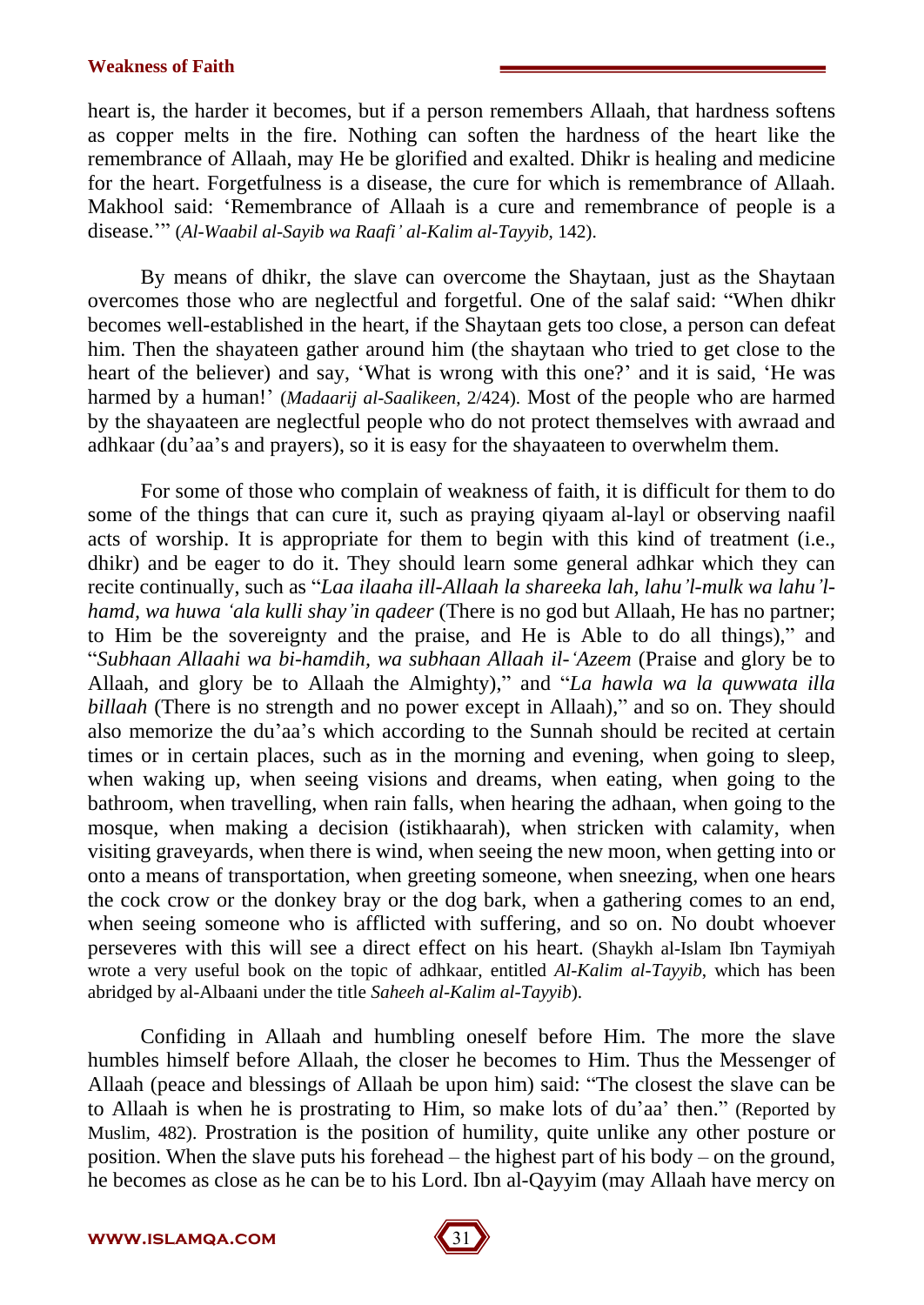him) spoke in the most eloquent terms expressing humility before Allaah and the contrition of the one who repents to Him: "Oh how sweet are the words of the one who speaks thus: ëI ask You by Your power and my humility to show mercy to me. I ask You by Your strength and my weakness, by Your independence of me and my dependence upon You. Here is my lying, sinful forelock in Your hands. Your slaves other than me are so many, and I have no refuge or sanctuary from Youexcept with You. I ask You in the manner of the poor and wretched, I pray to You in the manner of one who humbly submits, I call on You in the manner of one who is fearful and blind, one whose neck is totally bowed to You, whose eyes shed tears for you, whose heart is humbled before You.' When the slave comes whispering words such as these, his faith multiplies exponentially in his heart."

Showing one's need for Allaah also strengthens faith. Allaah has told us how much we need and depend on Him. He tells us (interpretation of the meaning):  $\hat{O}$ *mankind! It is you who stand in need of Allaah, but Allaah is Rich (Free of all wants and needs), Worthy of all praise.î [Faatir 35:15]*

Not hoping for a long life.This is a very important facet of renewing faith. Ibn al- Qayyim (may Allaah have mercy on him) said: "The greatest thing we learn from these aayaat (interpretation of the meanings) – *'Tell Me, if We do let them enjoy for years, and afterwards comes to them that (punishment) which they had been promised! All that with which they used to enjoy shall not avail them' [al-Shu'ara' 26:205-207]* and *'... (it will* be) as if they had not stayed (in the life of this world) but an hour of a day...' [Yoonus]  $10:45$ ] – is that the whole length of this world should not make a man hope for a long life or say, 'I will live, I will live...' One of the salaf said to a man, 'Lead us in Zuhr (prayer).<sup>†</sup> The man said, 'I will lead you in Zuhr prayer but I cannot lead you in 'Asr prayer. He said, 'It is as if you hope to live until the time of 'Asr; we seek refuge with Allaah from hoping for a long life."

Thinking of the insignificance of this world until the heart is detached from it. Allaah says (interpretation of the meaning): "... The life of this world is only the *enjoyment of deception (a deceiving thing).î [Aal ëImraan 3:185].* The Prophet (peace and blessings of Allaah be upon him) said: "The food of the son of Adam is set forth as a metaphor of this life; see what comes out of the son of Adam even though saltand spices were added to it, he knows how it is going to end up." (Reported by al-Tabaraani in *al-Kabeer*, 1/198; *al-Silsilat al-Saheehah*, no. 382). Abu Hurayrah (may Allaah be please with him) said: "I heard the Messenger of Allaah (peace and blessings of Allaah be upon him) say, 'This world is cursed and what is in it is cursed, except the remembrance of Allaah and what is connected to it, and knowledge, and teaching." (Reported by Ibn Maajah, no. 4112; *Saheeh al-Targheeb waíl-Tarheeb*, no. 71)

Respecting the limits set by Allaah. Allaah says (interpretation of the meaning): *ìThus itis. And whosoever honours the Symbols of Allaah, then it is truly from the piety of the heart.î [al-Hajj 22:32].* The limits set by Allaah are the rights that Allaah has over us. They may be with regard to people, places or times. With regard to people, for example, there is paying proper respect to the Messenger (peace and blessings of Allaah

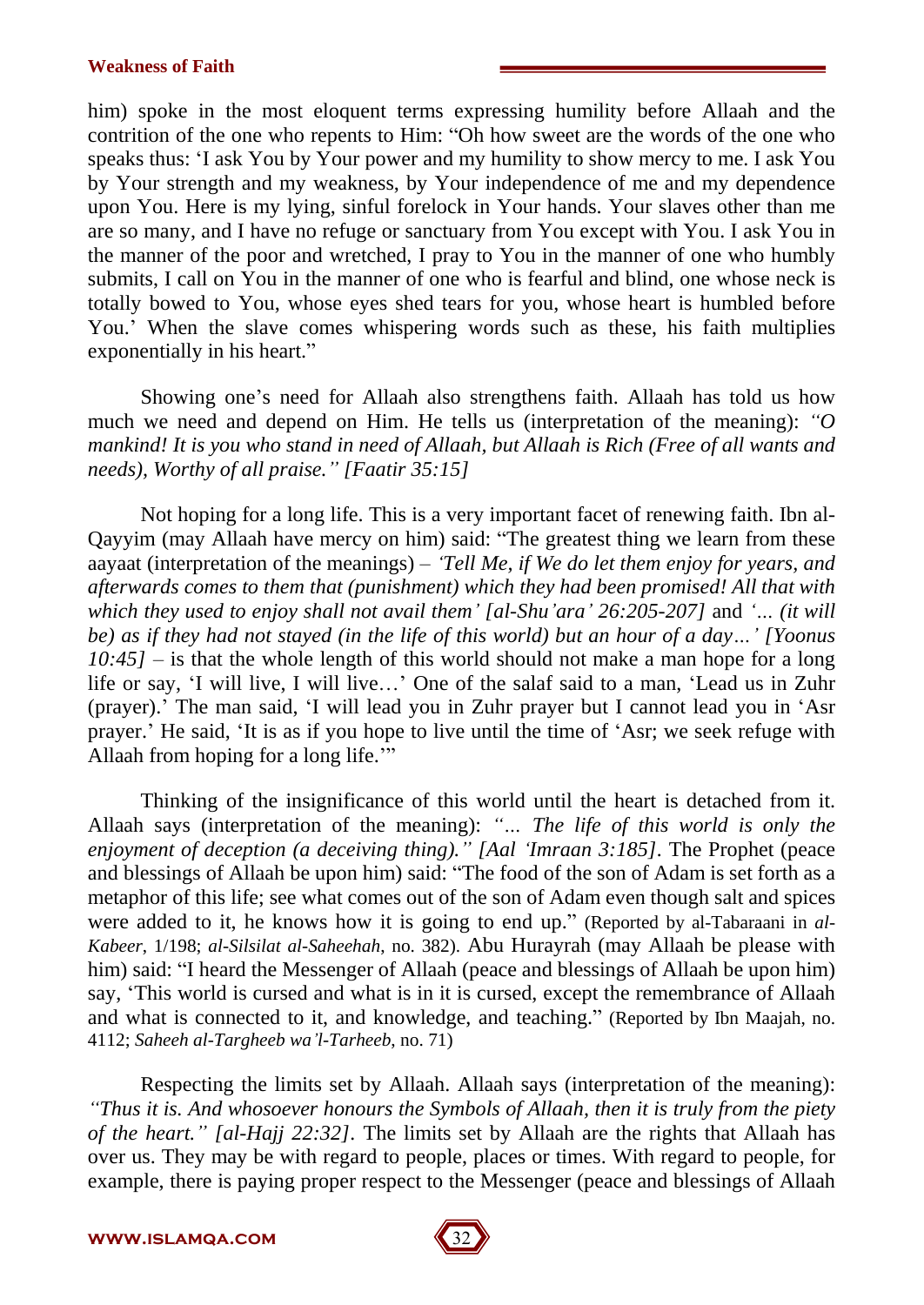be upon him); with regard to places, for example, there is respect for the Haram [in Makkah]; with respect to times, for example, there is the month of Ramadaan. "... And *whoever honours the sacred things of Allaah, that is better for him with his Lord* ... " [al-*Hajj*  $22:30$  – *interpretation of the meaning*]. Another way in which one may respect the limits set by Allaah is not to think of minor sins (*saghaa'ir*) as insignificant. 'Abd-Allaah ibn Mas'ood reported that the Messenger of Allaah (peace and blessings of Allaah be upon him) said: "Beware of sins that are seen as insignificant, for they will keep accumulating until they destroy a man." The Messenger of Allaah (peace and blessings of Allaah be upon him) explained this by comparing them to people who stop to camp in the wilderness and decide to build a fire, so one man goes out and brings back a stick, and another man brings a stick, until they have gathered enough, then they light a fire and cook whatever they throw onto it. (Reported by Ahmad, 1/402; *al-Silsilat al- Saheehah*, 389).

## **[Poetry omitted]**

Ibn al-Jawzi said in *Sayd al-Khaatir*: "Many people are too easy-going in matters which they think are not serious but which in fact destroy the bases of faith, such as looking at haraam things, or, as some students do, borrowing text-books and not returning them." One of the salaf said: "I took the matter of a small morsel too lightly and I ate it; now forty years later I am still slipping backwards." He said this because of his modesty, may Allaah have mercy on him.

*Al-walaí waíl-baraí* (friendship/loyalty versus enmity/disavowal), i.e., friendship and loyalty towards the believers, enmity towards and disavowal of the disbelievers. When the heart is attached to the enemies of Allaah, faith grows very weak and the principles of faith recede, but if one devotes one's loyalty towards Allaah, then one will befriend and support the believing slaves of Allaah and hate and oppose His enemies, and then faith will be revived.

Modesty also has an active role to play in renewing faith and cleansing the heart of arrogance, because modesty in speech and appearance is indicative of modesty in the heart towards Allaah. The Prophet (peace and blessings of Allaah be upon him) said: ìModesty (in appearance) is a part of eemaan.î (Reported by Ibn Maajah 4118; *al-Silsilat al- Saheehah*, no. 341. What is meant is modesty in appearance and dress; see *al-Nihaayah* by Ibn al- Atheer, 1/110). He also said: "Whoever refrains from dressing (in fancy, expensive clothes) out of humility towards Allaah, even though he is able to do so, Allaah will call him on the Day of Resurrection at the head of His creation and will give him the choice of whatever garment of faith he wishes to wear." (Reported by al-Tirmidhi, no. 2481; *al-Silsilat al-Saheehah*, 718). 'Abd al-Rahmaan ibn 'Awf (may Allaah be pleased with him) could not be distinguished from his slave.

There are deeds of the heart which are important for renewing eemaan, such as loving Allaah, fearing Him, putting one's hope in Him, thinking of Him in positive terms and putting one's trust in Him, accepting His decree, giving thanks to Him, being sincere towards Him and having certain faith in Him, trusting in Him, repenting to Him, and other deeds of the heart.